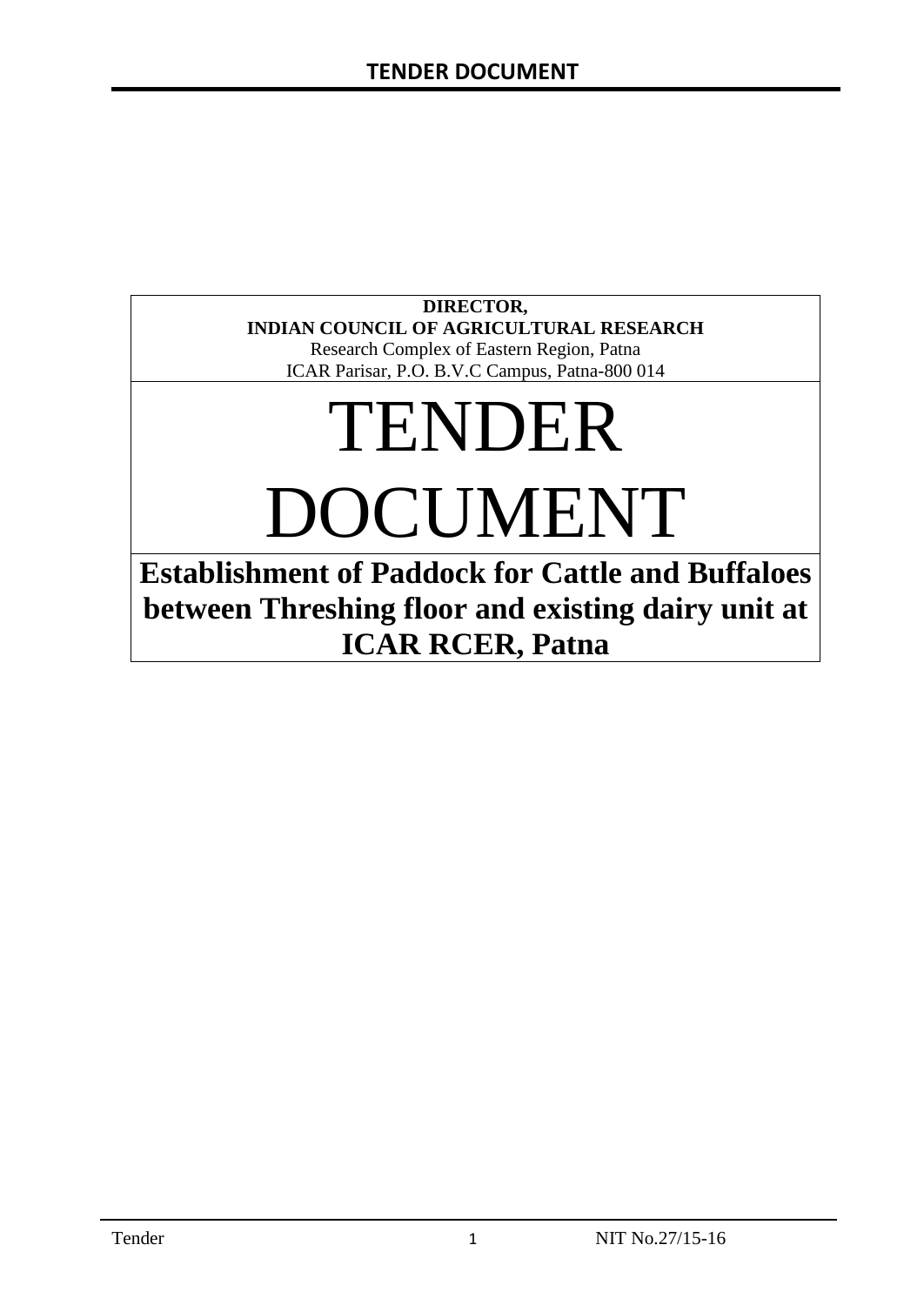# **INDIAN COUNCIL OF AGRICULTURAL RESEARCH RESEARCH COMPLEX OF EASTERN REGION PATNA**

# **TENDER DOCUMENT**

# **Establishment of Paddock for Cattle and Buffaloes between Threshing floor and existing dairy unit at ICAR RCER, Patna**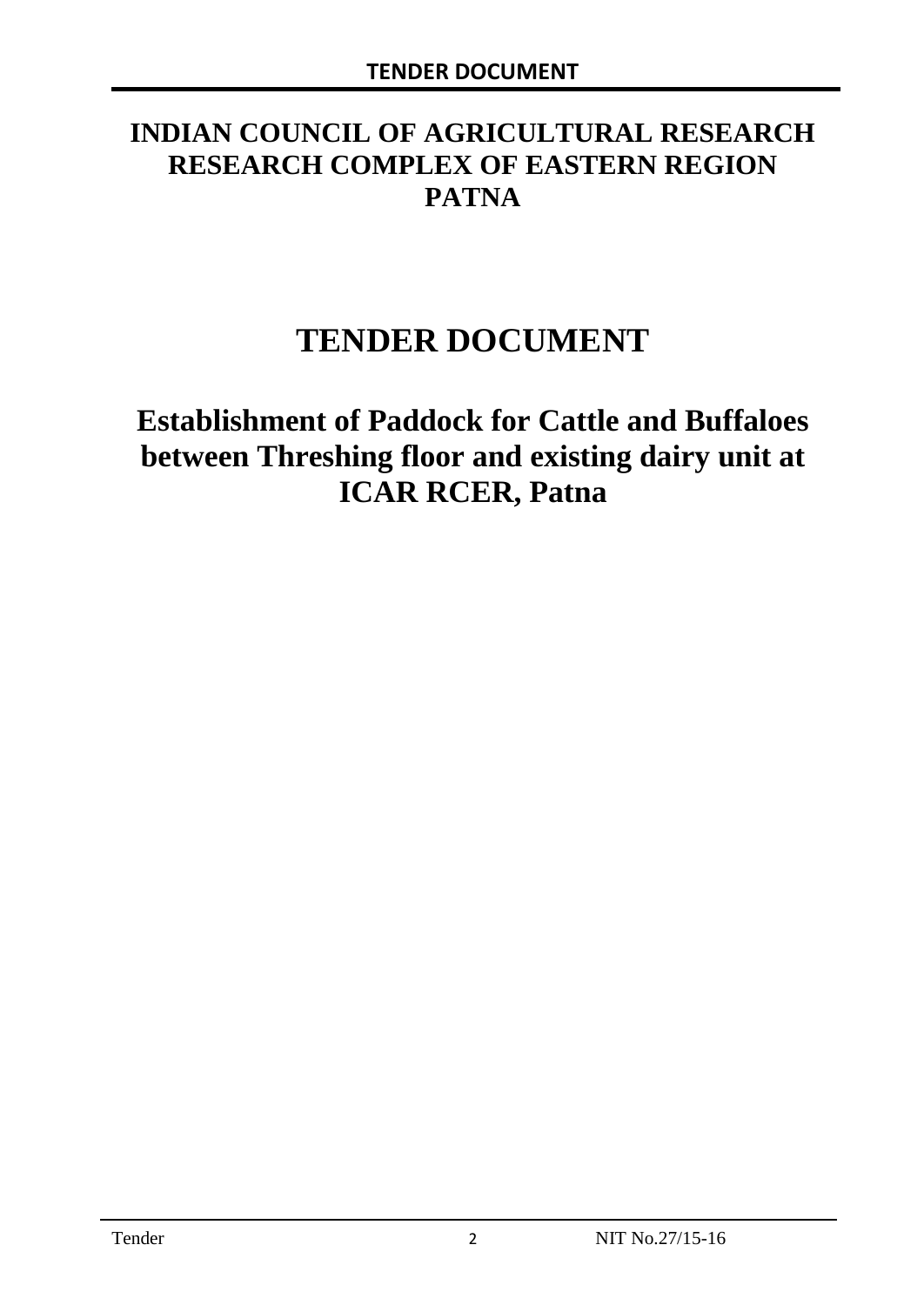# **INDEX**

| Sl. No.                 | <b>Details</b>                                    | Page no.       |
|-------------------------|---------------------------------------------------|----------------|
| 1.                      | <b>NOTICE INVITING TENDERS</b>                    | 5              |
| 2.                      | <b>INSTRUCTIONS TO TENDERERS</b>                  | 6              |
| A)                      | General                                           | 6              |
| B)                      | Tender document                                   | $\overline{7}$ |
| $\mathcal{C}$           | Preparation of tenders                            | $\overline{7}$ |
| D)                      | Submission of tenders                             | 9              |
| E)                      | Tender opening and evaluation                     | 10             |
| F)                      | Award of contract                                 | 11             |
| $\overline{\mathbf{3}}$ | <b>QUALIFICATION INFORMATION (ANNEXURE-I)</b>     | 12             |
|                         | <b>CHECKLIST TO ACOMPANY THE TENDER</b>           |                |
| 4                       | <b>CONDITIONS OF CONTRACT</b>                     | 13             |
|                         | <b>TENDER</b>                                     | 13             |
| $\overline{A}$          | General                                           | 16             |
| B                       | Time for completion                               | 19             |
| $\overline{C}$          | Quality control                                   | 21             |
| D                       | Cost control                                      | 22             |
| E                       | Finishing the contract                            | 25             |
| $\mathbf{F}$            | Special conditions                                | 26             |
| 5                       | <b>ADDITIONAL CONDITIONS TO TENDER NOTICE</b>     | 38             |
| 6                       | <b>GENERAL SPECIFICATIONS</b>                     | 39             |
| $\overline{7}$          | <b>DRAWINGS</b>                                   | 40             |
| 8                       | <b>BILL OF QUANTITIES</b>                         | 41             |
| 9                       | SCHEDULE - A: PRICE SCHEDULE & BILL OF QUANTITIES | 45             |
| A)                      | Price schedule of contract                        | 46             |
| B)                      | Price summary                                     | 48             |
| $\mathcal{C}$           | Price schedule and Plan/Layout                    | 49             |
| 10                      | <b>Contract Form</b>                              | 50             |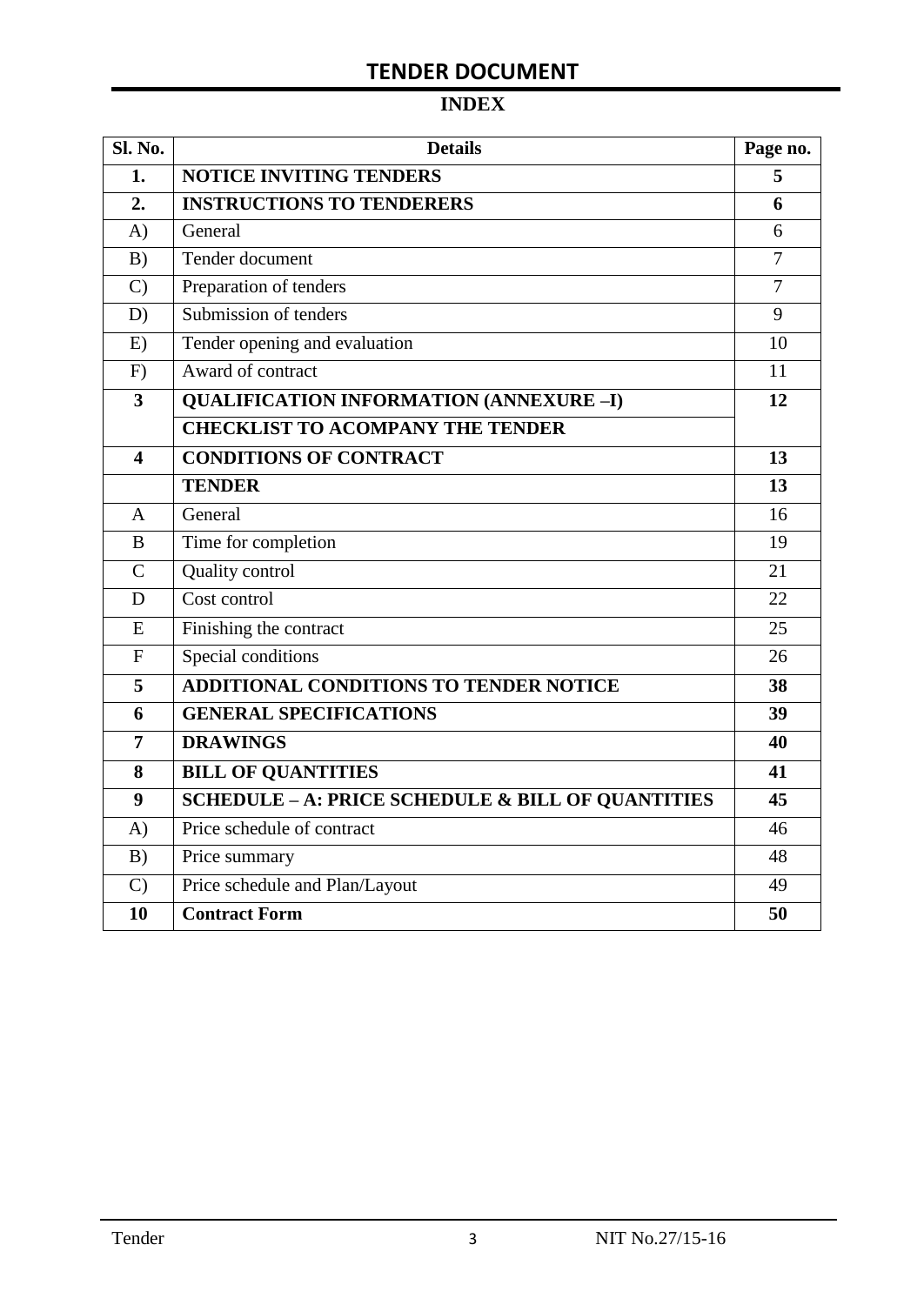# **NOTICE INVITING TENDERS**

# **No. 27/15-16**

# **INDIAN COUNCIL OF AGRICULTURAL RESEARCH RESEARCH COMPLEX OF EASTERN REGION PATNA**

**Name of Work: Establishment of Paddock for Cattle and Buffaloes between Threshing floor and existing dairy unit at ICAR RCER, Patna**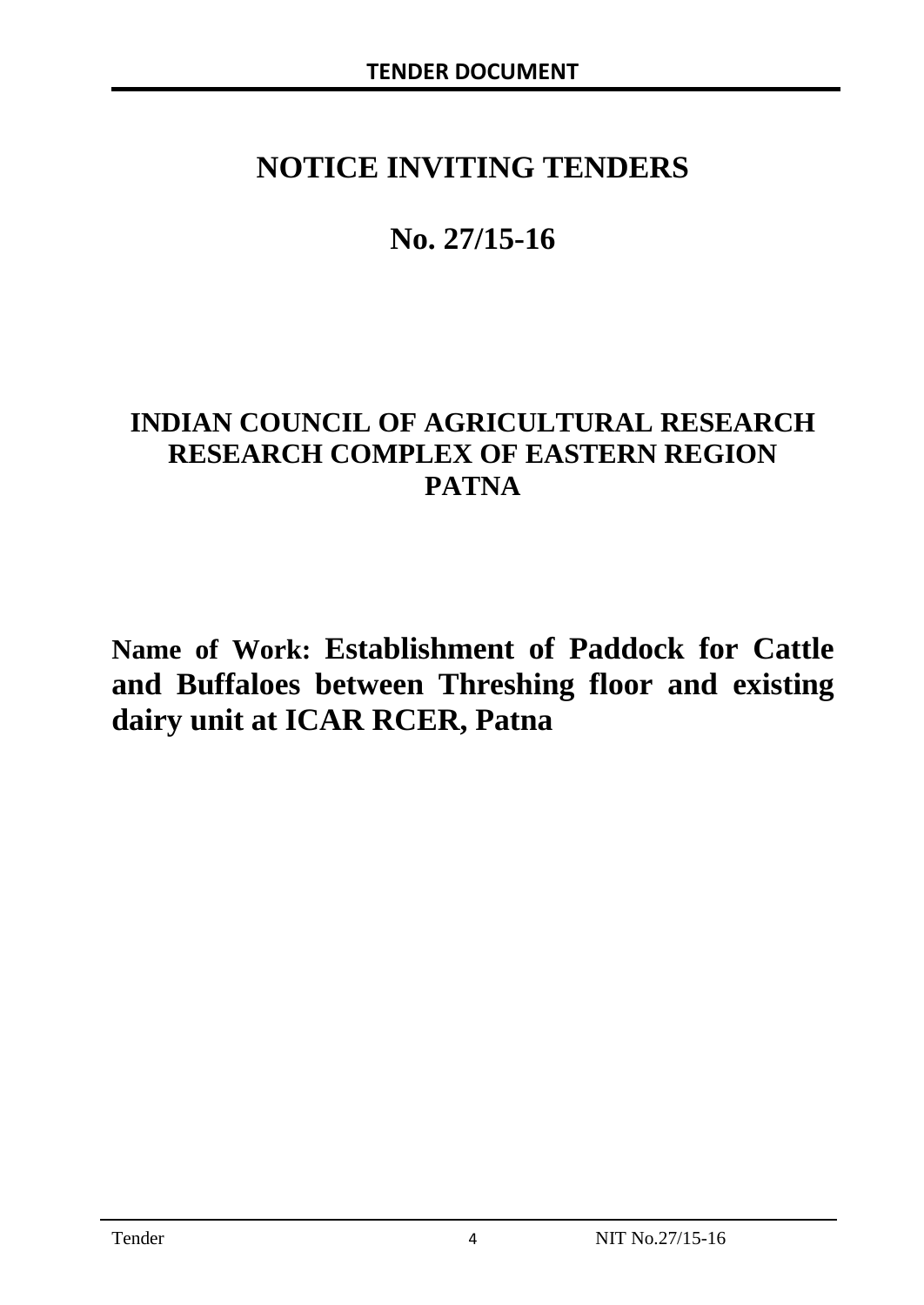# **Notice Inviting Tenders No. 27/15-16**

I) Tenders are invited from eligible Contractors for the work mentioned below:-

| 1.               | <b>Name of the Work</b>                                                     | <b>Establishment of Paddock for Cattle and Buffaloes</b> |  |  |  |  |
|------------------|-----------------------------------------------------------------------------|----------------------------------------------------------|--|--|--|--|
|                  |                                                                             | between Threshing floor and existing dairy unit at       |  |  |  |  |
|                  |                                                                             | <b>ICAR RCER, Patna</b>                                  |  |  |  |  |
| 2.               | <b>Estimated cost of the work</b>                                           | <b>Rs. 4.39 lakhs</b>                                    |  |  |  |  |
| 3.               | Period of completion of work                                                | 30 days from the award of the work                       |  |  |  |  |
| $\overline{4}$ . | Form of contract / class of firms                                           | CCW/<br>PWD/<br>Registered contractor<br>from            |  |  |  |  |
|                  | eligible.                                                                   | CPWD/RWD and similar govt. agencies undertaking          |  |  |  |  |
|                  |                                                                             | construction work of similar nature.                     |  |  |  |  |
| 5.               | E.M.D to be paid in the shape of                                            | Rs. 10975.00 (Rs. Ten thousand nine hundred              |  |  |  |  |
|                  | Demand Draft obtained from                                                  | seventy five only)                                       |  |  |  |  |
|                  | Nationalized Bank only.                                                     |                                                          |  |  |  |  |
| 6.               | Issue of tender document<br>Tender documents can be purchased on payment of |                                                          |  |  |  |  |
|                  |                                                                             | Rs.500/- for the work which estimated cost is less than  |  |  |  |  |
|                  |                                                                             | Rs.3.0 lakhs and Rs. 1000/- for the work which           |  |  |  |  |
|                  |                                                                             | estimated cost is higher than 3.0 lakhs) in shape of     |  |  |  |  |
|                  |                                                                             | demand draft towards cost of tender document or          |  |  |  |  |
|                  |                                                                             | down loaded from website: www.icarreer.in in which       |  |  |  |  |
|                  |                                                                             | case, a demand draft for Rs.500/- or Rs.1000/- per       |  |  |  |  |
|                  |                                                                             | work to be enclosed alongwith tender in favour of        |  |  |  |  |
|                  |                                                                             | "ICAR Unit-ICAR-RCER, Patna", payable at Patna.          |  |  |  |  |
| 7.               | Last<br>date<br>time<br>for <sub>1</sub><br>and                             | 22.03.2016 up to 2.30 P.M.                               |  |  |  |  |
|                  | submission of tender.                                                       |                                                          |  |  |  |  |
| 8.               | Date and time of opening of $\vert$ 22.03.2016 at 3.00 P.M.                 |                                                          |  |  |  |  |
|                  | tender.                                                                     |                                                          |  |  |  |  |

#### II) **Eligibility criteria for tenderer.**

- a) Registered contractor from CCW/CPWD/ PWD/ RWD and similar govt. agencies undertaking construction work of similar nature.
- b) Any type of single civil work of not less than Rs.3.50 lakhs in preceding three years.
- c) Should have a net worth of at least Rs.3.50 lakhs
- d) Certificates in support of existing Commitments.
- e) Valid Labour license and Income Tax Clearance certificate for last Financial Year must be submitted alongwith tender document.
- III) To purchase tender documents by paying an amount of Rs. 500/- or Rs. 1000/- (as applicable) towards cost of tender document including VAT etc. Those not able to purchase tender document can down load the application from web site www.icarrcer.in and submit the D.D for Rs.500/- or Rs. 1000/- (as applicable) along with EMD in the shape of Demand Draft @ 2.5% on Tender Value issued by any Nationalized Bank/Scheduled Commercial bank in favour of "**ICAR Unit: ICAR-RCER, Patna**" to be valid for 3 months from the date of NIT along with bid. The tenderer shall invariably furnish original DD towards EMD to the tender inviting authority along with the Tender Document.
- IV) The tenders will be opened by the Tender Cum Works committee, ICAR-RCER, Patna in the presence of tenderers/or their authorized representatives on the date mentioned above.
- V) If the office happens to be closed on the dates specified above, the respective activity will be performed at the designated time on the next working day without any notification.
- VI) Any other details can be obtained from the Office of the **AAO, ICAR-RCER, Patna or www.icarrcer.in**.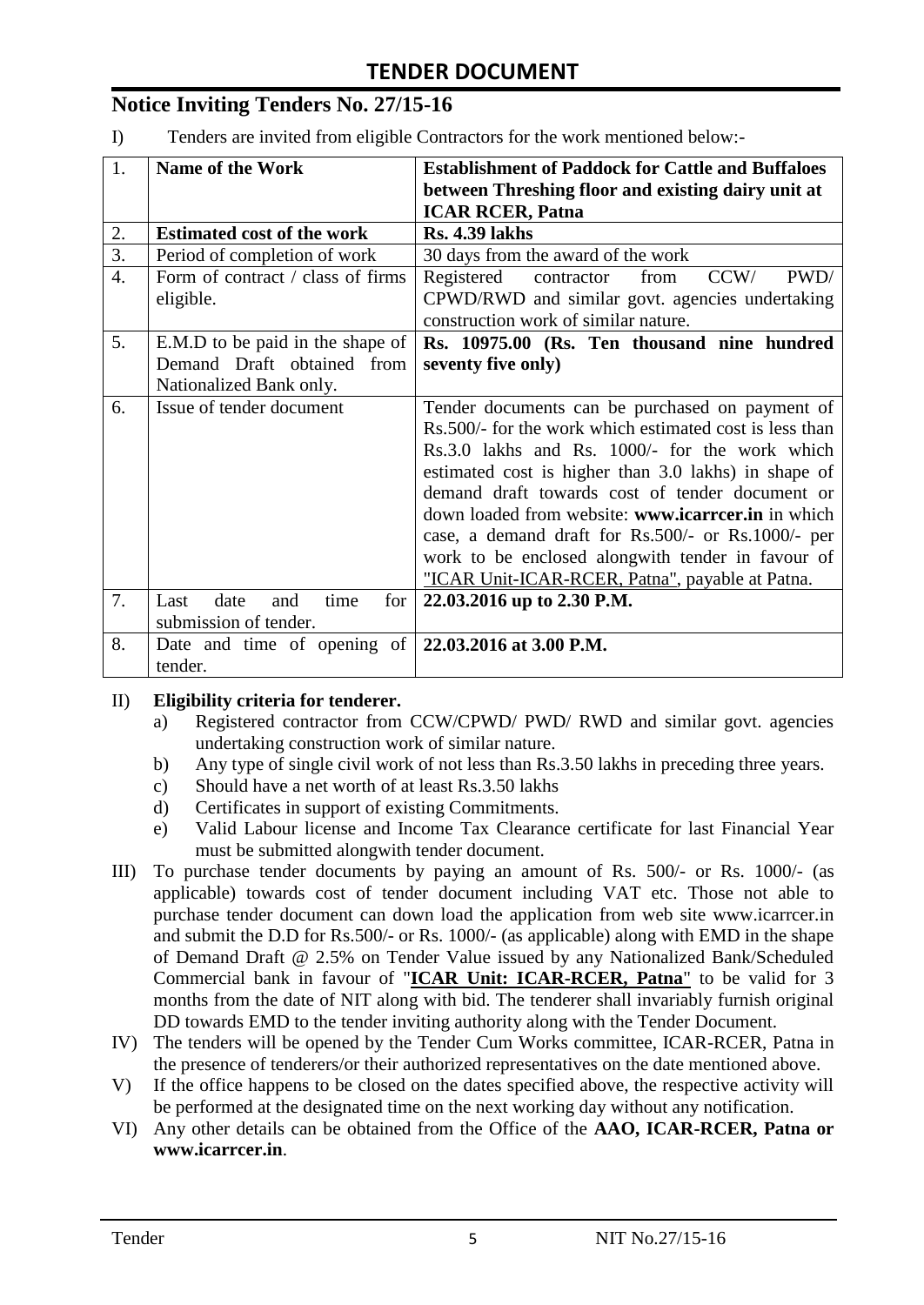#### **INSTRUCTIONS TO TENDERERS A – GENERAL**

#### **1. Name & Scope of work:**

1.1 Brief details of the work are as follows:

|              |                  | A   Brief description and   Establishment of Paddock for Cattle and Buffaloes between |
|--------------|------------------|---------------------------------------------------------------------------------------|
|              | location of work | Threshing floor and existing dairy unit at ICAR RCER, Patna                           |
| <sup>B</sup> | Scope of work:   | Civil work                                                                            |
|              | Period           | of 30 days from the award of the work                                                 |
|              | Completion       |                                                                                       |

- **1.2 The Director, ICAR-RCER, Patna invites tenders along with** EMD of Rs. **10975/-** in the shape of Demand Draft issued by any Nationalized Bank**, Payable at Patna** to be valid for 3 months from the date of NIT along with bid. Bids without EMD will be summarily rejected.
- **1.3** The successful tenderer is expected to complete the work within the stipulated time period, as specified in 1.1 C.

#### **2. Firms Eligible to Tender:**

- 2.1 The Firms who are having;
	- a) Registered contractor from CCW/PWD/CPWD/RWD and similar govt. agencies undertaking construction work of similar nature.
	- b) Any type of single civil work of not less than **Rs.3.50** lakhs in preceding the years.
	- c) Should have net worth of at least **Rs.3.50** Lakhs.
	- d) Experience in any type of civil work.
	- e) Certificates in support of Existing Commitments.
	- f) Valid Labour license and Income Tax Clearance certificate for last Financial Year must be submitted alongwith tender document.

#### **3. Qualification data of the Tenderers:**

- 3.1 The tenderer shall furnish the following particulars in the formats enclosed, supported by documentary evidence as specified in the formats.
	- a) Check slip to accompany the tender **(in Annexure-I)**.
	- b) Attested copies of documents relating to experience in the similar type of works.
- 3.2 Even though the tenderers meet the above qualifying criteria, they are liable to be disqualified / debarred / suspended / blacklisted if they have
	- Furnished false / fabricated particulars in the forms, statements and /annexure submitted in proof of the qualification requirements and/or
	- Not turned up for entering into agreement, when called upon.
	- Record of poor progress such as abandoning the work, not properly completing the contract, inordinate delays in completion, litigation history or financial failures etc. and/or
	- Participated in the previous bidding for the same work and had quoted unreasonably high tender rate and
	- Even while execution of the work, if found that the work was awarded to the Contractor based on false / fake certificates of experience, the Contractor will be blacklisted and work will be taken over invoking relevant standard rules of GOI.
- 3.3 **A tenderer submitting a Tender which the tender accepting authority considers excessive and or indicative of insufficient knowledge of current prices or definite attempt of profiteering will render him liable to be debarred permanently from tendering or for such period as the tender accepting authority may decide. The tenderer overall quote should be based on the controlled prices for the materials, if any, fixed by the Government or the reasonable prices permissible for the tenderer**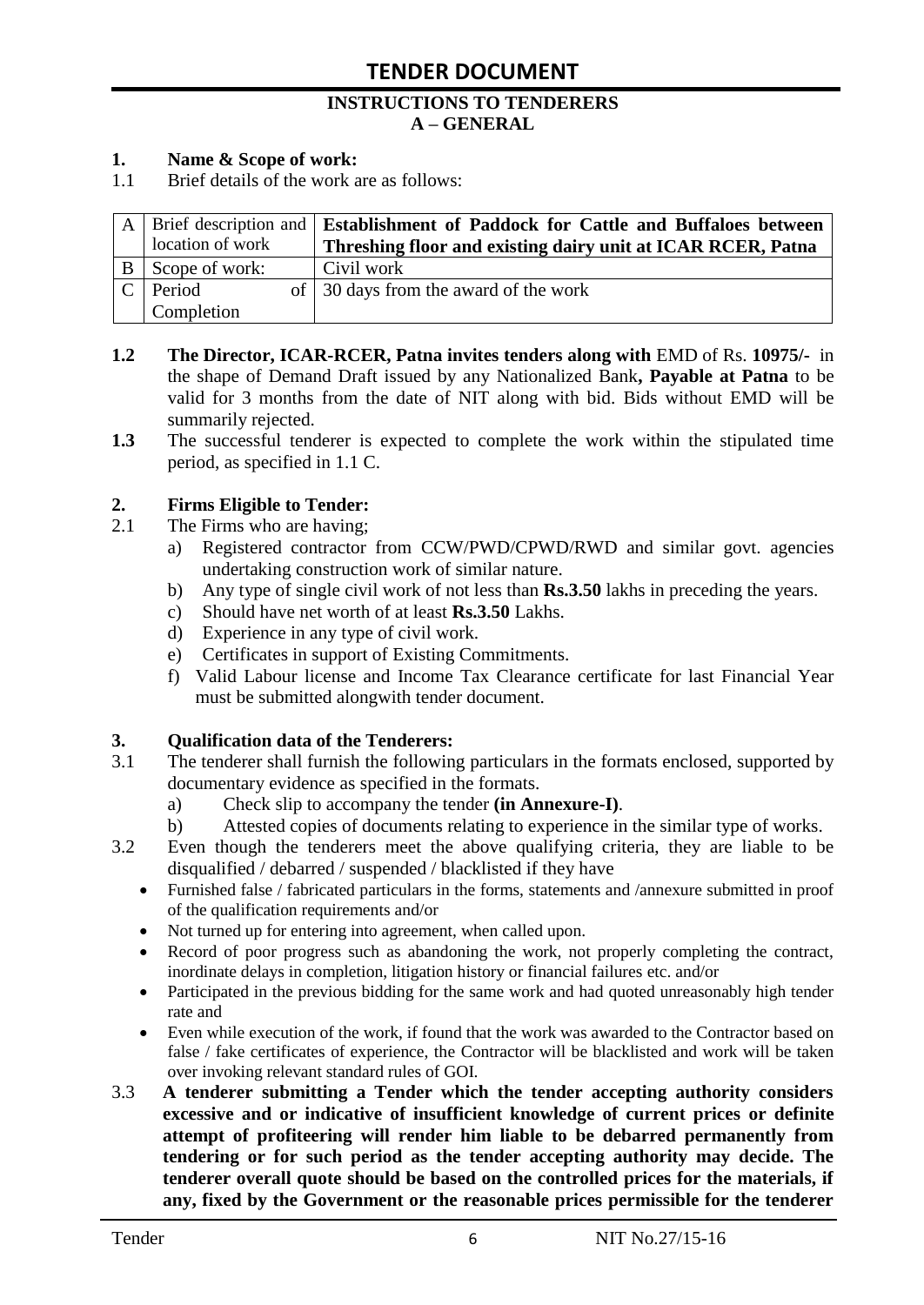**to charge a private purchaser under the provisions of clause-6 of the hoarding and profiteering prevention ordinance of 1943 as amended from time to time and on similar principle in regard to labour supervision on the construction.**

#### **4. One Tender per Tenderer:**

4.1 Each Tenderer shall submit only one Tender for the work. A Tenderer who submits more than one Tender will cause disqualification of all the Tenders submitted by the Tenderer.

#### **5. Cost of Tendering**

5.1 The Tenderer shall bear all costs associated with the preparation and submission of his Tender and the tender inviting authority will in no case be responsible and liable for those costs.

#### **6. Site Visit.**

6.1 The Tenderer, at the Tenderer"s own responsibility and risk is advised to visit and examine the Site of Work and its surroundings and obtain all information that may be necessary for preparing the Tender for entering into a contract, for construction of the work. The costs of visiting the site shall be at the Tenderer's own expenses.

## **B. TENDER DOCUMENT**

#### **7. Contents of Tender document.**

- 7.1 One set of Tender document, comprises of the following:
	- 1) **Notice Inviting Tenders (NIT)**
	- **2) Instruction to Tenderers**
	- **3) Forms of Tender and qualification information**
	- **4) Conditions of Contract.**
	- **5) Specifications.**
	- **6) Drawings.**
	- **7) Forms of Securities. i.e., EMD, Additional Security etc.**
	- **8) Bill of quantities and Price.**

#### **8. Clarification on Tender Documents.**

8.1 A prospective Tenderer requiring any clarification on Tender documents may contact the Administrative Officer at the address **indicated in the NIT**. The Administrative Officer will also respond to any request for clarification, received through post.

#### **9. Amendment to Tender Documents.**

- 9.1 Before the last date for submission of Tenders, the Tender Inviting Officer may modify any of the Contents of the Tender Notice, Tender documents by issuing amendment / Addendum.
- 9.2 Any addendum/amendments issued by the Tender Inviting Officer shall be part of the Tender Document and it shall either be communicated in writing to all the purchasers of the Tender documents or notified in the News Papers in which NIT was published.
- 9.3 To give prospective Tenderers reasonable time to take an addendum into account in preparing their bids, the Tender Inviting Officer may extend if necessary, the last date for submission of tenders.

## **C. PREPARATION OF TENDERS**

**10. Language of the Tender:** All documents relating to the tender shall be in the English Language only.

#### **11. Documents comprising of the Tender.**

- 11.1 The bidders are requested to submit a proposal as detail in this document.<br>11.2 The bidders, who are desirous of participating in the Tender, shall sign on
- The bidders, who are desirous of participating in the Tender, shall sign on all the statements, documents, certificates, tender document purchased by him, owning responsibility for their correctness/authenticity.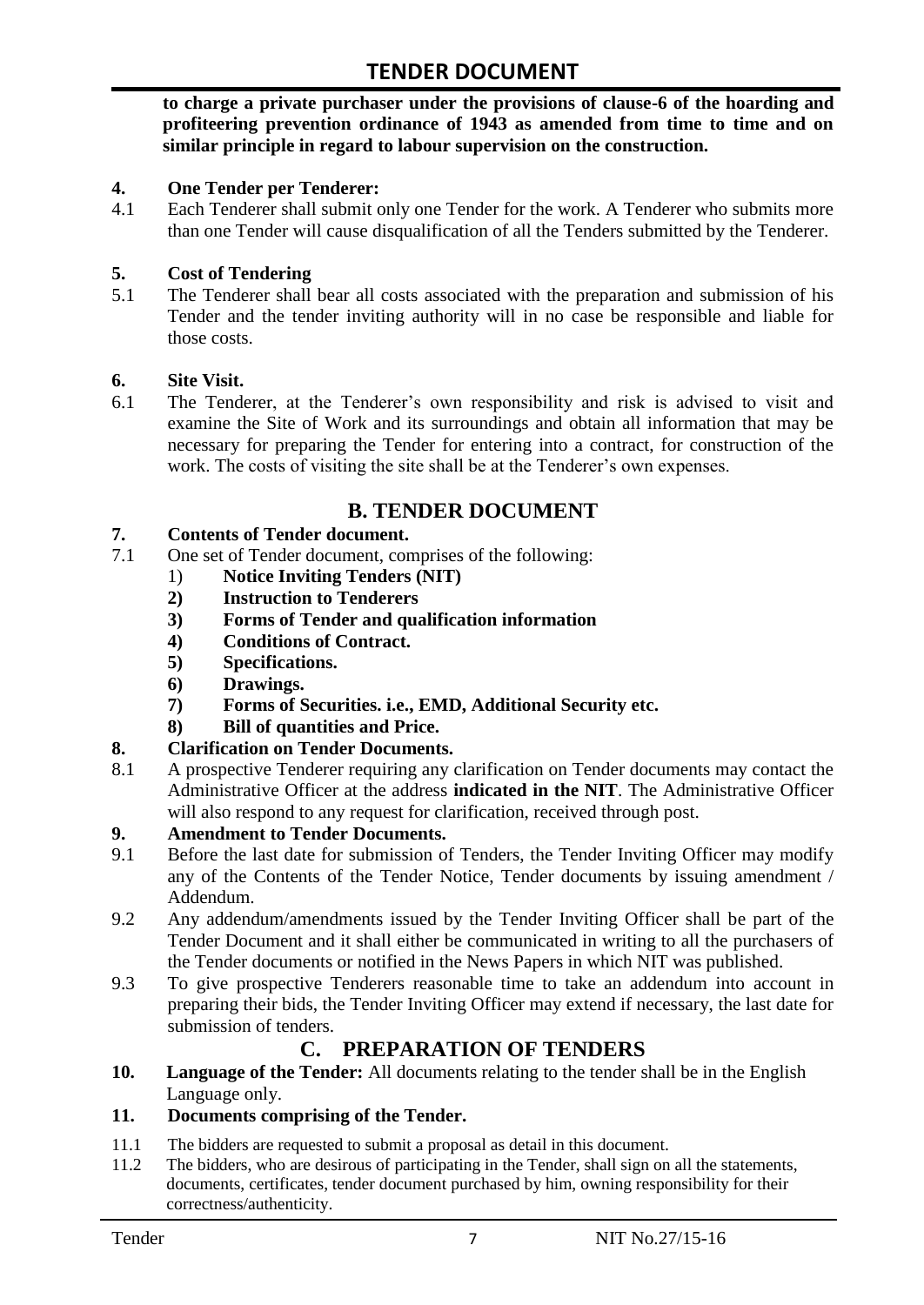- 11.3 **Earnest Money Deposit (EMD):** The bidders shall submit EMD as indicated earlier along with the Proposal. The proposals without EMD are liable for rejection.
- **11.4 The tenderer should place two bids in separate envelopes namely;**
	- **a) Technical bid**
	- **b) Financial bid or Price bid Both the envelope should clearly mention the NIT No. and type of bid i.e. technical or financial or price bid.**

#### **11.5 Proposal of Technical Bid**

- a. In preparing the Technical bid, bidders are expected to examine the documents comprising this tender document in detail. Material deficiencies in providing the information requested may result in rejection of a Proposal.
- b. While preparing the Technical bid, bidders must give particular attention to the following:
	- I) If a bidder considers that they do not have all the expertise for the Assignment, it may obtain a full range of expertise by associating with other firms as appropriate.
	- II) The Technical Proposal should provide the following information using the attached Standard Forms, where ever applicable
	- III) A brief description of the bidder organization and an outline of recent experience on assignments of a similar nature. For each assignment, the outline should indicate, inter alia, duration of the assignment, contract amount, and bidder involvement.
	- IV) List of equipment make, model etc with technical brochures, if any equipment is to be supplied.
	- V) List of personnel who will be looking after the work execution.
	- VI) Any comments or suggestions on the proposed scope of work, list of services, and any facilities expected to be provided by the **ICAR-RCER, Patna**.
	- VII) Any additional comments/ remarks.
- c. The Technical Proposal shall not include any financial information.
- **11.6** The Technical proposal will be reviewed by Tender cum Works Monitoring Committee of the **ICAR-RCER, Patna** and the clarifications, particulars if any required from the bidders will be obtained or in the conventional method by addressing the bidders.
- **11.7 The Tender Document will be opened in front of Tender cum Works Monitoring Committee of the ICAR-RCER, Patna at the time and date as specified in the tender documents.**

#### **12. Price Offer:**

- 12.1 The tenderer should however quote his lump sum tender based on this schedule of quantities. He should quote his offer as an overall tender percentage. The over all tender percentage should be written both in words and figures. The bid offers i.e., percentage shall be written both in figures and words legibly and free from erasures, over writings or corrections of figures. Corrections where unavoidable should be made by crossing out, and rewriting duly initialising with date.
- 12.2 The Schedule A contains not only the quantities but also the rates worked out by the department and the amount for each item and total value of the estimated contract. The tenderer should workout his own rates keeping in view the work, site conditions and quote his overall tender percentage with which he intends to execute the work.
- 12.3 The bid offer shall be for the whole work and not for individual items / part of the work.
- 12.4 All duties, taxes, and other levies payable by the contractor as per State / Central Government rules, shall be included in the tender percentage quoted by the tenderer.
- 12.5 **The tendered contract amount as computed based on overall tender percentage is subject to variation during the performance of the Contract in accordance with variation in quantities etc.**
- **13. Validity of Tenders:**
- 13.1 Tenders shall remain valid for a period of not less than six months from the last date for receipt of Tender.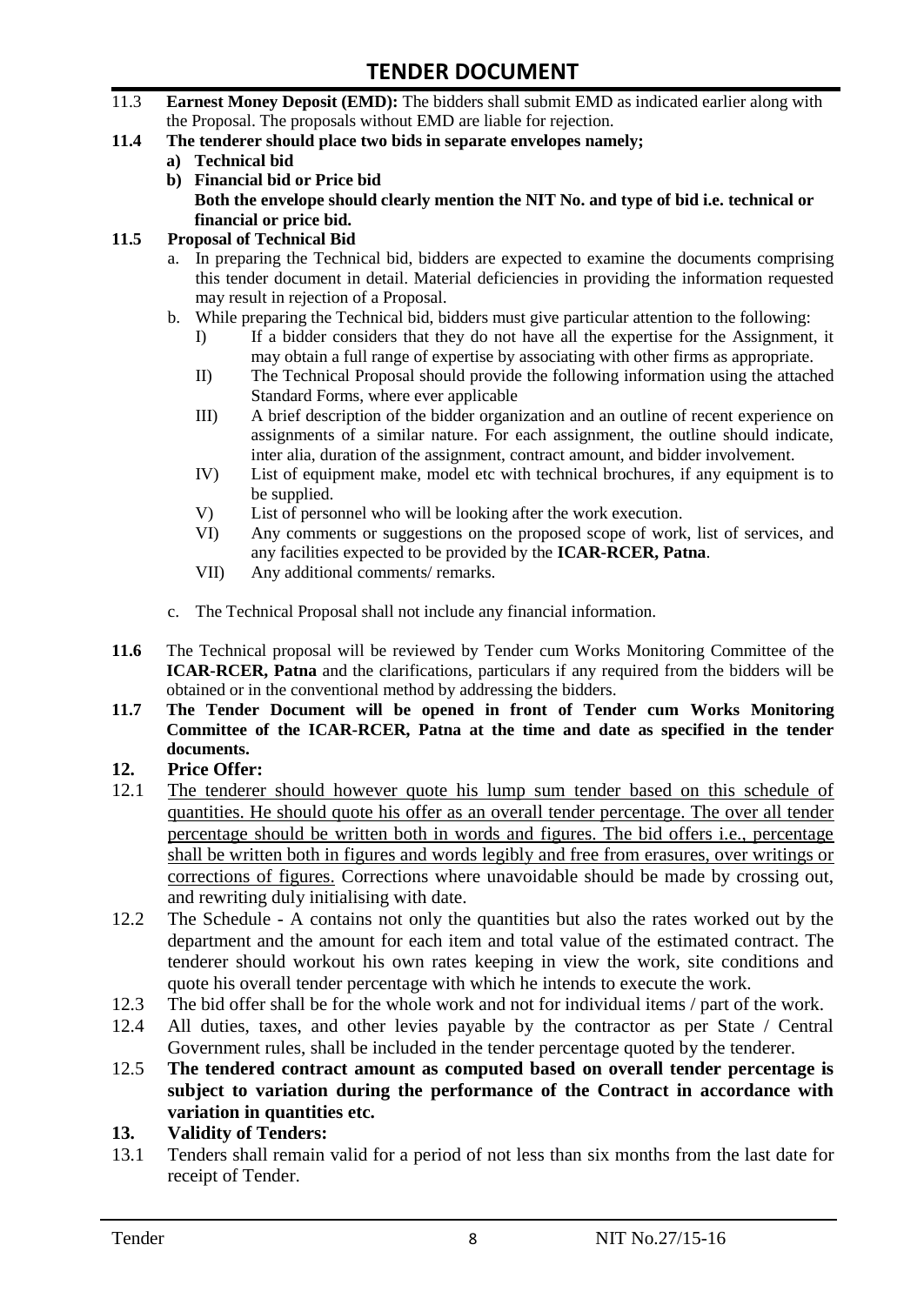- 13.2 During the above mentioned period no plea by the tenderer for any sort of modification of the tender based upon or arising out of any alleged misunderstanding or misconceptions or mistake or for any reason will be entertained.
- 13.3 In exceptional circumstances, prior to expiry of the original time limit, the Tender Inviting Officer may request the bidders to extend the period of validity for a specified additional period. Such request to the Tenderers shall be made in writing. A Tenderer may refuse the request without forfeiting his E.M.D. A tenderer agreeing to the request will not be permitted to modify his Tender, but will be required to extend the validity of his E.M.D for a period of the extension.

# 14. **Signing of Tenders**<br>14.1 If the tender is mag

- If the tender is made by an individual, it shall be signed with his full name and his address shall be given. If it is made by a firm, it shall be signed with the co-partnership name by a member of the firm, who shall also sign his own name, and the name and address of each member of the firm shall be given, if the tender is made by a corporation it shall be signed by a duly authorized officer who shall produce with his tender satisfactory evidence of his authorization. Such tendering corporation may be required before the contract is executed, to furnish evidence of its corporate existence. Tenders signed on behalf of G.P.A holder will be rejected.
- 14.2 The tender shall contain no alterations or additions, except those to comply with instructions issued by the tender inviting officer, or as necessary to correct errors made by the tenderer, in which case all such corrections shall be initialled by the person signing the tender.
- 14.3 No alteration which is made by the tenderer in the contract form, the conditions of the contract, the drawings, specifications or statements / formats or quantities accompanying the same will be recognized, and, if any such alterations are made the tender will be void.

# **D. SUBMISSION OF TENDERS.**

#### **15. Submission of Tenders:**

- 15.1 The tenderer shall invariably ensure that the following are to be submitted along with tender document.
	- **a) Check slip**
	- **b) Copy of Experience Certificate in Similar type of Work.**
	- **c) Any type of single civil work of not less than Rs.3.50 lakhs in preceding three years.**
	- **d) DD towards EMD.**
	- **e) Declaration towards the genuineness of the certificates**
- 15.2 The successful tenderer shall furnish the original hard copies of all the documents/ EMD / certificates / statements by them before concluding the agreement.
- 15.3 Submit tenders in as explained above. The tender should be submitted in a water proof covers and duly sealed. The cover should clearly indicate the Tender Number, Name of work tendered, due date for opening, address of the bidder and the Bid schedule. The EMD should be enclosed prominently along with the BID.

# **16. Last date / time for submission of the tenders.**

- 16.1 Tenders must be submitted not later than the date and time specified in NIT. In the event of the specified date / time for the submission of bids declared as holiday, the bids will be received on the next working day.
- 16.2 The Director, ICAR-RCER may extend the dates for issue and receipt of Tenders by issuing an amendment in which case all rights and obligations of the Incharge and the Tenderers will remain same as previously.

#### **17. Late tenders**

17.1 Any tender received after the last date / time prescribed will be summarily rejected.<br>18. Modification to the tender

# **18. Modification to the tender**<br>18.1 No tender shall be modified

No tender shall be modified after the last date / time of submission of tenders.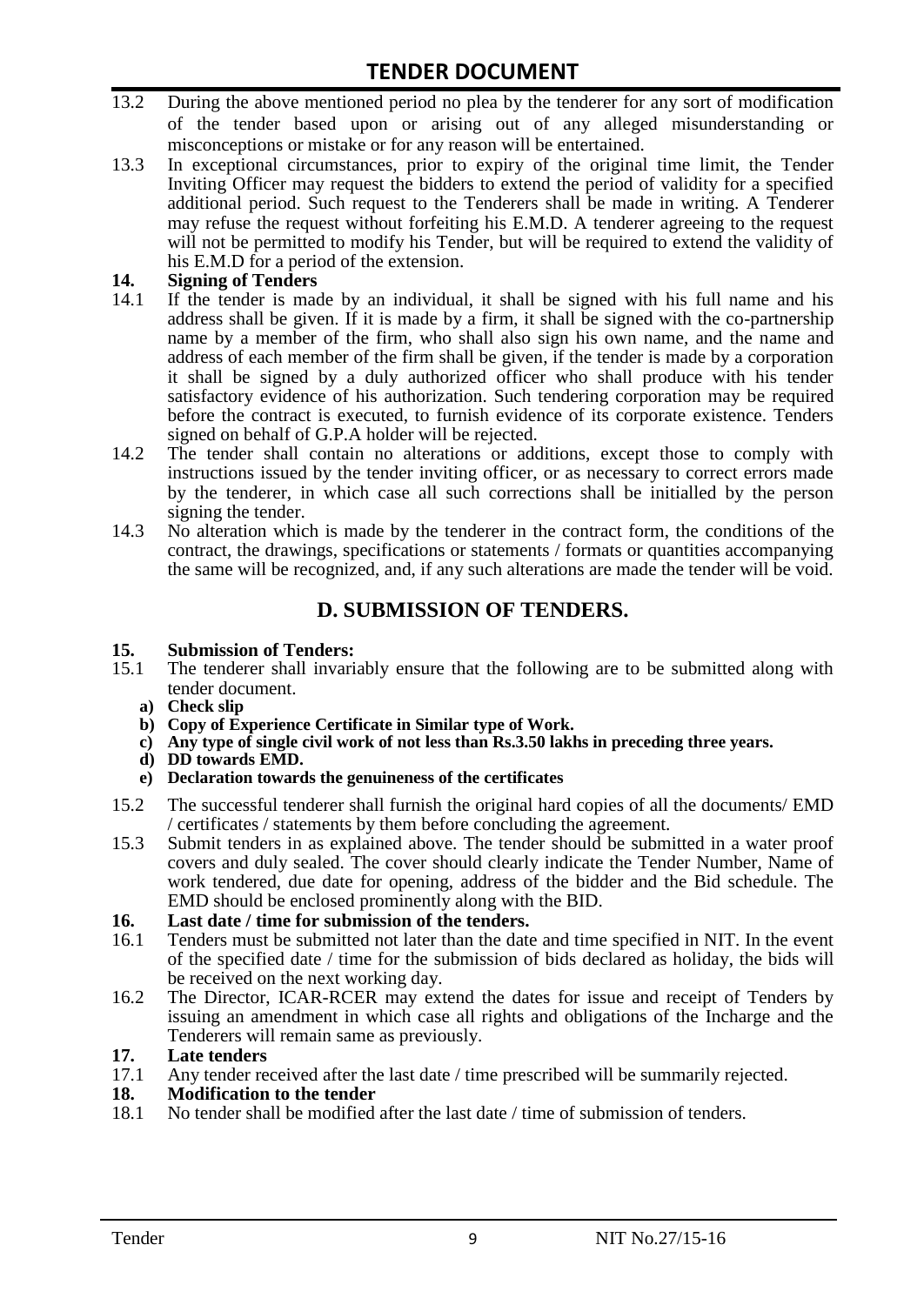## **E. TENDER OPENING AND EVALUATION**

- **19. Tender opening**
- 19.1 **The tenderers or their authorized representatives can be present at the time of opening of the tenders. Either the tenderer himself or one of his representative with proper authorization only will be allowed at the time of tender opening. If any of the tenderer is not present at the time of opening of tenders, the tender opening authority will, on opening the tender of the absentee tenderer, reads out and record the deficiencies if any, which shall be binding on the tenderer.**
- 19.2 **The technical bid containing qualification requirements as per Annexure: I and statement I to VII in 11:5 (b) will be evaluated by the tender opening authority and the minutes are recorded which will be signed by the tender opening authority as well as tenderers or their authorized representatives present.**

#### **20. Clarification of the Tender Document.**

- 20.1 The tender opening authority may call upon any tenderer for clarification on the statements, documentary proof relating to the Tender Document. The request for clarification and response thereto shall be in writing and it shall be only on the qualification information furnished by the tenderer. The clarification called for from the tenderers shall be furnished within the stipulated time, which shall not be more than a week.
- 20.2 The tenderer if so desirous, shall agree in writing to furnish the clarification called for within the stipulated time and, for disqualification and rejection of his tender in the event of failure to do so.

# **21. Examination of Tender Document and determination of responsiveness**

- 21.1 The Director, ICAR-RCER will evaluate whether each tenderer is satisfying the eligibility criteria prescribed in the tender document and declares them as a qualified tenderer.
- 21.2 If any alteration is made by the tenderer in the tender documents, the conditions of the contract, the drawings, specifications or statements / formats or quantities the tender will be rejected.
- 21.3 Tenders shall be scrutinized in accordance with the conditions stipulated in the Tender document. In case of any discrepancy of non-adherence conditions the tender accepting authority shall communicate the same which will be binding both on the tender opening authority and the tenderer. In case of any ambiguity, the decision taken by the tender accepting authority on tenders shall be final.
- 21.4 Those proposals which are found to meet the minimum standards as prescribed by the Director, ICAR-RCER will be treated as responsive bids.

# **22. Evaluation and comparison of price.**

- The committee will evaluate and compare the price of all the qualified tenderers.
- 22.2 Negotiations at any level are strictly prohibited. However, good gesture rebate, if offered by the lowest tenderer prior to finalization of tenders may be accepted by the tender accepting authority.
- 22.3 Selection of tenderer among the lowest and equally quoted tenderers will be in the following orders:
	- **a) The tenderer whose bid capacity is higher will be selected.**
	- **b) In case the bid capacity is also same the tenderer whose annual turnover is more will be preferred.**
	- **c) Even if the criteria incidentally become the same, the turnover on similar works and thereafter machinery available for the work and then the clean track record will be considered for selection.**

#### **23. Process to be confidential**

- 23.1 Information relating to the examination, clarification, evaluation and comparison of tenders and recommendations for the award of a contract shall not be disclosed to tenderers or any other persons not officially concerned with such process until the award to the successful tenderer has been announced by the tender accepting authority. Any effort by a tenderer to influence the processing of tenders or award decisions may result in the rejection of his tender.
- 23.2 No Tenderer shall contact the Director, ICAR-RCER or any authority concerned with finalisation of tenders on any matter relating to its Tender from the time of the Tender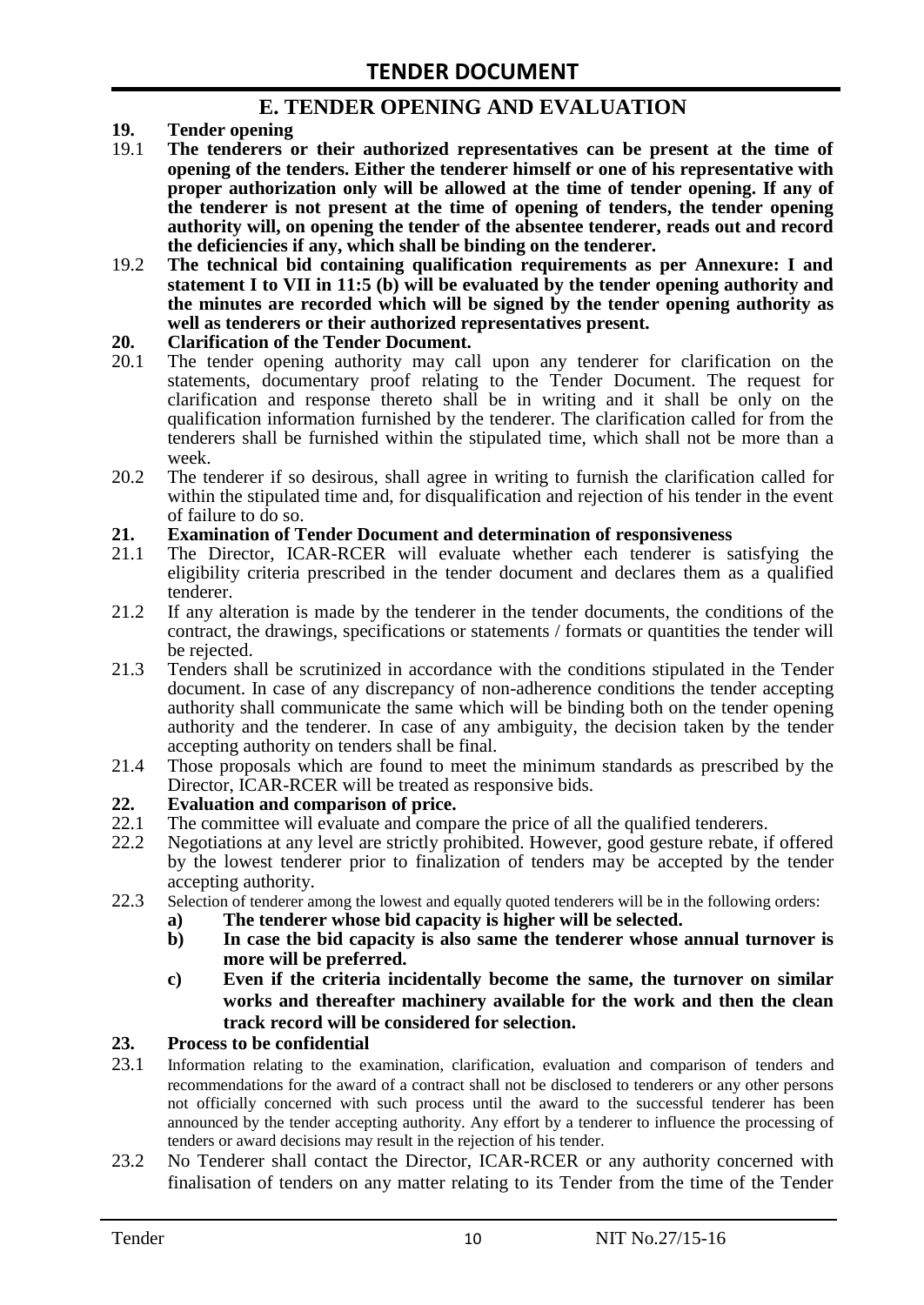opening to the time the Contract is awarded. If the Tenderer wishes to bring additional information to the notice of the Director, it should do so in writing.

23.3 Before recommending / accepting the tender, the tender recommending / accepting authority shall verify the correctness of certificates submitted to meet the eligibility criteria and specifically experience. The authenticated agreements of previous works executed by the lowest tenderer shall be called for.

# **F. AWARD OF CONTRACT**

#### **24. Award Criteria**

- 24.1 The Director, ICAR-RCER will award or recommend to the competent tender accepting authority for award of the contract to the tenderer who is found technically qualified as per the tender conditions and whose price is lowest.
- 24.2 The tender accepting authority reserves the right to accept or reject any tender or all tenders and to cancel the tendering process, at any time prior to the award of contract, without thereby incurring any liability to the affected tenderer or tenderers or any obligation to inform the affected tenderer or tenderers of the reasons for such action.
- 25. Notification of award and signing of agreement
- 25.1 **The Tenderer whose Tender has been accepted will be notified of the award of the work by The Director ICAR-RCER prior to expiration of the Tender validity period by registered letter. This letter (hereinafter and in the Conditions of Contract called "Letter of Acceptance") will indicate the sum that the Government will pay the Contractor in consideration of the execution, completion, and maintenance of the Works by the Contractor as prescribed by the Contract (hereinafter and in the Contract called the "Contract Amount").**
- 25.2 The successful tenderer has to sign an agreement within a period of 15 days from the date of receipt of communication of acceptance of his tender. On failure to do so his tender will be cancelled duly forfeiting the E.M.D., paid by him without issuing any further notice and action will be initiated for black listing the tenderer.

#### **26. Corrupt or fraudulent practices**

- 26.1 The Government requires that the bidders / suppliers / contractors under Government financed contracts, observe the highest standard of ethics during the procurement and execution of such contracts. In pursuance of this policy, the Government
- (a) Define for the purposes of the provision, the terms set forth below as follows:
- (i) "corrupt practices" means the offering, giving, receiving or soliciting of anything of value to influence the action of a Government official in procurement process or in contract execution: and
- (ii) "fraudulent practice" means a misrepresentation of facts in order to influence a procurement process or the execution of a contract to the detriment of the Government and includes collusive practice among Tenderers (prior to or after Tender submission) designed to establish in Tender prices at artificial noncompetitive levels and to deprive the Government of the benefits of free and open competition.
- (b) Will reject a proposal for award if it determines that the tenderer recommended for award has engaged in corrupt or fraudulent practices in competing for the contract in question.
- (c) Will blacklist / or debar a firm, either indefinitely or for a stated period of time, if at any time determines that the firm has engaged in corrupt or fraudulent practices in competing for, or in executing a Government contract.
- (d) Further more, tenderers shall be aware of the provisions stated in the general conditions of contract.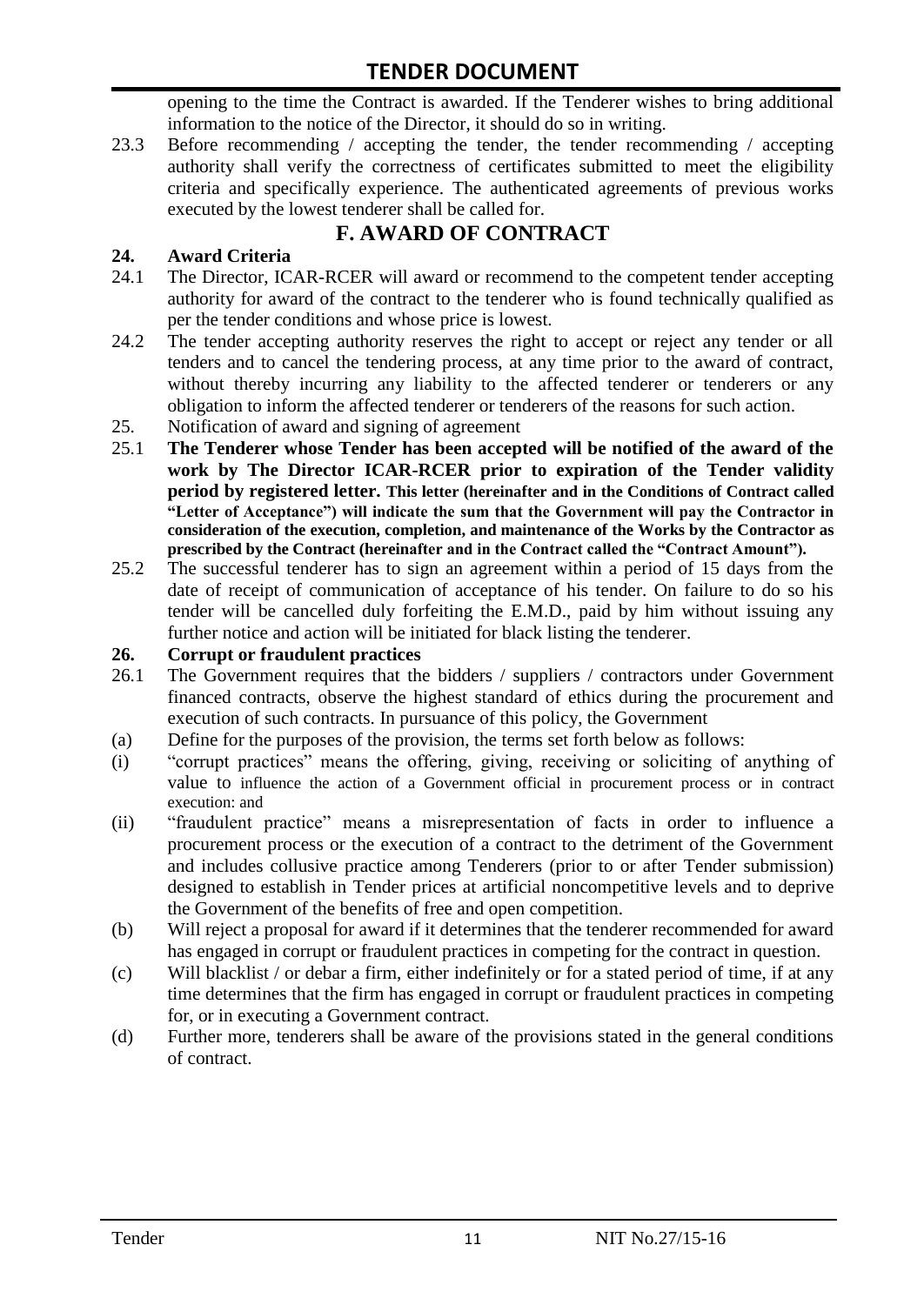# **QUALIFICATION INFORMATION Annexure –I**

| <b>CHECKLIST TO ACOMPANY THE TENDER</b> |  |
|-----------------------------------------|--|
|                                         |  |

| SI.            | <b>Description</b>                                       | <b>Submitted</b> | Page No.  |
|----------------|----------------------------------------------------------|------------------|-----------|
| No.            |                                                          | Yes/No           | (see Note |
|                |                                                          |                  | below)    |
| 1              | 2                                                        | 3                | 4         |
| $\mathbf{1}$   | Attested photocopy of Registered contractor from         | Yes / No         |           |
|                | CCW/CPWD/ PWD/ RWD and similar govt. agencies            |                  |           |
|                | undertaking construction work of similar nature.         |                  |           |
| 2              | Any type of single civil work of not less than Rs.3.50   | Yes / No         |           |
|                | lakhs in preceding three years.                          |                  |           |
| 3              | Certificates in support of Existing Commitments.         | Yes / No         |           |
| $\overline{4}$ | DD towards EMD.                                          | Yes / No         |           |
| 5              | Declaration towards the genuineness of the certificates  | Yes / No         |           |
| 6              | <b>Experience :</b> Experience in any type of civil work | Yes / No         |           |
| $\overline{7}$ | Valid Labour license and Income Tax Clearance            | Yes / No         |           |
|                | certificate for last Financial Year must be submitted    |                  |           |
|                | alongwith tender document.                               |                  |           |

#### **Notes:-**

- 1) All the statements copies of the certificates, documents etc., enclosed to the Tender Document shall be given page numbers on the right corner of each certificate, which will be indicated in column (4) against each item. The statements furnished shall be in the formats appended to the tender document.
- 2) The information shall be filled-in by the Tenderer in the checklist and **statements VI & VII** of section 11.5 (b) and shall be enclosed to the Technical bid for the purposes of verification as well as evaluation of the tenderer"s Compliance to the qualification criteria as provided in the Tender document. All the Certificates, documents, statements as per check-list shall be submitted by the tenderer.
- 3) The bidder shall sign all the statements/documents/certificates received by him owing responsibility for their correctness/authenticity. The successful tenderer shall furnish the original hard copies of all the documents / certificates / statements received by them before concluding the Agreement.

#### **DECLARATION**

I / WE ………………………………………………………………. have gone through carefully all the Tender conditions and solemnly declare that the certificates or the documents uploaded by me/us are genuine and I/We will abide by any penal action such as disqualification or black listing or determination of contract or any other action deemed fit, taken by, the Institute against us, if it is found that the statements, documents, certificates produced by me/us are false/fabricated.

I / WE hereby declare that, I / WE have not been blacklisted / debarred / Suspended / demoted in any department in any State due to any reasons.

Signature of the Tenderer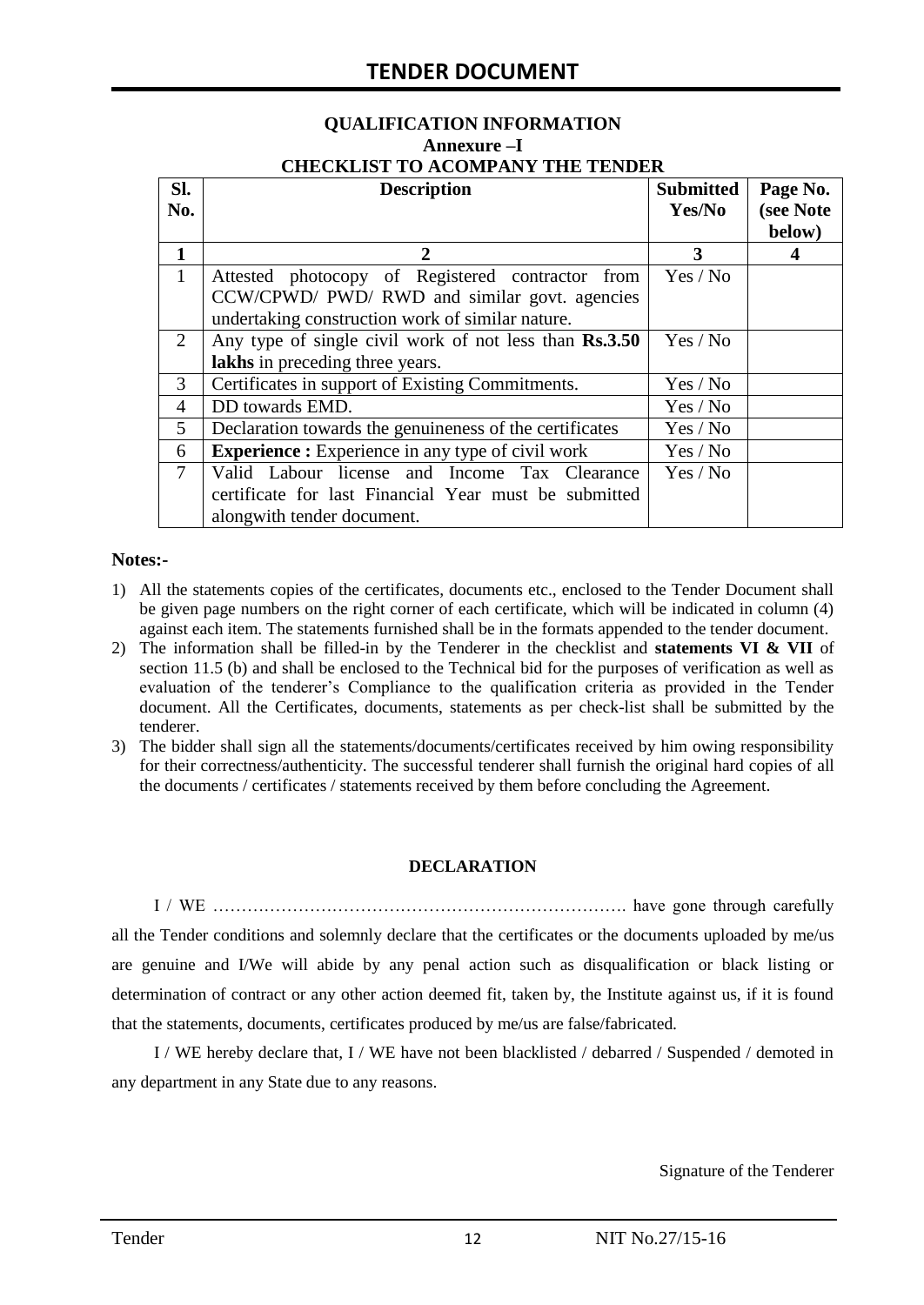## **CONDITIONS OF CONTRACT**

#### **TENDER**

Date: ……………

To The Director, ICAR-RCER, Patna

Sir,

I / We do hereby tender and if this tender be accepted, under take to execute the work entitled "**Establishment of Paddock for Cattle and Buffaloes between Threshing floor and existing dairy unit at ICAR RCER, Patna"** as shown in the drawings and as per specifications described in this document of ICAR-RCER, Patna for the sum of **Rs. 4.39 lakhs** or such other sum as may be arrived under the clause of the standard preliminary specifications relating to "Payment by final measurement at unit rates"

I/WE have also quoted rates in Schedule "A", annexed (in words and figures) for which I/We agree to execute the work when the lumpsum payment under the terms of the agreement is varied by payment on measurement quantities.

I/WE have quoted rates in Schedule "A" both in words & figures. In case of any discrepancy between the Percentage excess or less on E.C.V., in words and figures, the rates quoted words only shall prevail.

I/WE agreed to keep the offer in this tender valid a period of six month(s) mentioned in the tender notice and not to modify the whole or any part of it for any reason within above period. If the tender is withdrawn by me/us for any reasons whatsoever, the earnest money paid by me/us will be forfeited to Government

I/WE hereby distinctly and expressly, declare and acknowledge that, before the submission of my/our tender I/We have carefully followed the instructions in the tender notice and have read the preliminary specifications and that I/We have made such examination of the contract documents and the plans, specifications and quantities and of the location where the said work is to be done, and such investigation of the work required to be done, and in regard to the material required to be furnished as to enable me/us to thoroughly understand the intention of same and the requirements, covenants, agreements, stipulations and restrictions contained in the contract, and in the said plans and specifications and distinctly agree that I/We will not hereafter make any claim or demand upon the Government based upon or arising out of any alleged misunderstanding or misconception /or mistake on my/or our part of the said requirement, covenants, agreements, stipulations, restrictions and conditions.

I / WE enclosed to my/our application for tender schedule a crossed demand draft (No.

dated:  $\qquad \qquad$  ) for Rs:

as earnest money not to bear interest.

I / WE shall not assign the contractor or sublet any portion of the same. In case if it becomes necessary such subletting with the permission of the shall be limited to (1) Labour contract, (2) Material contract, (3) Transport contract and (4) Engaging specialists for special item of work.

IF MY / OUR tender is not accepted the sum shall be returned to me/us on application when intimation is sent to me/us of rejection or at the expiration of three months from last date of receipt of this tender, whichever is earlier. If my/our tender is accepted the earnest money shall be retained by the Government as security for the due fulfilment of this contract. If upon written intimation to me/us by the Office, I/We fail to attend the said office on the date herein fixed or if upon intimation being given to me/us or acceptance of my/our tender, and if I/We fail to make the additional security deposit or to enter into the required agreement as defined in tender document, then I/We agree the forfeiture of the earnest money. Any notice required to be served on me/us here under shall be sufficiently served on me/us if delivered to me/us hereunder shall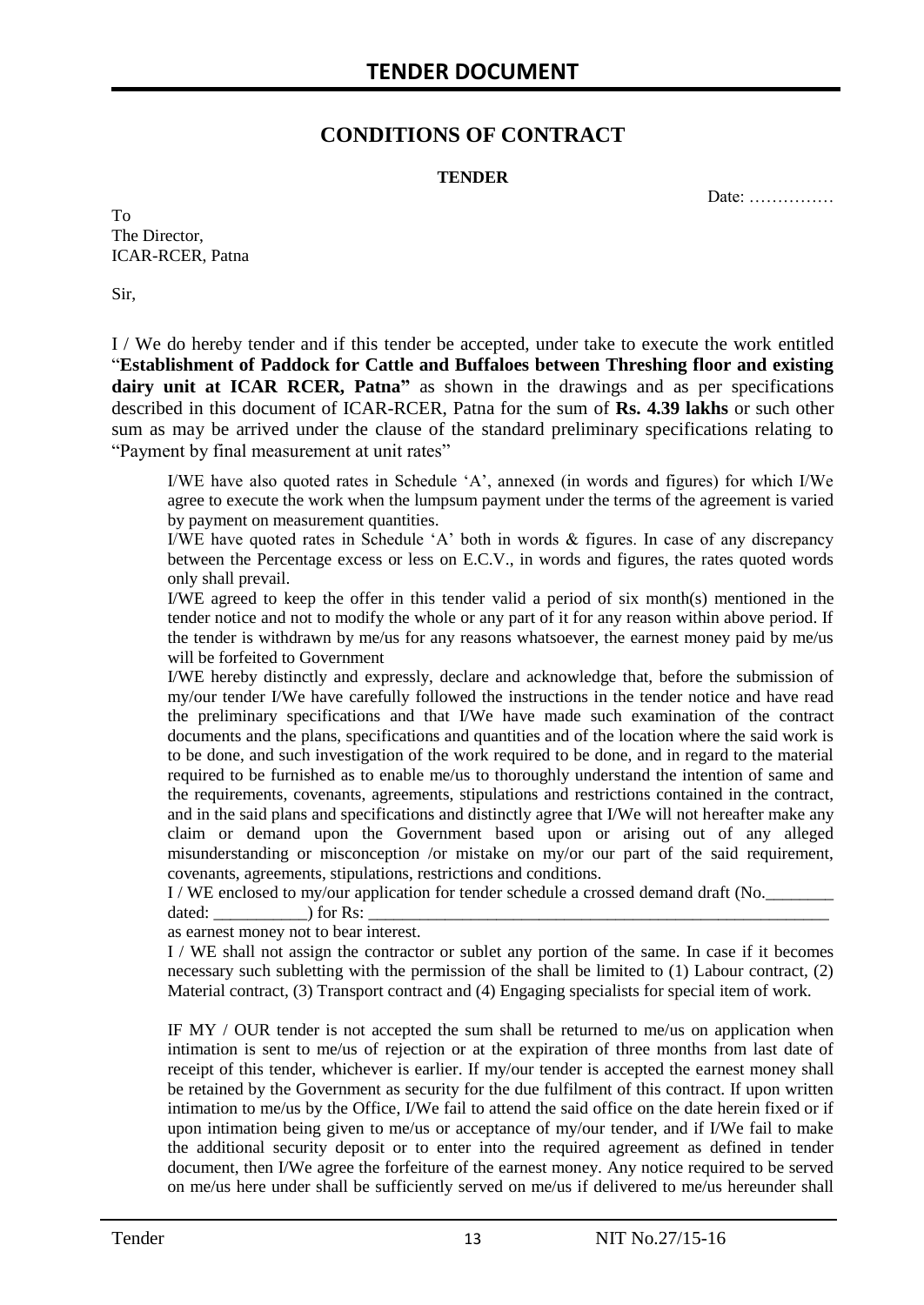be sufficiently served on me/us if delivered to me/us personally or forwarded to me/us by post to (registered or ordinary) or left at my/our address given herein. Such notice shall if sent by post be deemed to have been served on me/us at the time when in due course of post it would be delivered at the address to which it is sent.

I/WE fully understand that the written agreement to be entered into between me/us and Government shall be the foundation of the rights of the both the parties and the contract shall not be deemed to be complete until the agreement has first been signed by me/us and then by the proper officer authorized to enter into contract on behalf of Government.

I AM/WE ARE professionally qualified and my/our qualifications are given below:

| S. No. | Name | Qualification |
|--------|------|---------------|
|        |      |               |
|        |      |               |
|        |      |               |
|        |      |               |
|        |      |               |
|        |      |               |
|        |      |               |
|        |      |               |

I/WE will employ the following technical staff for supervising the work and will see that one of them is always at site during working hours, personally checking all items of works and paint extra attention to such works as required special attention (eg) Main panel boards, Cable connections etc.,

| S. No. | Name | Qualification |
|--------|------|---------------|
|        |      |               |
|        |      |               |
|        |      |               |
|        |      |               |
|        |      |               |
|        |      |               |

I / WE declare that I / WE agree to recover the salaries of the technical staff actually engaged on the work by the department, from the work bills, if I / We fail to employ technical staff as per the tender condition.

#### **TENDERERS / CONTRACTOR'S CERTIFICATE.**

- (1) I/WE hereby declare that I/We have perused in detail and examined closely the Indian Standard Specifications, all clauses of the preliminary specifications with all amendments and have either examined all the standards specifications or will examine all the standard specifications for items for which I/We tender, before I/We submit such tender and agree to be bound and comply with all such specifications for this agreement which I/We execute in the different Government Departments.
- (2)I/WE certify that I/We have inspected the site of the work before quoting my price, I /We have satisfied about the quality, availability and transport facilities for all the materials.
- (3)I / WE am/are prepared to furnish detailed data in support of all my quoted rates, if and when called upon to do so without any reservations.
- $(4)$  I / WE hereby declare that I / We will not claim any price escalation.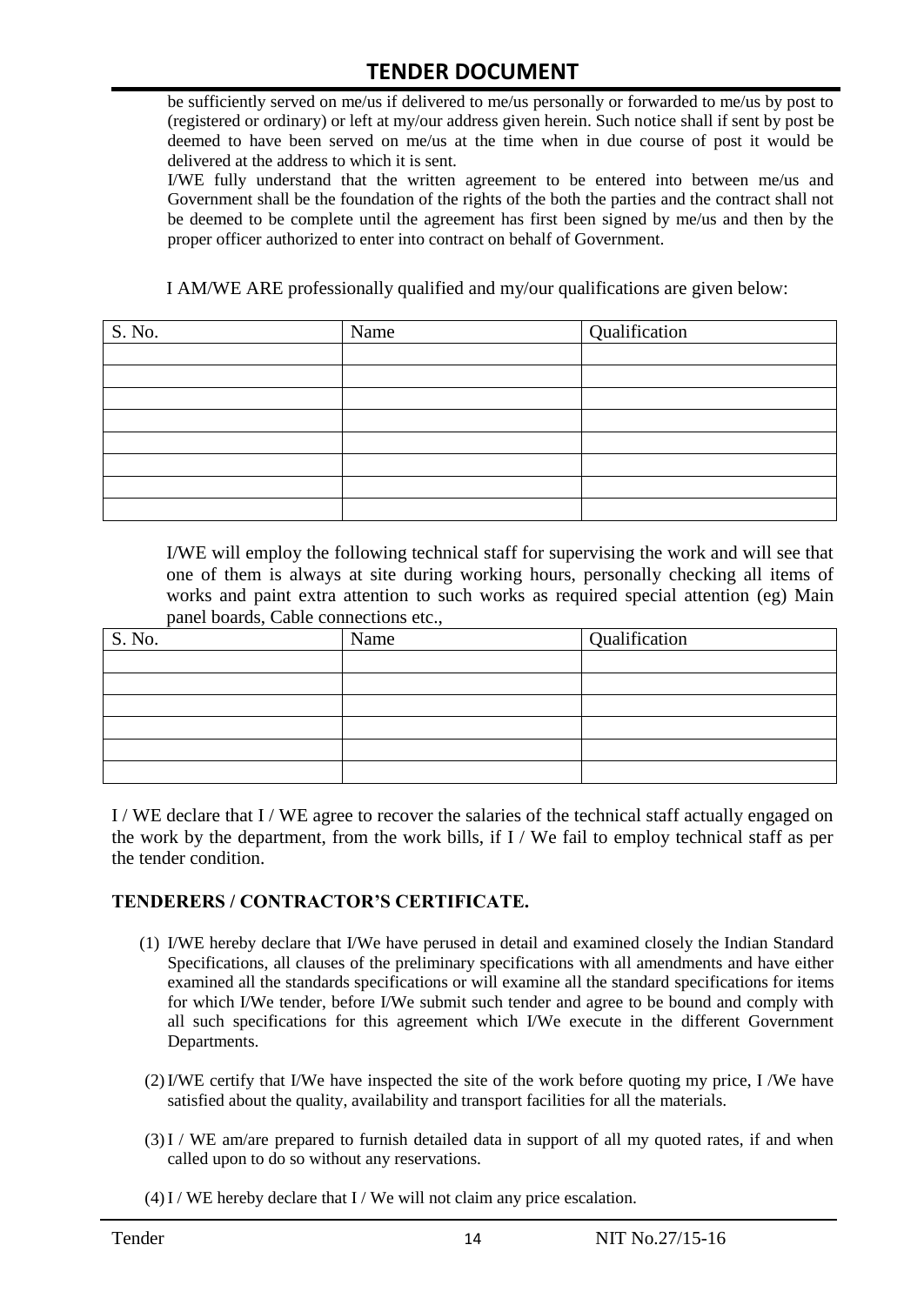- (5)I / WE hereby declare that I am / We are accepting for the defect liability period as 24 months.
- (6)I / WE declare that I / WE will not claim any extra amount towards any material used for the work other than the quoted works for respective schedule 'A' items.
- $(7)$ I / WE declare that I / WE will execute the work as per the mile stone programme, and if I / WE fail to complete the work as per the mile stone programme I abide by the condition to recover liquidated damages as per the tender conditions.
- $(8)$ I / WE declare that I / WE will abide for settlement of disputes as per the tender conditions.

#### **DECLARATION OF THE TENDERER**

- 1) I/WE have not been black listed in any department due to any reasons.
- 2) I/We declare that all the Certificates/Documents submitted by Me/US are Genuine.
- 3) I/WE agree to disqualify me/us for any wrong declaration in respect of the above and to summarily reject my/our tender.

Address of the Tenderer:

Phone No.: Fax No.: CONTRACTOR.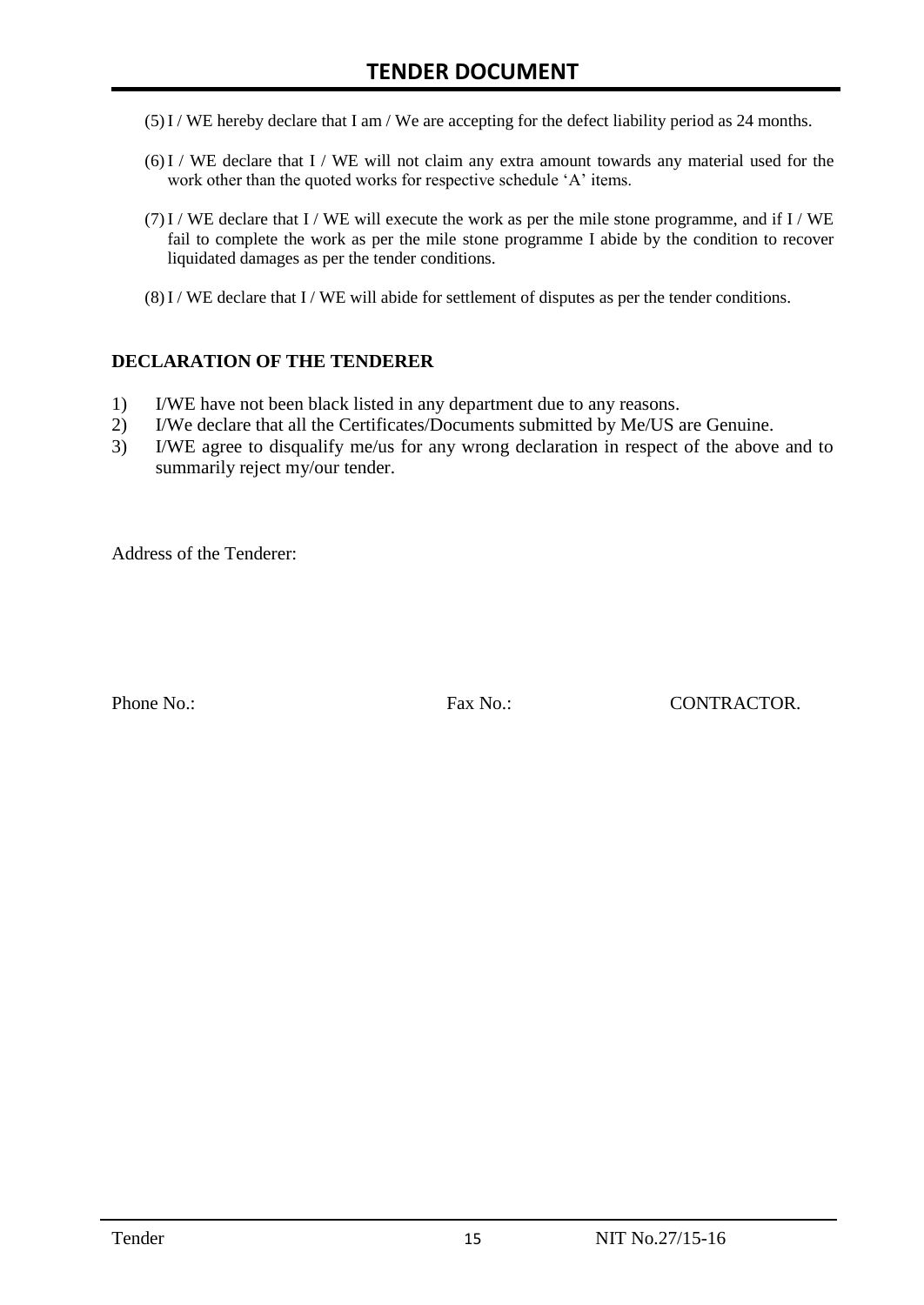# **CONDITIONS OF CONTRACT**

# **A. GENERAL**

#### **1. Interpretation:**

- 1.1 In interpreting these Conditions of Contract, singular also means plural, male also means female, and vice-versa. Headings have no significance. Works have their normal meaning under the language of the contract unless specifically defined. The Incharge will provide instructions clarifying queries about the conditions of Contract.
- 1.2 The documents forming the Contract shall be interpreted in the following order of priority:
- **1) Agreement**
- **2) Letter of Acceptance, notice to proceed with the works**
- **3) Contractor's Tender**
- **4) Conditions of contract**
- **5) Specifications**
- **6) Drawings**
- **7) Bill of quantities**
- **8) Any other document listed as forming part of the Contract.**

#### **2. Decisions:**

2.1 Except where otherwise specifically stated, the Director will decide the contractual matters between the Department and the Contractor in the role representing the Department.

#### **3. Delegation:**

3.1 The Director may delegate any of his duties and responsibilities to other officers and may cancel any delegation by an official order issued.

#### **4. Communications:**

4.1 Communications between parties, which are referred to in the conditions, are effective only when in writing. A notice shall be effective only when it is delivered **(in terms of Indian Contract Act)**

#### **5. Sub-contracting:**

**5.1 If the prime contractor desires to sub-let a part of the work, he should submit the same at the time of filing tenders itself or during execution, giving the name of the proposed Sub-contractor, along with details of his qualification and experience. The Tender Accepting Authority should verify the experience of the Sub-contractor and if the Sub-contractor satisfies the qualification criteria in proportion to the value of work proposed to be sub-let, he may permit the same. The total value of works to be awarded on sub-letting shall not exceed 50% of contract value. The extent of subletting shall be added to the experience of the sub-contractor and to that extent deducted from that of the main contractor.**

#### **6. Other Contractors:**

6.1 The Contractor shall cooperate and share the Site with other contractors, Public authorities, utilities, and the Department. The Contractor shall also provide facilities and services for them as directed by the Incharge.

#### **7. Personnel:**

- 7.1 The Contractor shall employ the required Key Personnel named in the Schedule of Key Personnel to carry out the functions stated in the Schedule or other personnel approved by the Incharge. The Incharge will approve any proposed replacement of Key Personnel only if their qualifications, abilities, and relevant experience are substantially equal to or better than those of the personnel listed in the Schedule.
- 7.2 Failure to employ the required technical personnel by the contractor the institute will depute its own technical person and expenditure of salary will be recovered from contractor.
- 7.3 The technical personnel should be on full time and available at site whenever required by Incharge to take instructions.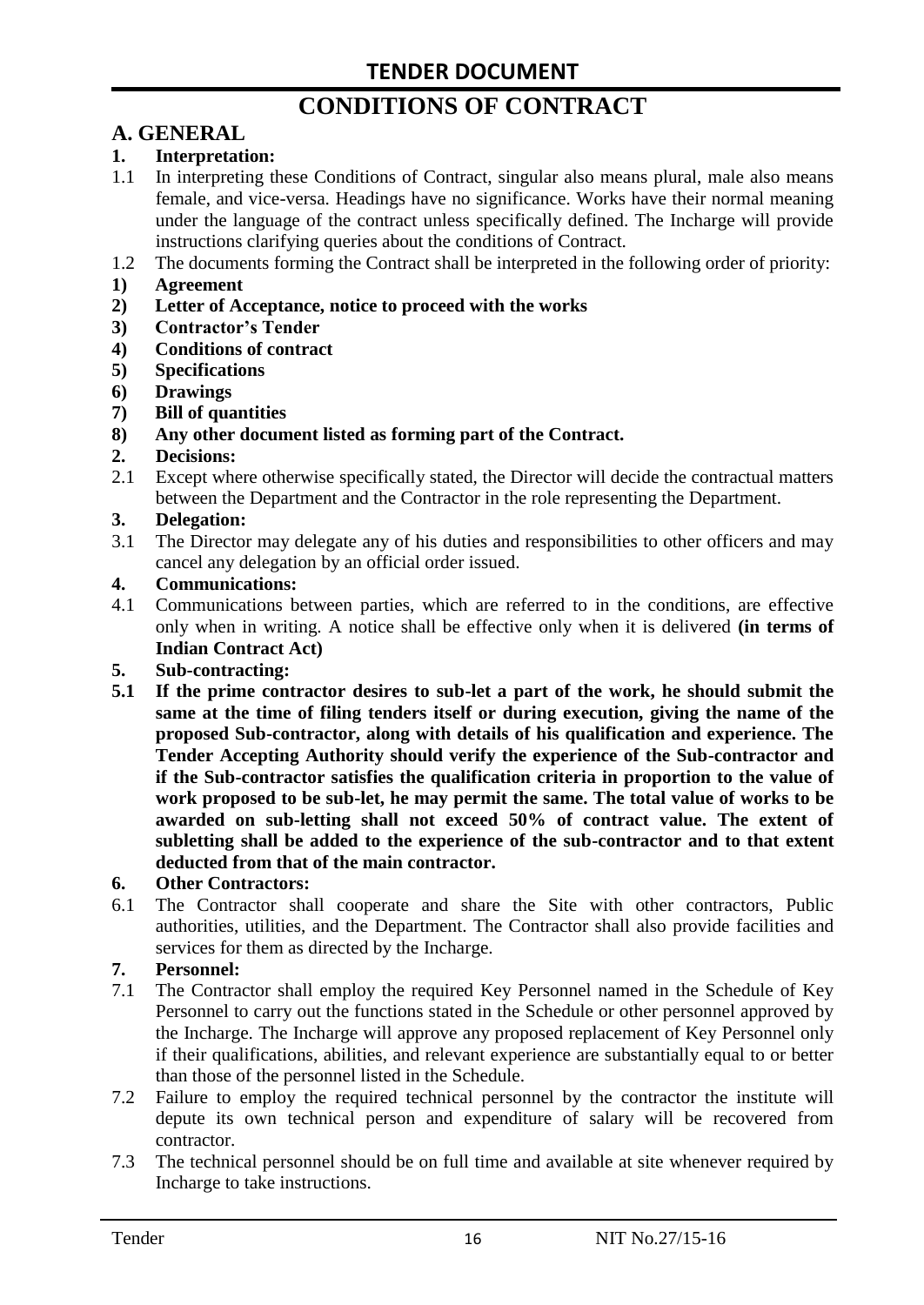- 7.4 The names of the technical personnel to be employed by the contractor should be furnished in the statement enclosed separately.
- 7.5 In case the contractor is already having more than one work on hand and has undertaken more than one work at the same time, he should employ separate technical personnel on each work.
- 7.6 If the contractor fails to employ technical personnel the work will be suspended or department will engage a technical personnel and recover the cost thereof from the contractor.
- 7.7 If the Incharge asks the Contractor to remove a person who is a member of Contractor"s staff or his work force stating the reasons the Contractor shall ensure that the person leaves the site forthwith and has no further connection with the work in the contract.

#### **8. Contractor's Risks:**

- 8.1 All risks of loss of or damage to physical property and of personnel injury and death, which arise during and in consequence of the performance of the Contract are the responsibility of the Contractor.
- **9. Insurance:**
- **9.1 The Contractor shall provide, in the joint names of the Department and the contractor, insurance cover from the Start Date to the end of the Defects Liability Period i.e., 24 months after completion for the following events which are due to the Contractor's risks.**
- **a) loss of or damage to the Works, Plant and Materials;**
- **b) loss of or damage to the Equipment;**
- **c) loss of or damage of property in connection with the Contract; and**
- **d) Personal injury or death of persons employed for construction.**
- **9.2 Policies and certificates of insurance shall be delivered by the Contractor to the Incharge at the time of concluding Agreement. All such insurance shall provide for compensation to be payable to rectify the loss or damage incurred.**
- **i) The contractor shall furnish insurance policy in force in accordance with proposal furnished in the Tender and approved by the Department for concluding the agreement.**
- **ii) The contractor shall also pay regularly the subsequent insurance premia and produce necessary receipt to the Incharge well in advance.**
- **iii) In case of failure to act in the above said manner the department will pay the premium and the same will be recovered from the Contractors payments.**
- **9.3 Alterations to the terms of insurance shall not be made without the approval of the Incharge.**

#### **10. Site Inspections:**

- 10.1 The contractor should inspect the site and also proposed quarries of choice for materials source of water and quote his rate including quarrying, conveyance and all other charges etc.
- 10.2 The responsibility for arranging the land for borrow area rests with the Contractor and no separate payment will be made for procurement or otherwise. The contractor's quoted rate will be inclusive of land cost.

#### **11. Contractor to Construct the Works:**

11.1 The Contractor shall construct and Commission the Work in accordance with the specifications and Drawings.

#### **12. Power Supply.**

- 12.1 The contractor shall make his own arrangements for obtaining power from the Electricity dept., at his own cost. The contractor will pay the bills of Electricity Department for the cost of power consumed by him till the **(Name of work**) is handed over to ICAR-RCER.
- 12.2 **The contractor shall satisfy all the conditions and rules required as per Indian Electricity Act 1910 and under Rule-45(I) of the Indian Electricity Rules, 1956 as amended from time to time and other pertinent rules.**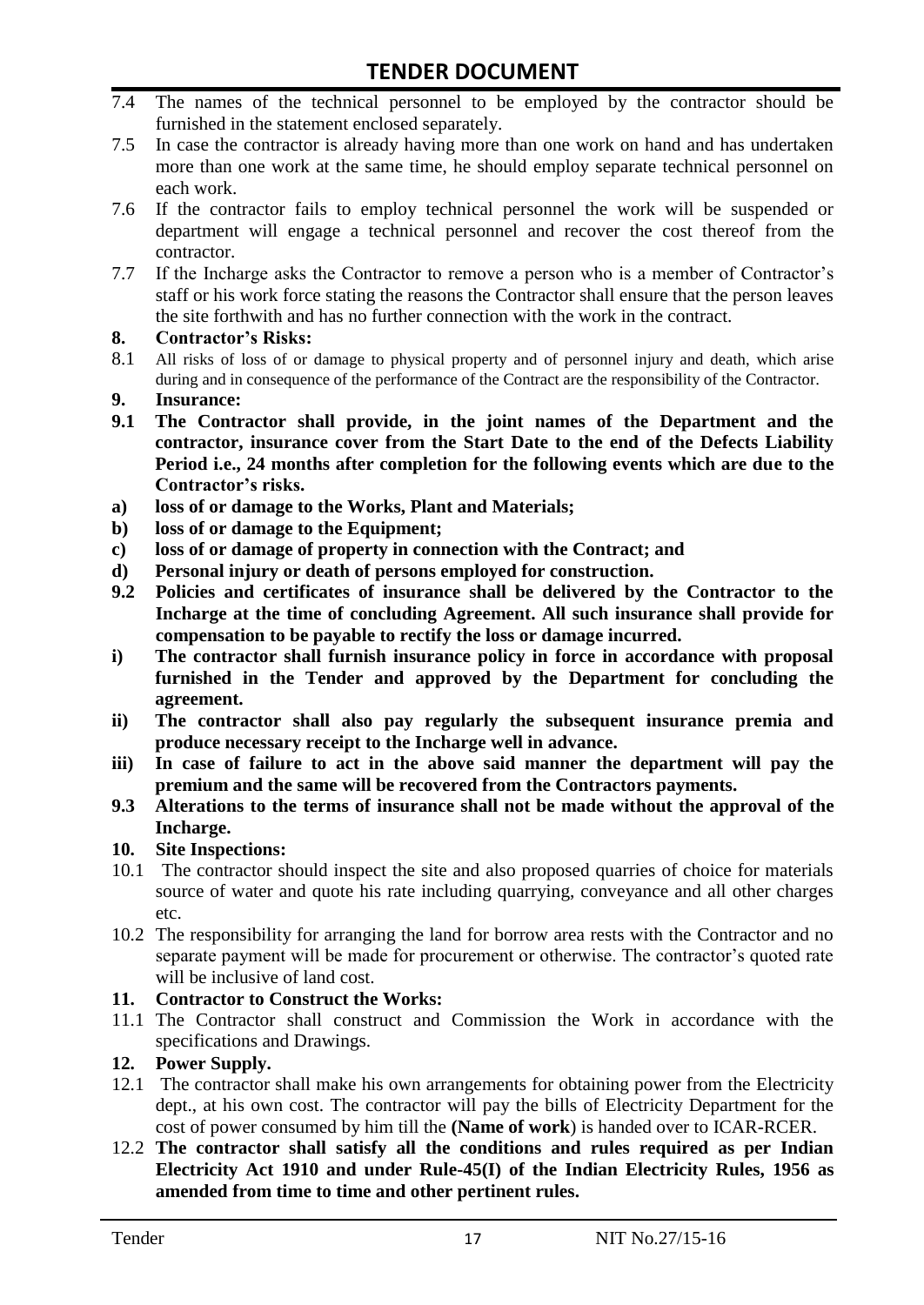12.3 The power shall be used for bonafide Departmental work only.

#### **13. Monsoon Damages:**

Damages due to rain or flood shall have to be made good by the contractor till the work is handed over to the Department. The responsibility of damages making good the damages due to rain or flood rests with the contractor. **No extra payment is payable** for such operations and the contractor shall therefore, have to take all necessary precautions to protect the work done during the construction period.

#### **14. The works to be Completed by the Intended Completion Date:**

14.1 The Contractor may commence execution of the Works on the Start Date and shall carry out the Works in accordance with the programme submitted by the Contractor, as updated with the approval of the Incharge, and complete the work by the Intended Completion Date.

#### **15. Safety:**

15.1 The Contractor shall be responsible for the safety of all activities on the Site.

#### **16. Discoveries:**

16.1 Anything of historical or other interest or of significant value unexpectedly discovered on the Site is the property of the Government. The Contractor is to notify the Incharge of such discoveries and carry out the Incharge instructions for dealing with them.

#### **17. Possession of the Site.**

17.1 The Department shall give possession of the site to the Contractor.

#### **18. Access to the Site:**

18.1 The Contractor shall provide the Incharge and any person authorised by the Incharge, access to the site and to any place where work in connection with the Contract is being carried out or is intended to be carried out.

#### **19. Instructions:**

- 19.1 The Contractor shall carry out all instructions of the Incharge and comply with all the applicable local laws where the Site is located.
- **20. Settlement of disputes:**
- 20.1 **If any dispute of difference of any kind whatsoever arises between the department and the Contractor in connection with, or arising out of the Contract, whether during the progress of the works or after their completion and whether before or after the termination, abandonment or breach of the Contract, it shall in the first place, be referred to and settled by the Incharge who shall, within a period of thirty days after being requested by the Contractor to do so, give written notice of his decision to the Contractor. Upon receipt of the written notice of the decision of the Incharge the Contractor shall promptly proceed without delay to comply with such notice of decision.**
- 20.2 **If the Incharge fails to give notice of his decision in writing within a period of thirty days after being requested or if the Contractor is dissatisfied with the notice of the decision of the Incharge the Contractor may within thirty days after receiving the notice of decision appeal to the Department who shall offer an opportunity to the contractor to be heard and to offer evidence in support of his appeal, the Department shall give notice of his decision within a period of thirty days after the Contractor has given the said evidence in support of his appeal, subject to arbitration, as hereinafter provided. Such decision of the Department in respect of every matter so referred shall be final and binding upon the Contractor and shall forthwith be given effect to by the Contractor, who shall proceed with the execution of the works with all due diligence whether he requires arbitration as hereinafter provided, or not. If the Department has given written notice of his decision to the Contractor and no claim to arbitration, has been communicated to him by the Contractor within a period of thirty days from receipt of such notice the said decision shall remain final and binding upon the Contractor. If the Department fail to give notice of his decision, as**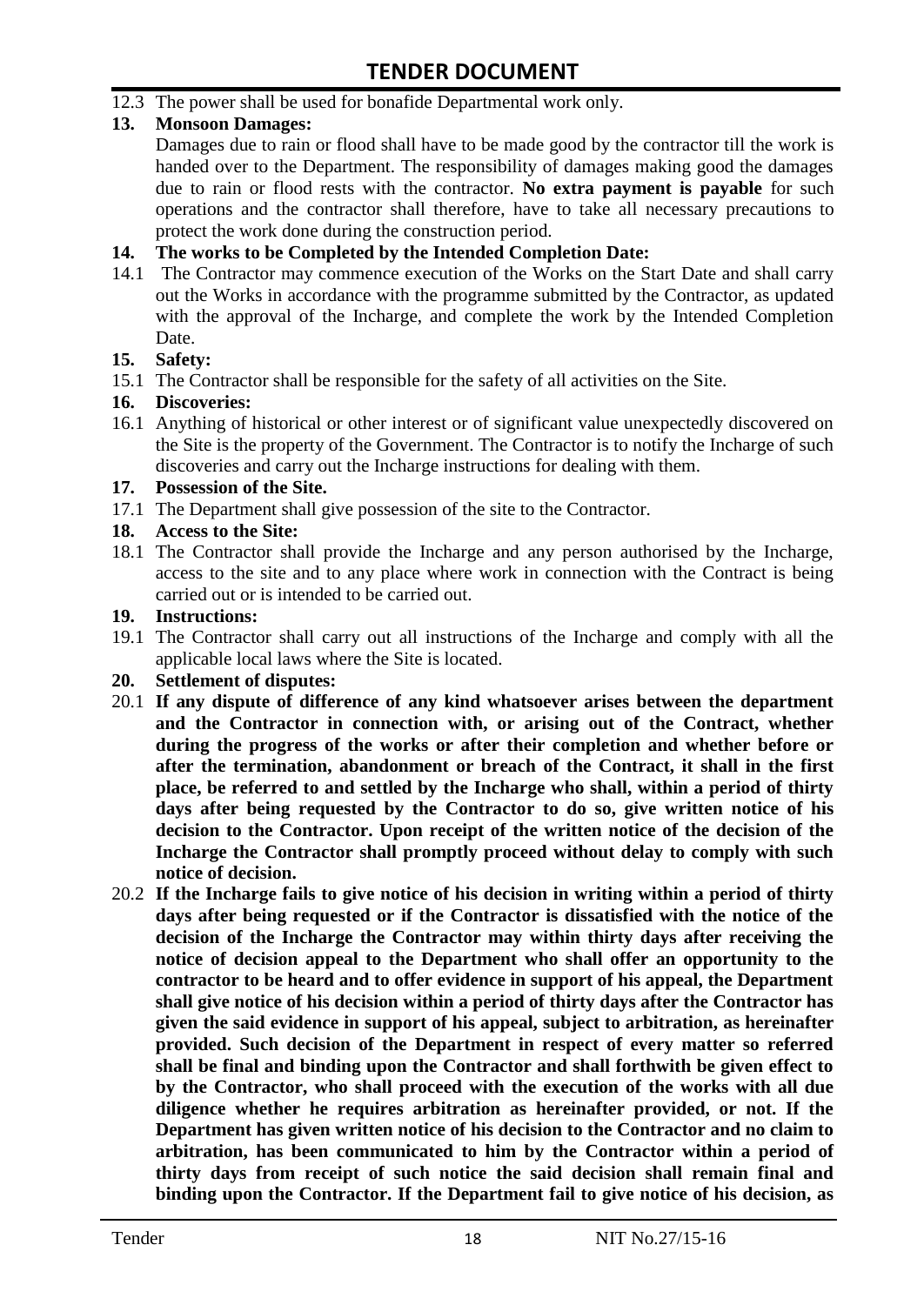**aforesaid within a period of thirty days after being requested as aforesaid, or if the Contractor be dissatisfied with any such decision, then and in any such case the contractor within thirty days after the expiration of the first named period of thirty days as the case may be, require that the matter or matters in dispute be referred to arbitration: jurisdiction of Patna limits.**

## **B. TIME FOR COMPLETION**

#### **21. Program:**

- 21.1 The total period of completion is (**duration of 30 days**) from the date of receipt of Work Order.
- 21.2 The attention of the tenderer is directed to the contract requirement at the time of beginning of the work. The rate of progress and proportionate value of work done from time to time as will be indicated by the Certificate for the value of work done will be required. Date of commencement of their programme will be the date for concluding agreement but not the date of handing over site.
- 21.3 After signing the agreement, the contractor shall forthwith begin the work, shall regularly and continuously proceed with them.
- 21.4 The contractor shall commence the works on site within the period specified under condition 23.1 to 23.2 after the receipt by him of a written order to this effect from the concerned authority and shall proceed with the same with due expedition and without delay, except as may be expressly sanctioned or ordered.
- 21.5 Save in so far as the contractor may prescribe, the extent of portions of the site of which the contractor is to be given possession from time to time and the order in which such portions shall be made available to him and, Subject to any requirement in the contract as to the order in which the works shall be executed, the "s written order to commence the works, give to the contractor possession of so much of the site as may be required to enable the contractor to commence proceed with the execution of the works in accordance with the programme if any, and otherwise in accordance with such reasonable proposals of the contractor as he shall by written notice to the Incharge, make and will from time to time as the works proceed, give to the contractor possession of such further portions of the site as may be required to enable the contractor to proceed with the execution of the works with due dispatch in accordance with the said programme or proposals as the case maybe; if the contractor suffers delay or incurs cost from failure on the part of the Concerned authority to give possession in accordance with the terms of this clause, the Concerned authority shall grant an extension of time for the completion of works.
- 21.6 The contractor shall bear all costs and charges for special or temporary way leases required by him in connection with access to the site. The contractor shall also provide at his own cost any additional accommodation outside the site required by him for the purposes of the work.
- 21.7 Subject to any requirement in the contract as to completion of any section of the works before completion of the whole of the works shall be completed in accordance with provisions of clauses in the Schedule within the time stated in the contract calculated from the last day of the period named in the statement to the tender as that within which the works are to be commenced or such extended time as may be allowed.

#### 21.8 **Delays and extension of time:**

No claim for compensation on account of delays or hindrances to the work from any cause whatever shall lie, except as hereafter defined. Reasonable extension of time will be allowed by the or by the office competent to sanction the extension, for unavoidable delays, such as may result from causes, which in the opinion of the , are undoubtedly beyond the control of the contractor. The shall assess the period of delay or hindrance caused by any written instructions issued by him, at twenty five per cent in excess or the actual working period so lost.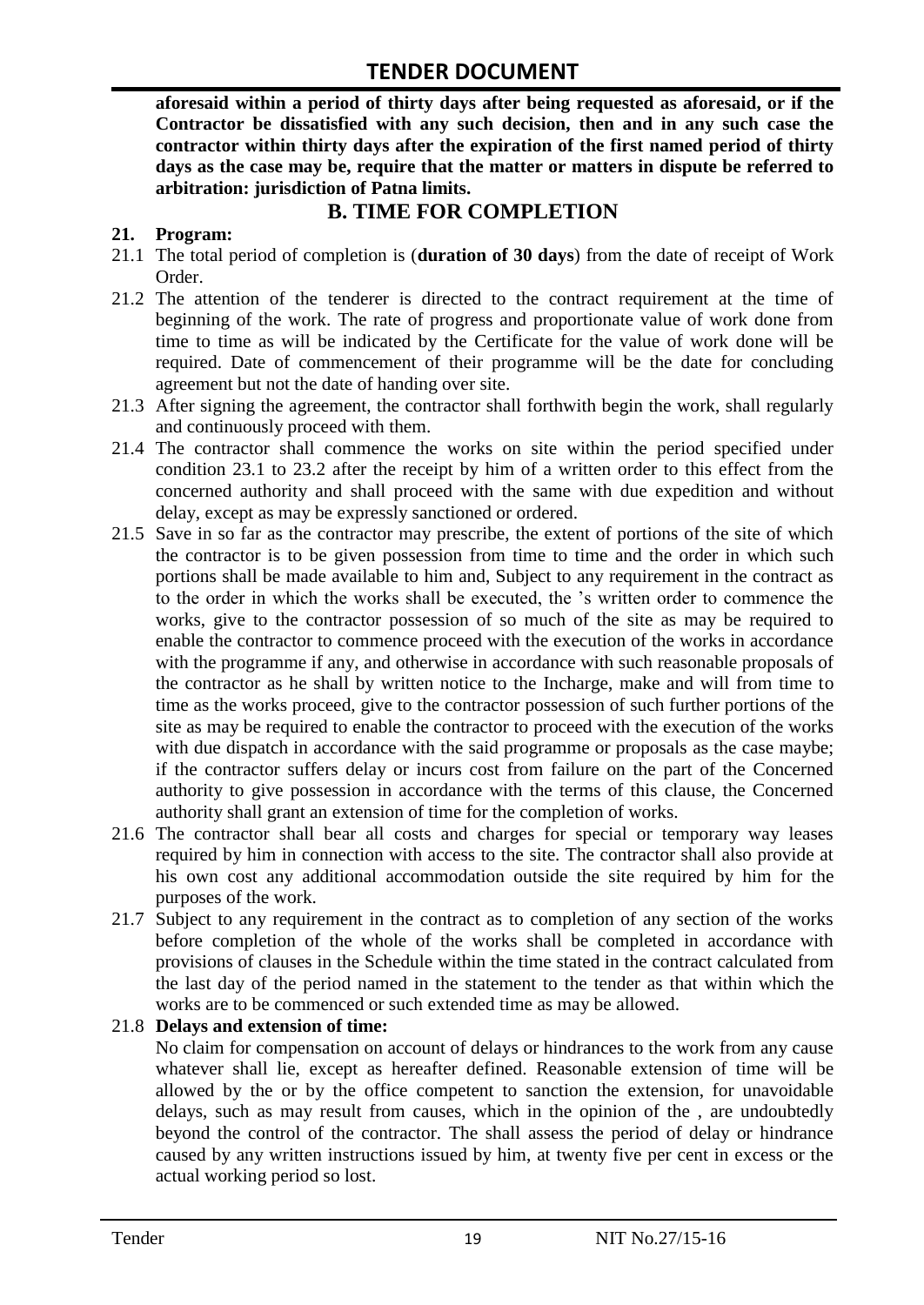In the event of the failing to issue necessary instructions and thereby causing delay and hindrance to the contractor, the latter shall have the right to claim an assessment of such delay by the Director, ICAR-RCER whose decision will be final and binding. The contractor shall lodge in writing with the statement of claim for any delay or hindrance referred to above, within fourteen days from its commencement, otherwise no extension of time will be allowed.

Whenever authorised alterations or additions made during the progress of the work are of such a nature in the opinion of the as to justify an extension of time in consequence thereof, such extension will be granted in writing by the or other competent authority when ordering such alterations or additions.

#### **22. Construction Programme:**

- 22.1 The Contractor shall furnish within 15 days of the order of the work a programme showing the sequence in which he proposed to carry out the work, monthly progress expected to be achieved, also indicating date of procurement of materials plant and machinery. The schedule should be such that it is practicable to achieve completion of the whole work within the time limit fixed and shall obtain the approval of the Incharge. Further rate of the progress as in the program shall be kept up to date. In case it is subsequently found necessary to alter this program, the contractor shall submit sufficiently in advance the revised program incorporating necessary modifications and get the same approved by the Incharge. No revised program shall be operative with out approval of Incharge.
- 22.2 The Director, ICAR-RCER shall have all times the right, without any way violating this contract, or forming grounds for any claim, to alter the order of progress of the works or any part thereof and the contractor shall after receiving such directions proceed in the order directed. The contractor shall also report the progress to the Director, ICAR-RCER within 7 days of the Incharge direction to alter the order of progress of works.
- 22.3 The Contractor shall give written notice to the Incharge whenever planning or progress of the works is likely to be delayed or disrupted unless any further drawings or order including a direction, instruction or approval is issued by the Incharge within a reasonable time. The notice shall include details of the drawing or order required and of why and by when it is required and of any delay or disruption likely to be suffered if it is late.
- 22.4 Rate of progress/percentage of work:

#### i) **(30 days) 100% of contract value**

#### **23. Speed of Work**

- 23.1 The Contractor shall at all times maintain the progress of work to conform to the latest operative progress schedule approved by the Incharge. The contractor should furnish progress report indicating the programme and progress once in a month. The Incharge may at any time in writing direct the contractor to slow down any part or whole of the work for any reason (which shall not be questioned) whatsoever, and the contractor shall comply with such orders of the Incharge. The compliance of such orders shall not entitle the contractor to any claim of compensation. Such orders of the Incharge for slowing down the work will however be duly taken into account while granting extension of time if asked by the contractor for which no extra payment will be entertained.
- 23.2 Delays in Commencement or progress or neglect of work and forfeiture of earnest money, Security deposit and withheld amounts:

If, at any time, the Incharge shall be of the opinion that the Contractor is delaying Commencement of the work or violating any of the provisions of the Contractor is neglecting or delaying the progress of the work as defined by the tabular statement. "Rate of progress" in the Articles of Agreement", he shall so advise the Contractors in writing and at the same time demand compliance in accordance with conditions of Tender notice. If the Contractor neglects to comply with such demand within seven days after receipt of such notice, it shall then or at any time there after, be lawful for the Director, ICAR-RCER to take suitable action in accordance with relevant Clauses.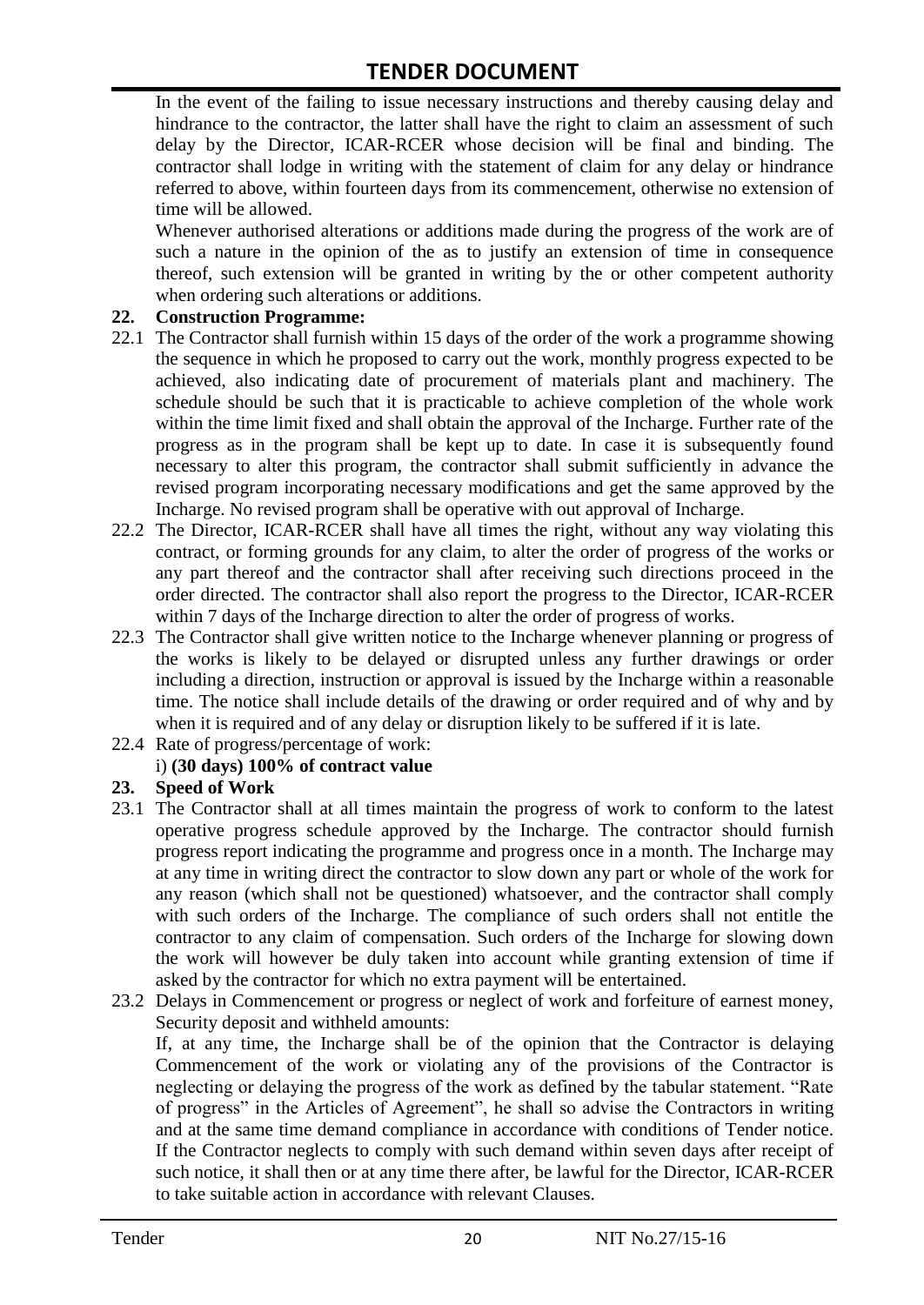#### **24. Suspension of works by the Contractor:**

- 24.1 If the Contractor shall suspend the works, or sublet the work without sanction of the Incharge, or in the opinion of the Incharge shall neglect or fail to proceed with due diligence in the performance of his part of the Contract as laid down in the Schedule rate of progress, or if he shall continue to default or repeat such default in the respects mentioned in relevant rules of GOI, Incharge shall take action in accordance with related Clauses.
- 24.2 If the Contractor stops work for 28 days and the Stoppage has not been authorised by the Incharge the Contract will be terminated as per the law.
- 24.3 If the Contractor has delayed the completion of works the Contract will be terminated under relavant Clauses.

#### **25. Extension of the Intended Completion Date:**

- 25.1 The Incharge shall extend or recommend for extension, in accordance with the Government orders in force, the Intended Completion Date if a Variation is issued which makes it impossible for Completion to be achieved by the Intended Completion Date.
- 25.2 The Incharge shall decide whether and by how much to extend the Intended Completion Date within 21 days of the Contractor asking the Engineer for a decision upon the effect of a Variation and submitting full supporting information. If the Contractor has failed to give early warning of a delay or has failed to cooperate in dealing with a delay, the delay by this failure shall not be considered in assessing the new Intended Completion Date.

#### **26. Delays Ordered by the Incharge**

26.1 The Incharge may instruct the Contractor to delay the start or progress of any activity within the Work.

#### **27. Early Warning:**

- 27.1 The contractor is to warn the Incharge at the earliest opportunity of specific likely future events or circumstances that may adversely affect the Execution of Works.
- 27.2 The Contractor shall cooperate with the Incharge in making and considering proposals for how the effect of such an event or circumstance can be avoided or reduced by anyone involved in the work and in carrying out any resulting instruction of the Incharge.

#### **28. Management Meetings:**

28.1 **The Incharge may require the Contractor to attend a management meeting. The business of a management meeting shall be to review the progress work.**

# **C. QUALITY CONTROL**

#### **29. Identifying Defects:**

29.1 The Incharge shall check the Contractor's work and notify the Contractor of any Defects that are found. Such checking shall not affect the Contractor"s responsibilities. The Incharge may instruct the Contractor to verify the Defect and to uncover and test any work that the Engineer considers may be a Defect.

#### **30. Tests:**

30.1 If the Incharge instructs the Contractor to carry out a test not specified in the Specification to check whether any work has a Defect and the Contractor shall pay for the test and any samples.

#### **31. Correction of Defects:**

- 31.1 The Incharge shall give notice to the Contractor of any Defects before the end of the Defects Liability Period, which begins on Completion. The defects liability period shall be extended for as long as defects remain to be corrected by the Contractor.
- 31.2 Every time notice of a Defect is given, the Contractor shall correct the notified defect within the length of time specified by the Incharge's notice.

#### **32. Uncorrected defects**

32.1 If the contractor has not corrected the defect within the time specified in the Incharge"s notice, the Incharge will assess the cost of having the defect corrected and the contractor will pay this amount.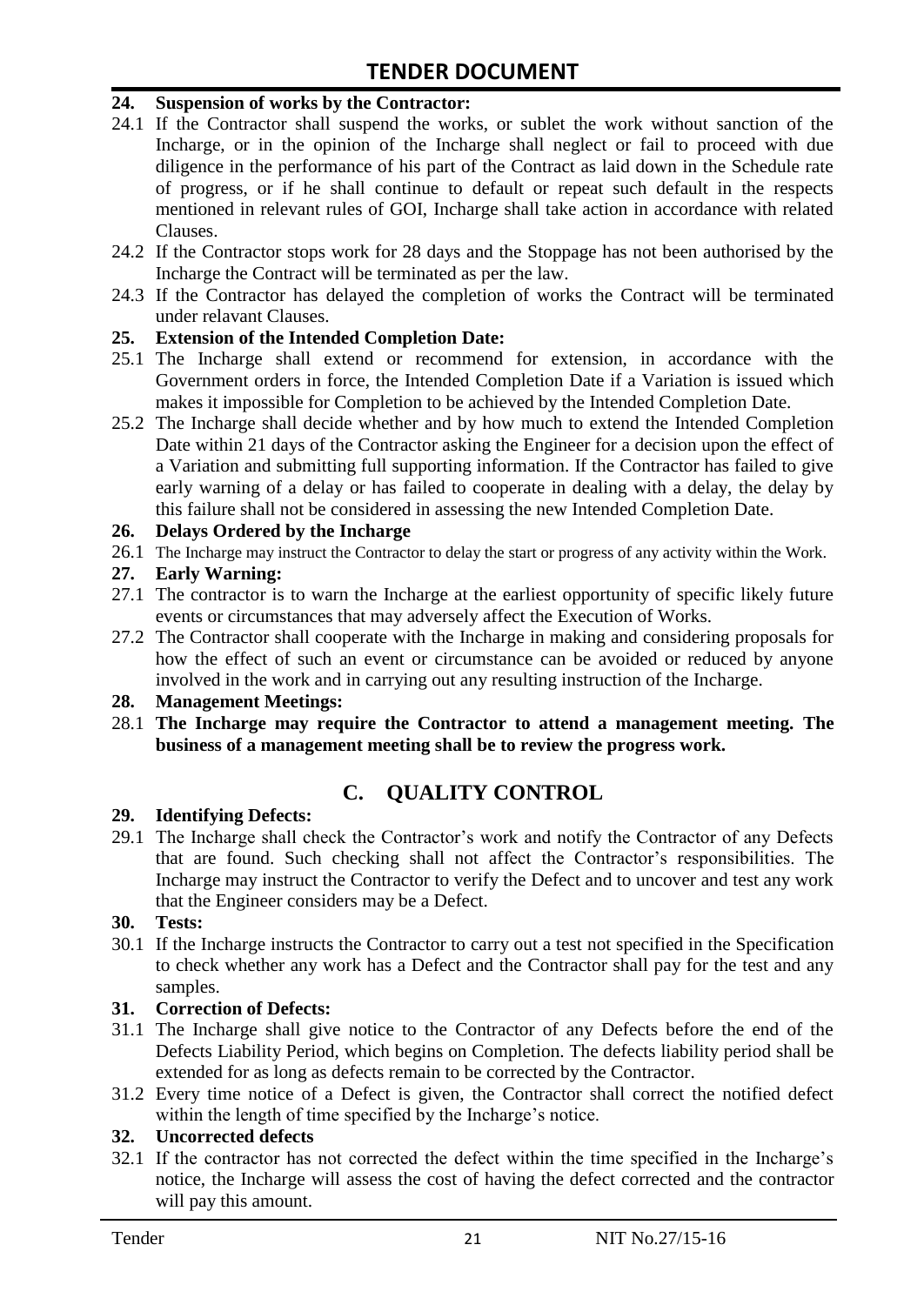#### **33. Quality Control:**

In addition to the normal inspection by the regular staff in charge of the execution of work, the work may also be inspected by the, Quality control Circle or by the State or District level Vigilance Cell Unit and any other authorised external Agency if any sub-standard work or excess payments are noticed with reference to measurement books etc., during inspection, action will be taken based on their observations and these will be effected by the Incharge of the execution of the work.

## **D. COST CONTROL**

#### **34. Bill of Quantities:**

- 34.1 The Bill Quantities shall contain items for the construction work to be done by the Contractor.
- 34.2 The Contractor is paid for the quantity of the work done as per quoted rate in the Bill of Quantities for each item.

#### **35. Changes in the Quantities:**

- 35.1 The contractor is bound to execute all supplemental works that are found essential, incidental and inevitable during execution of main work.
- 35.2 The payment of rates for such supplemental items of work will be regulated as under; Supplemental items directly deducible from similar items in the original agreement.
- 35.2.1 The rates shall be derived by adding to or subtracting from the agreement rate of such similar item the cost of the difference in the quantity of materials labour between the new items and similar items in the agreement worked out with reference to the Standard Schedule of Rates adopted in the sanctioned estimate with which the tenders are accepted.
- 35.2.2 (a) Similar items but the rates of which cannot be directly deduced from the original agreement.

(b) Purely new items which do not correspond to any item in the agreement.

35.2.3 The rates of all such items shall be Estimated Rates plus or minus overall Tender premium.

#### **36. Extra Items:**

- 36.1 Extra items of work shall not vitiate the contract. The contractor shall be bound to execute extra items of work as directed by the Incharge. The rates for extra items shall be worked out by the as per the conditions of the Contract and the same are binding on the Contractor.
- 36.2 The contractor shall before the 15th day of each month, submit in writing to the a statement of extra items if any that they have executed during the preceding month failing which the contractor shall not be entitled to claim any.

#### **36.3 Entrustment of additional items:**

- 36.3.1 Where ever additional items not contingent on the main work and outside the scope of original agreement are to be entrusted to the original contractor dispensing with bids and if the value of such items exceeds the limits up to which the officer is empowered to entrust works initially to contractor without calling for tenders, approval of next higher authority shall be obtained. Entrustment of such items on nomination shall be at rates not exceeding the estimated rates.
- 36.3.2 Entrustment of the additional items contingent on the main work will be authorised by the officers upto the monetary limits upto which they themselves are competent to accept items in the original agreement so long as the total amounts upto which they are competent to accept in an original agreement rates for such items shall be worked out in accordance with the procedure (I) For all items of work in excess of the quantities shown in the Bill of Quantities of the Tenders, the rate payable for such items shall be estimate rates for the items accepted by the competent authority.
- 36.3.3 Entrustment of either the additional or supplemental items shall be subject to the provisions of the agreement entered into by a Competent Authority after the tender is accepted. The Director being the authority next higher to the Director, who entered into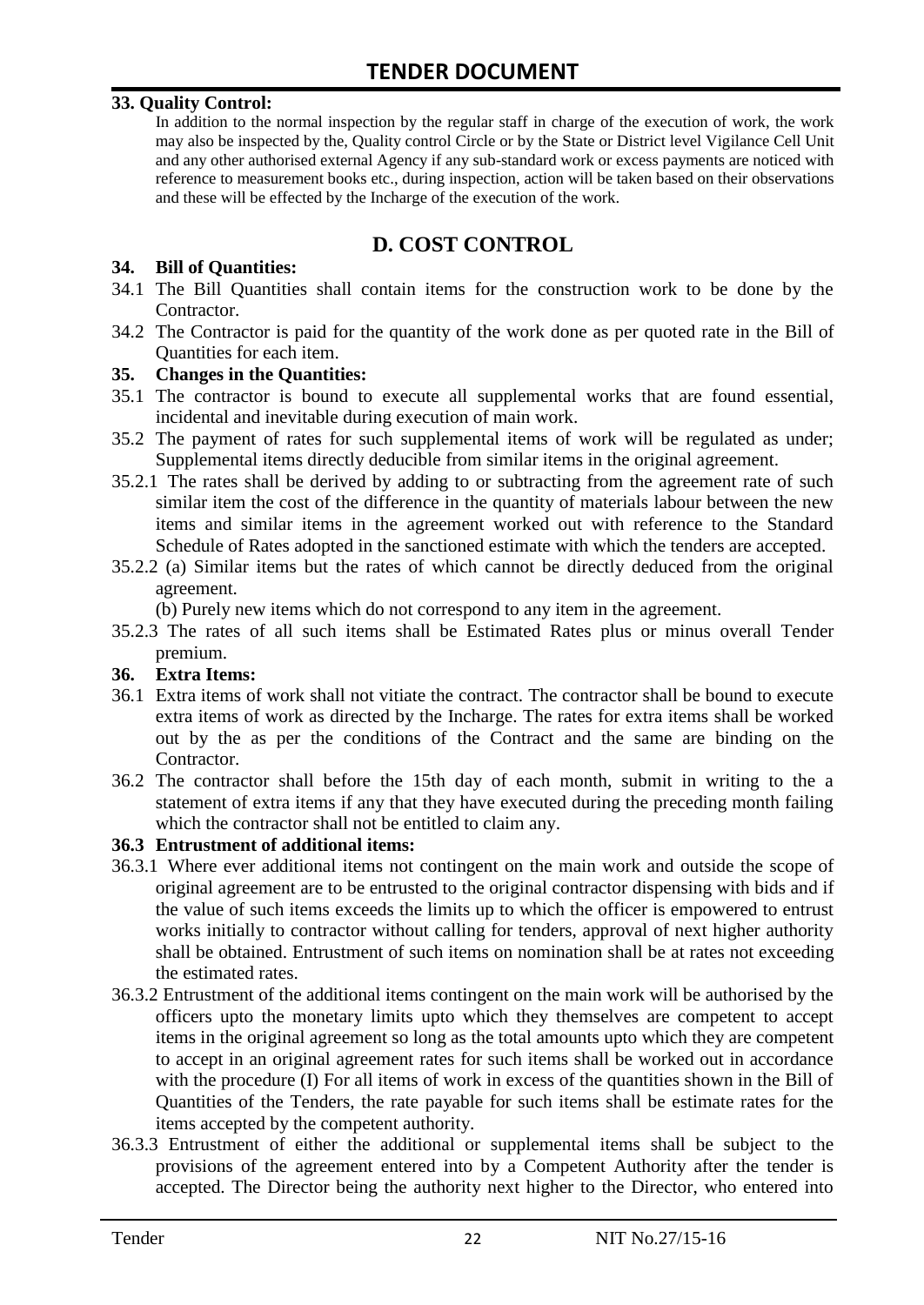the agreement approves the rate for the items / variation in quantity in the current agreement. The items shall not be ordered by an officer on his own responsibility if the revised estimate or deviation statement providing for the same requires the sanction of Director.

- Note:It may be noted that the term Estimate Rate used above means the rate in the sanctioned estimate with which the tenders are accepted, or if no such rates is available in the estimate, the rate derived will be with reference to the Standard Schedule of Rates adopted in the sanctioned estimate with which tenders are accepted.
- **37. Cash flow forecasts:**
- **37.1 When the program is updated, the contractor is to provide the Incharge with an updated cash flow forecast.**
- **38. Payment Certificates:**
- **38.1 The Contractor shall submit to the Incharge monthly statements of the estimated value of the work completed less the cumulative amount certified previously.**
- **38.2 The Incharge shall check the Contractor's monthly statement within 14 days.**
- **38.3 The value of work executed shall be determined by the Incharge.**
- **38.4 The value of work executed shall comprise the value of the quantities of the items in the Bill of Quantities completed.**
- **38.5 The Incharge may exclude any item certified in a previous certificate or reduce the proportion of any item previously certified in any certificate in the light of later information.**
- **39. Payments:**
- **39.1 Payment will be made after satisfactory completion of the work.**
- 39.2 Part Payment if any will be consider as per Govt. of India norms.
- 39.3 Part payment if any will be adjusted against the final payment
- **39.3 Payments and Certificates:**
- 39.3.1 In case of over payments or wrong payment if any made to the contractor due to wrong interpretation of the provisions of the contract a n d c ontract conditions etc., such unauthorized payment will be deducted in the subsequent bills or final bill for the work or from the bills under any other contracts with the Government or at any time there after from the deposits available with the Government.
- 39.3.2 Any recovery or recoveries advised by the Government Department either state or central, due to non-fulfilment of any contract entered into with them by the contractor shall be recovered from any bill or deposits of the contractor.
- 39.3.3 No claim shall be entertained, if the same is not represented in writing to the Incharge within 15 days of its occurrence.
- 39.3.4 The contractor is not eligible for any compensation for inevitable delay in handing over the site or for any other reason. In such case, suitable extensions of time will be granted after considering the merits of the case.

#### **40. Interest on Money due to the Contractor:**

- 40.1 No omission by the or the sub-divisional officer to pay the amount due upon certificates shall vitiate or make void the contract, nor shall the contractor be entitled to interest upon any guarantee fund or payments in arrear, nor upon any balance which may, on the final settlement of his accounts, found to be due to him.
- **41. Certificate of Completion of works:**
- **41.1 Certificate of Completion of works:**
- **41.1.1 When the whole of the work has been completed and has satisfactory passed any final test that may be prescribed by the Contract, the Contractor may give a notice to that effect to the Incharge accompanied by an undertaking to carryout any rectification work during the period of maintenance, such notice and undertaking shall be in writing and shall be deemed to be request by the Contractor for the Incharge to issue a Certificate of completion in respect of the Works. The Incharge**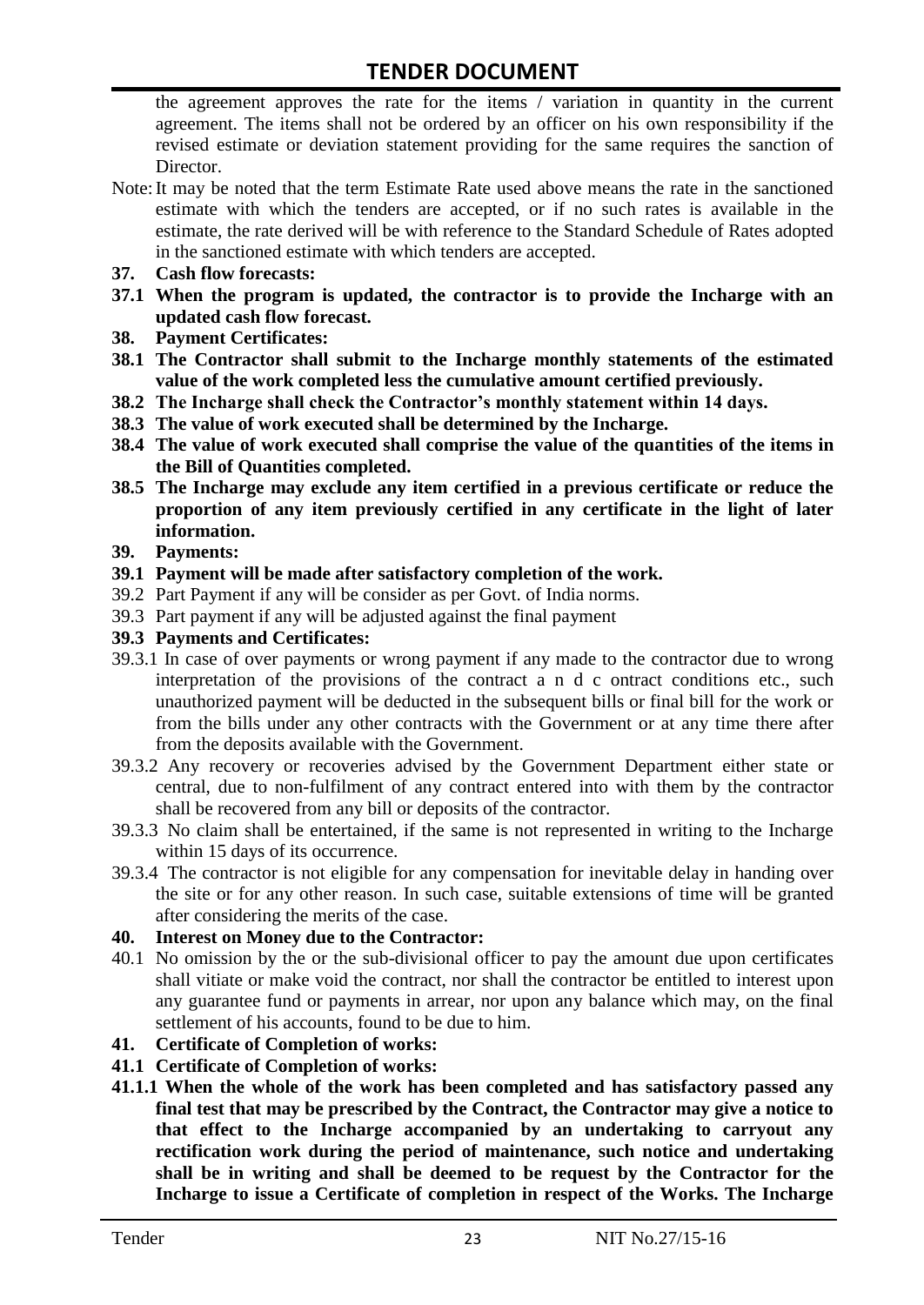**shall, within twenty one days of the date of delivery of such notice either issue to the Contractor, a certificate of completion stating the date on which, in his opinion, the works were completed in accordance with the Contract or give instructions in writing to the Contractor specifying all the Works which, in the Incharge'' opinion, required to be done by the Contractor before the issue of such Certificate.**

- **41.1.2 Incharge shall also notify the Contractor of any defects in the Works affecting completion that may appear after such instructions and before completion of the Works specified there in. The Contractor shall be entitled to receive such Certificate of the Completion within twenty one days of completion to the satisfaction of the Incharge of the Works so specified and making good of any defects so notified.**
- **41.1.3 Similarly, the Contractor may request and the Incharge shall issue a Certificate of Completion in respect of:**
- **a) Any section of the Permanent works in respect of which a separate time for completion is provided in the Contract, and**
- **b) Any substantial part of the Permanent Works which has been both completed to the satisfaction of the Incharge and occupied or used by the Department.**
- **41.1.4 If any part of the Permanent Works shall have been completed and shall have satisfactorily passed any final test that may be prescribed by the Contract, the Incharge may issue such certificate, and the Contractor shall be deemed to have undertaken to complete any outstanding work in that part of the Works during the period of Maintenance.**

#### **42. Taxes included in the Price:**

42.1 The rates quoted by the contractor shall be deemed to be inclusive of the sales Tax and other taxes on all materials that the contractor will have to purchase for performance of this contract.

#### **43. Liquidated Damages:**

- 43.1 If for any reason, which does not entitle the contractor to an extension of item, the rate of progress of works, or any section is at any time, in the opinion of the Director, ICAR-RCER too slow to ensure completion by the prescribed time or extended time for completion Director, ICAR-RCER shall so notify the contractor in writing and the contractor shall there upon take such steps as are necessary and the Director, ICAR-RCER may approve to expedite progress so as to complete the works or such section by the prescribed time or extended time. The contractor shall not be entitled to any additional payment for taking such steps. If as a result of any notice given by the Director, ICAR-RCER under this clause the contractor shall seek the Director, ICAR-RCER permission to do any work at night or on Sundays, if locally recognised as days or rest, or their locally recognised equivalent, such permission shall not be unreasonably refused.
- 43.2 If the contractor fails to complete whole of the works or any part thereof or section of the works within the stipulated periods of individual mile stones (including any bonafide extensions allowed by the competent authority without levying liquidated damages), the Director, ICAR-RCER may without prejudice to any other method of recovery will deduct one hundreds of one percent of contract value per calendar day or part of the day for the period of delays subject to a maximum of 10% of the contract value not as a penalty from any monies in his hands due or which may become due to the contractor. The payment or deductions of such damages shall not relieve the contractor from his obligation to complete the works, or from any other of his obligations and liabilities under the contract
- 43.3 The liquidated damages for the whole of the work are @0.05% of value of contract per day for delay. The maximum amount of liquidated damages for the whole of the works is ten percent of final contract price.

The effective date will be from the date of handing over of the site after agreement and after obtaining a Program of the work.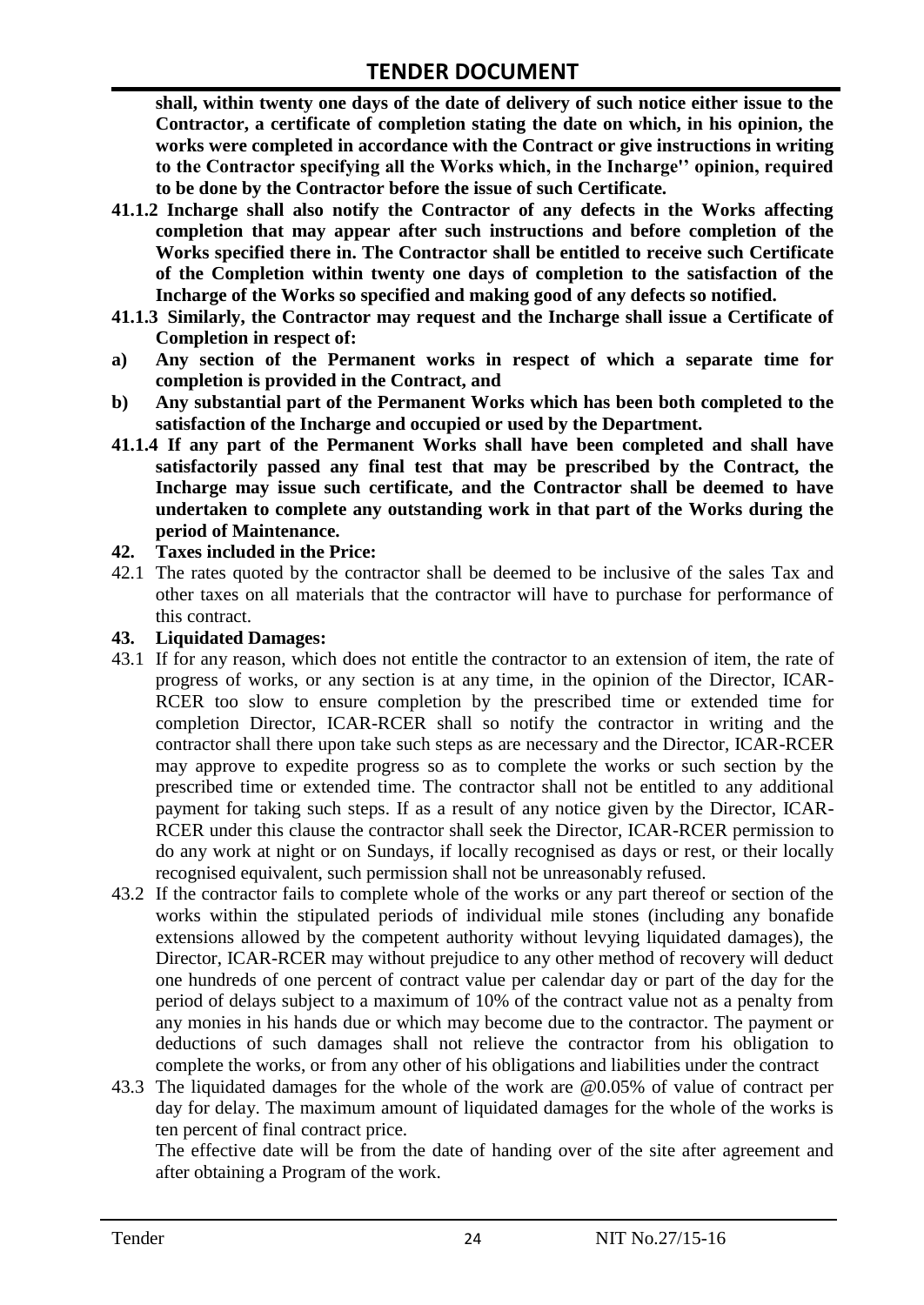#### **44. Cost of Repairs:**

44.1 Loss or damage to the works or materials to the works between the start date and the end of the defects correction periods shall be remedied by the contractor at the contractor"s cost if the loss or damage arises from the contractor's acts or omissions.

## **E. FINISHING THE CONTRACT**

#### **45. Completion:**

45.1 The Contractor shall request the Incharge to issue a Certificate of completion of the Works and the Incharge will do so upon deciding that the work is completed.

#### **46. Taking Over:**

- 46.1 The Department shall takes over the Site and the Works within seven days of the Incharge issuing a certificate of Completion based on the report given by the Consultant.
- *47. Final Account:*
- **47.1 The Contractor shall supply to the Incharge a detailed account of the total amount that the Contractor considers payable under the Contract before the end of the Defects Liability Period. The Incharge shall issue a Defects Liability Certificate and certify any final payment that is due to the Contractor within 56 days of receiving the Contractor's account if it is correct and complete. If it is not, the Incharge shall issue within 56 days a schedule that states the scope of the corrections or additions that are necessary. If the final Account is still unsatisfactory after it has been resubmitted, the Incharge shall decide on the amount payable to the Contractor and issue a payment certificate with in 56 days of receiving the Contractor's revised account.**

#### **48. Termination:**

- 48.1 The Department may terminate the Contract if the contractor causes a fundamental breach of the Contract.
- 48.2 Fundamental breaches of Contract include, but shall not be limited to the following.
- a) The Contractor stops work for 28 days when no stoppage of work is shown on the current program and the stoppage has not been authorised by the Incharge.
- b) The Contractor is made bankrupt or goes into liquidation other than for a reconstruction or amalgamation.
- c) The Incharge gives Notice that failure to correct a particular Defect is a fundamental breach of Contract and the Contractor fails to correct it within a reasonable period of time determined by the Incharge; and
- d) The Contractor does not maintain a security which is required and
- e) The Contractor has delayed the completion of works by the number of days for which the maximum amount of liquidated damages can be paid as defined.
- f) If the contractor, in the judgement of the Department has engaged in corrupt or fraudulent practices in competing for or in the executing the contract.

For the purpose of this paragraph: "corrupt practice" means the offering, giving, receiving or soliciting of any thing of value to influence the action of a public official in the procurement process or in contract execution. "Fraudulent practice" means a misrepresentation of facts in order to influence a procurement process or the execution of a contract to the detriment o the Government and includes collusive practice among Tenderers (prior to or after Tender submission) designed to establish Tender prices at artificial non-competitive levels and to deprive the Government of the benefits of free and open competition.

- 48.3 Notwithstanding the above the Department may terminate the contract for convenience.
- 48.4 If the Contract is terminated, the Contractor shall stop work immediately, make the Site safe and secured leave the Site as soon as reasonably possible.

#### **49. Payment upon Termination:**

**49.1 If the Contract is terminated because of a fundamental breach of Contract by the Contractor, the Incharge shall issue a certificate for the value of the work done less**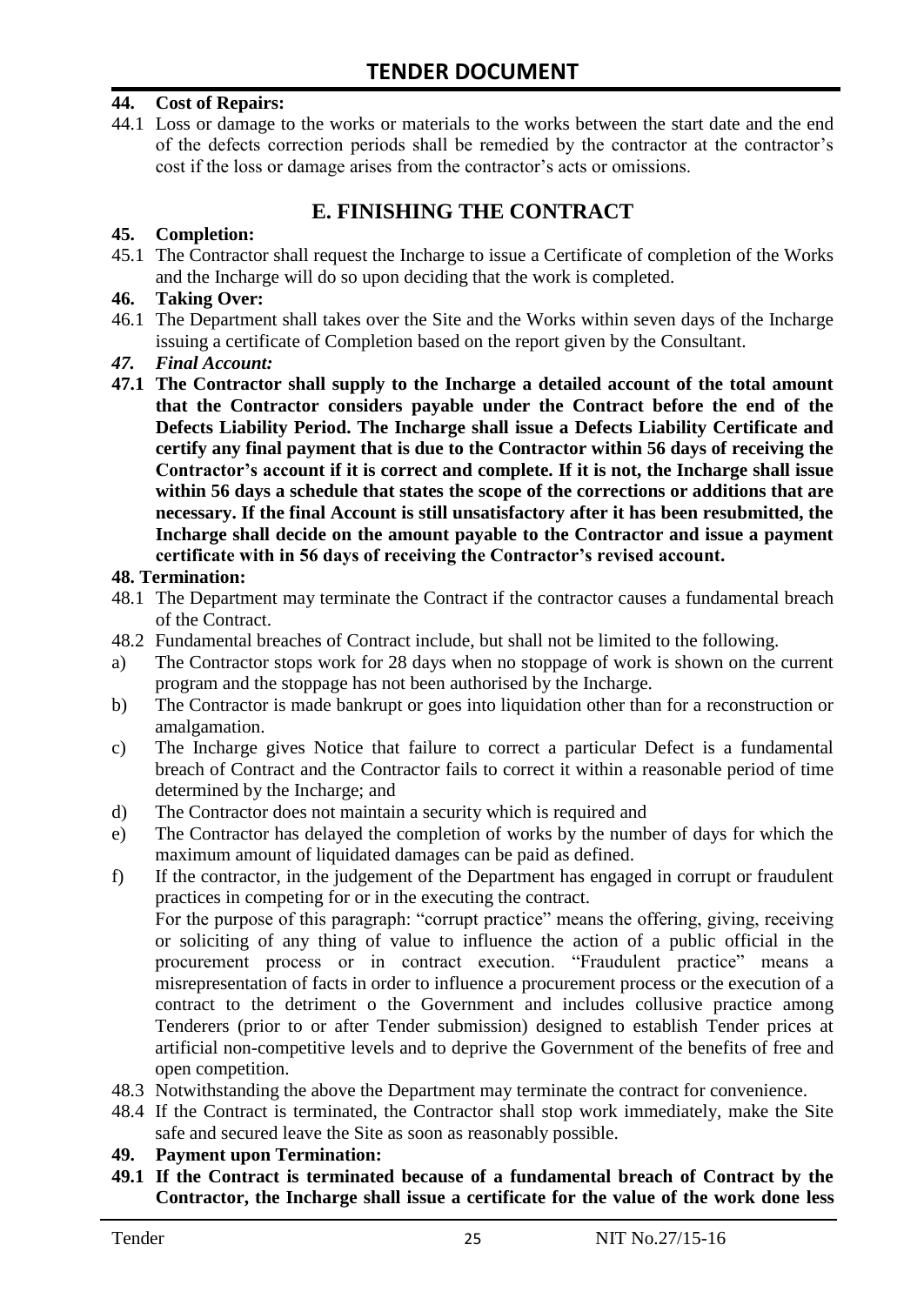**advance payments received upon the date of the issue of the certificate, less other recoveries due in terms of the Contract, less taxes due to be deducted at source as per applicable law and less the rate to apply to the work not completed.. If the total amount due to the Department exceeds any payment due to the Contractor the difference shall be a debt payable to the Department.**

- **50. Property:**
- 50.1 All materials on the Site, Plant, Equipment, Temporary Works and Works are deemed to be the property of the Department if the Contract is terminated because of Contractor's default.
- **51. Release from Performance:**
- 51.1 **If the Contract is frustrated by the outbreak of war or by any other event entirely outside the control of either the Department or the Contractor the Incharge shall certify that the contract has been frustrated. The Contractor shall make the site safe and stop work as quickly as possible after receiving this certificate and shall be paid for all works carried out before receiving it and for any work carried out after wards to which commitment was made.**

# **F. Special Conditions**

#### **52. Water Supply:**

The Contractor has to make his own arrangements for water required for the work and to the colonies and work sites, which are to be established by the Contractor.

#### **53. Electrical Power:**

The Contractors will have to make their own arrangements for drawing electric power from the nearest power line after obtaining permission from the PESU at his own cost. In case of failure of electricity, the Contractor has to make alternative arrangements for supply of electricity by Diesel Generator sets of suitable capacity at place of work. If the supply is arranged by the Department, necessary Tariff rates shall have to be paid based on the prevailing rates.

The contractor will pay the bills of Electricity Board for the cost of power consumed by him.

**The contractor shall satisfy all the conditions and rules required as per Indian Electricity Act 1910 and under rule –45(I) of the Indian Electricity Rules, 1956 as amended from time to time and other pertinent rules.**

The power shall be used for bonafide Departmental works only.

#### **53.1 Electric Power for Domestic Supply:**

- a) The contractor has to make his own arrangements for the supply of electric power for domestic purposes and the charges for this purpose have to be paid by him at the rates as fixed by the Bihar State Electricity Board from time to time.
- b) The contractor will have to make his own arrangements to lay and maintain the necessary distribution lines and wiring for the camp at his own cost. The layout and the methods of laying the lines and wiring shall have the prior approval of the Incharge. All camp area shall be properly electrified. All lines, streets, approaches for the camp etc., shall be sufficiently lighted for the safety of staff and labour of the contractor, at the cost of the Contractor and it will be subject to the approval of the Incharge.

#### **54. Land:**

#### **54.1 Land for Contractor's use:**

The contractor will be permitted to use Government land for execution of work. The contractor shall have to make his own arrangements for acquiring and clearing the site, leveling, providing drainage and other facilities for labour staff colonies, site office, workshop or stores and for related activities. The Contractor shall apply to the Department within a reasonable time after the award of the contract and atleast 30 days in advance of its use, the details of land required by him for the work at site and the land required for his camp and should any private land which has not been acquired, be required by the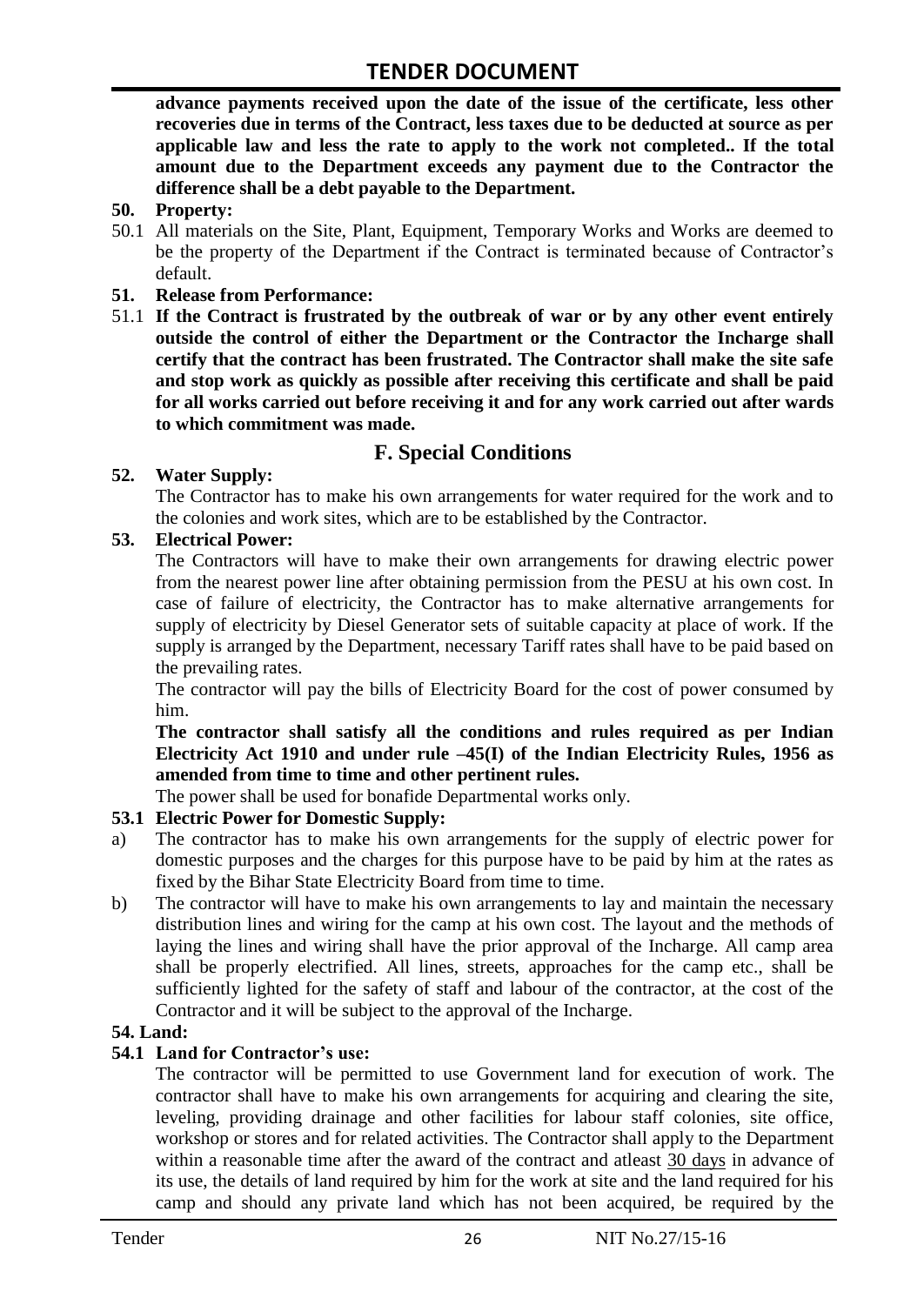contractor for his use. The same may be acquired by the contractor at his own cost by private negotiations and no claim shall be admissible to him on this account. The Incharge reserves the right to refuse permission for use of any government land for which no claim or compensation shall be admissible to the contractor. The contractor shall, however, not be required to pay cost or any rent for the Government land given to him.

#### **54.2 Surrender of occupied land**

- a) The Government land as here in before mentioned shall be surrendered to the Incharge within seven days, after issue of completion certificate. Also no land shall be held by the contractor longer than the Incharge shall deem necessary and the contractor shall on the receipt of due notice from the Incharge, vacate and surrender the land which the Incharge may certify as no longer required by the Contractor for the purpose of the work.
- b) The contractor shall make good to the satisfaction of the Incharge any damage to areas, which he has to return or to other property or land handed over to him for purpose of this work. Temporary structures may be erected by the contractor for storage sheds, offices, residences etc., for non-commercial use, with the permission of the on the land handed over to him at his own cost. At the completion of the work these structures shall be dismantled site cleared and handed over to the. The land required for providing amenities will be given free of cost from Government lands if available otherwise the contractor shall have to make his own arrangements.

#### **54.3 Contractor not to dispose off Spoil etc.,**

The contractor shall not dispose off or remove except for the purpose of fulfilment of this contract, sand, stone, clay ballast, earth, trees and shrubs or other materials obtained in the excavation made or lying on the site of the work, and all such materials and produce shall remain property of the Government. The Department may upon request from the contractor, or if so stipulated in the conditions of the contract allow the contractor to use any of the above materials for the works either free of cost or after payment as may be specifically mentioned or considered necessary during the execution of the work.

#### **55. Roads:**

In addition to existing public roads and roads Constructed by Government, if any, in work area all additional approach roads inside work area and camp required by the Contractor shall be constructed and maintained by him at his own cost. The layout design, construction and maintenance etc. of the roads shall be subject to the approval of the Incharge. The contractor shall permit the use of these roads by the Government free of charge.

It is possible that work at, or in the vicinity of the work site will be performed by the Government or by other contractors engaged in work for the Government during the contract period. The contractor shall without charge permit the government and such other contractor and other workmen to use the access facilities including roads and other facilities, constructed and acquired by the contractor for use in the performance of the works.

The contractor's heavy construction traffic or tracked equipment shall not traverse any public roads or bridges unless the contractor has made arrangement with the authority concerned. In case contractor"s heavy construction traffic or tracked equipment is not allowed to traverse any public roads or bridges and the contractor is required to make some alternative arrangements, no claim on this account shall be entertained. The contractor is cautioned to take necessary precautions in transportation of construction materials to avoid accidents.

#### **56. Payment for Camp Construction**

No payment will be made to the contractor for construction, operation and maintenance of camp and other camp facilities and the entire cost of such work shall be deemed to have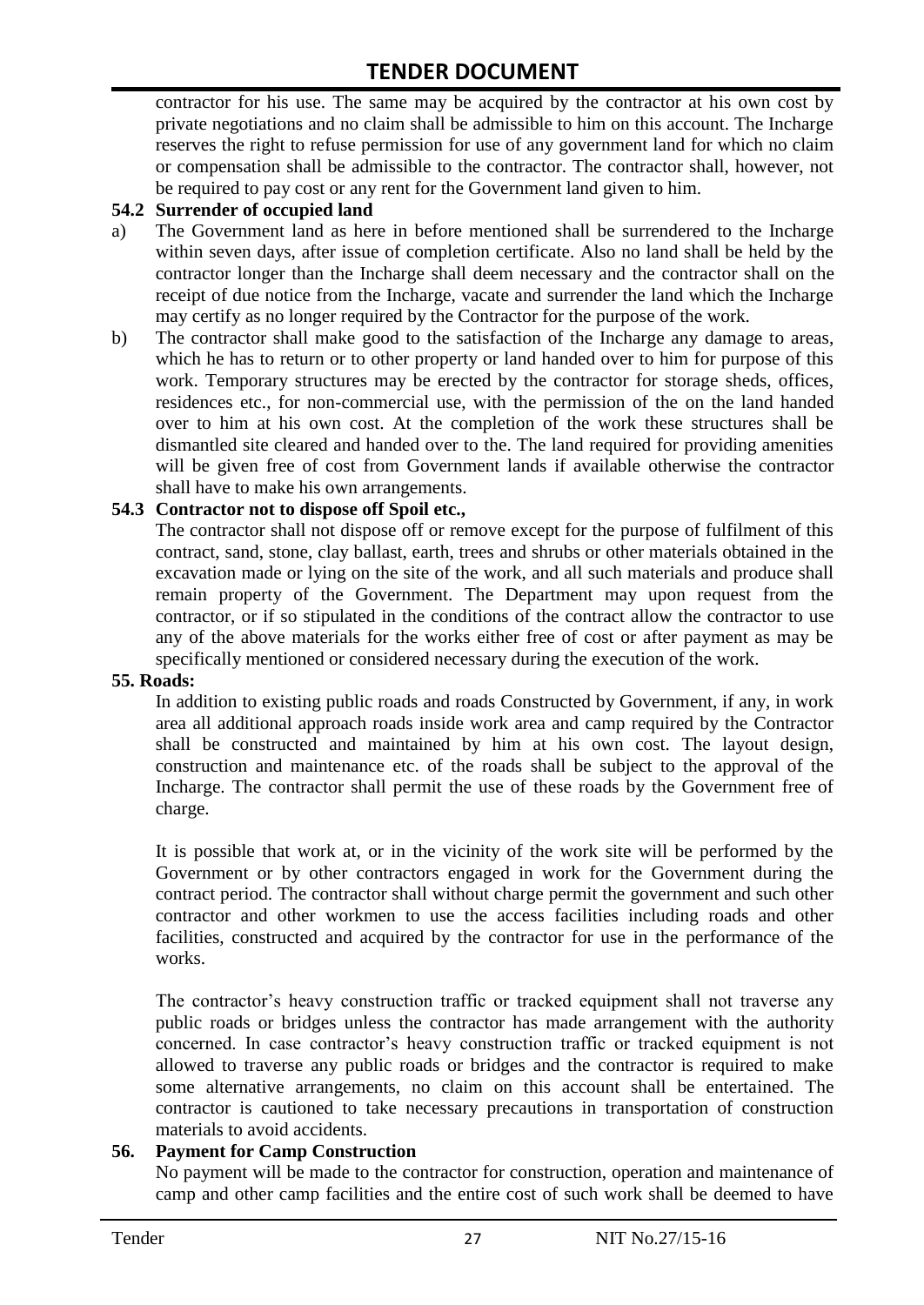been included in the tendered rate for the various items of work in the schedule of quantities and bids.

#### **57. Explosive And Fuel Storage Tanks**

No explosive shall be stored within ½ (half) KM of the limit of the camp sites. The storage of gasoline and other fuel oils or of Butane, Propane and other liquefied petroleum gases, shall confirm to the regulations of Andhra Pradesh State Government and Government of India. The tanks, above ground and having capacity in excess of 2000 liters, shall not be located within the camp area, nor within 200m, of any building.

#### **58. Labour:**

The contractor shall, make his own arrangements for the engagement of all staff and labour, local or other, and for their payment, housing, feeding and transport.

Labour importation and amenities to labour and contractor's staff shall be to the contractor's account. His quoted rate shall include the expenditure towards importation of labour amenities to labour and staff;

The contractor shall, if required by the Incharge deliver to the Incharge a written in detail, is such form and at such intervals as the Incharge may prescribe, showing the staff and the numbers of the several classes of labour from time to time employed by the contractor on the Site and such information respecting Contractor"s Equipment as the Incharge may require.

#### **58.1 Transportation of Labour:**

- I. The contractor shall make his own arrangement for the daily transportation of the labour and staff from labour camps colonies to the work spot and no labour or staff of the contractor shall stay at the work spot. No extra payment will be made to the contractor for the above transportation of the labour and his quoted rate to the work shall include the transportation charges of labour from colonies to work spot and back.
- **II. The contractor will at all times duly observe the provisions of employment of children Act XXVI of 1938 and any enactment or modification of the same and will not employ or permit any person to do any work for the purpose under the provisions of this agreement in contravention of said Act. The contractor here by agrees to indemnify the department from and against all claims, penalties which may be suffered by the department or any person employed by the department by any default on the part of the contractor in the observance and performance of the provisions of the employment of children Act. XXVI of 1938 or any enactment or modification of the same.**

**The contractor shall obtain the insurance at his own cost to cover the risk on the works to labour engaged by him during period of execution against fire and other usual risks and produce the same to the concerned before commencement of work as per govt. guidelines.**

#### **59. Safety Measures:**

- 1. The contractor shall take necessary precautions for safety of the workers and preserving their health while working in such jobs, which require special protection and precautions. The following are some of the measures listed but they are not exhaustive and contractor shall add to and augment these precautions on his own initiative where necessary and shall comply with directions issued by the or on his behalf from time to time and at all times.
- 2. Providing protective foot wear to workers situations like mixing and placing of mortar or concrete sand in quarries and places where the work is done under much wet conditions.
- 3. Providing protective head wear to workers at places like under ground excavations to protect them against rock falls.
- 4. Providing masks to workers at granulates or at other locations where too much fine dust is floating about and sprinkling water at frequent intervals by water hoses on all stone crushing area and storage bins abate to dust.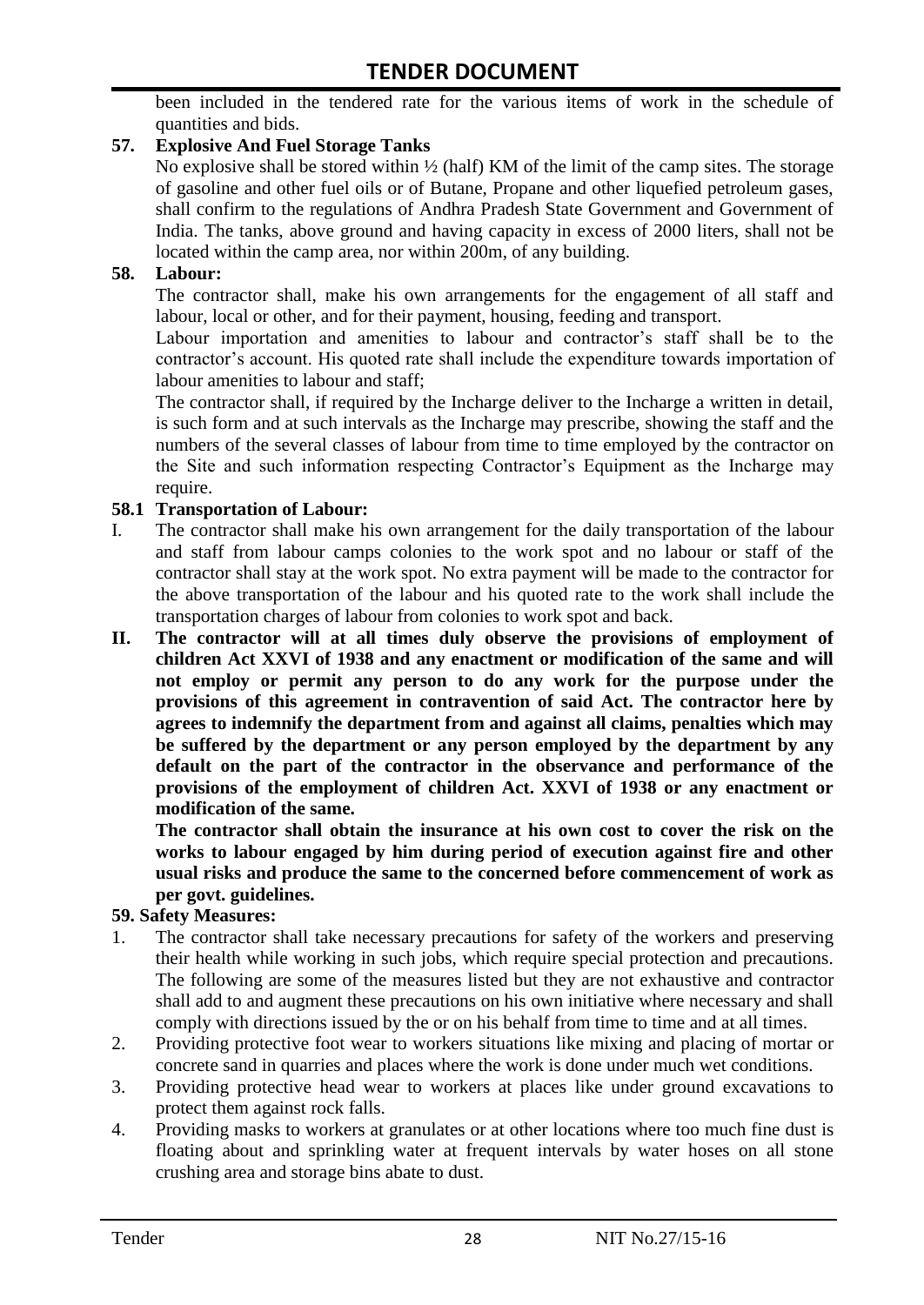- 5. Getting the workers in such jobs periodically examined for chest trouble due to too much breathing in to fine dust.
- 6. Taking such normal precautions like fencing and lightening in excavation of trenches, not allowing rolls and metal parts of useless timber spread around, making danger areas for blasting providing whistles etc.
- 7. Supply work men with proper belts, ropes etc., when working in precarious slopes etc.
- 8. Avoiding named electrical wire etc., as they would electrocute the works.
- 9. Taking necessary steps towards training the workers concerned on the machinery before they are allowed to handle them independently and taking all necessary precautions in around the areas where machines hoists and similar units are working.

#### **60. Fair Wage Clause:**

- 1. The contractor shall pay not less than fair wages to labourers engaged by him on the work.
- 2. "Fair" wages means wages whether for time of piecework notified by the Government from time in the area in which the work is situated.
- 3. The contractor shall not with-standing the revisions of any contract to the contrary cause to be paid to the labour, in directly engaged on the work including any labour engaged by the sub-contractor in connection with the said work, as if the laborers had been directly employed by him.
- 4. In respect of labour directly or indirectly employed in the works for the purpose of the contractors part of the agreement the contractor shall comply with the rules and regulations on the maintenance of suitable records prescribed for this purpose from time to time by the Government. He shall maintain his accounts and vouchers on the payment of wages to the laborers to the satisfaction of the Incharge.
- 5. The shall have the right to call for such record as required to satisfy himself on the payment of fair wages to the labourers and shall have the right to deduct from the contract amount a suitable amount for making good the loss suffered by the worker or workers by reason of the "fair wages" clause to the workers.
- 6. The contractor shall be primarily liable for all payments to be made and for the observance of the regulations framed by the Govt. from time to time without prejudice to his right to claim indemnity from his sub-contractors.
- **7. As per contract labour (Regulation and abolition) Act. 1970 the contractor has to produce the license obtained from the licensing officers of the labour department along with the tender or at the time of agreement.**
- 8. Any violation of the conditions above shall be deemed to be a breach of his contract.
- 9. Equal wages are to be paid for both men and women if the nature of work is same and similar.
- 10. The contractor shall arrange for the recruitment of skilled and unskilled labour local and imported to the extent necessary to complete the work within the agreed period as directed by the Engineer-in-charge in writing.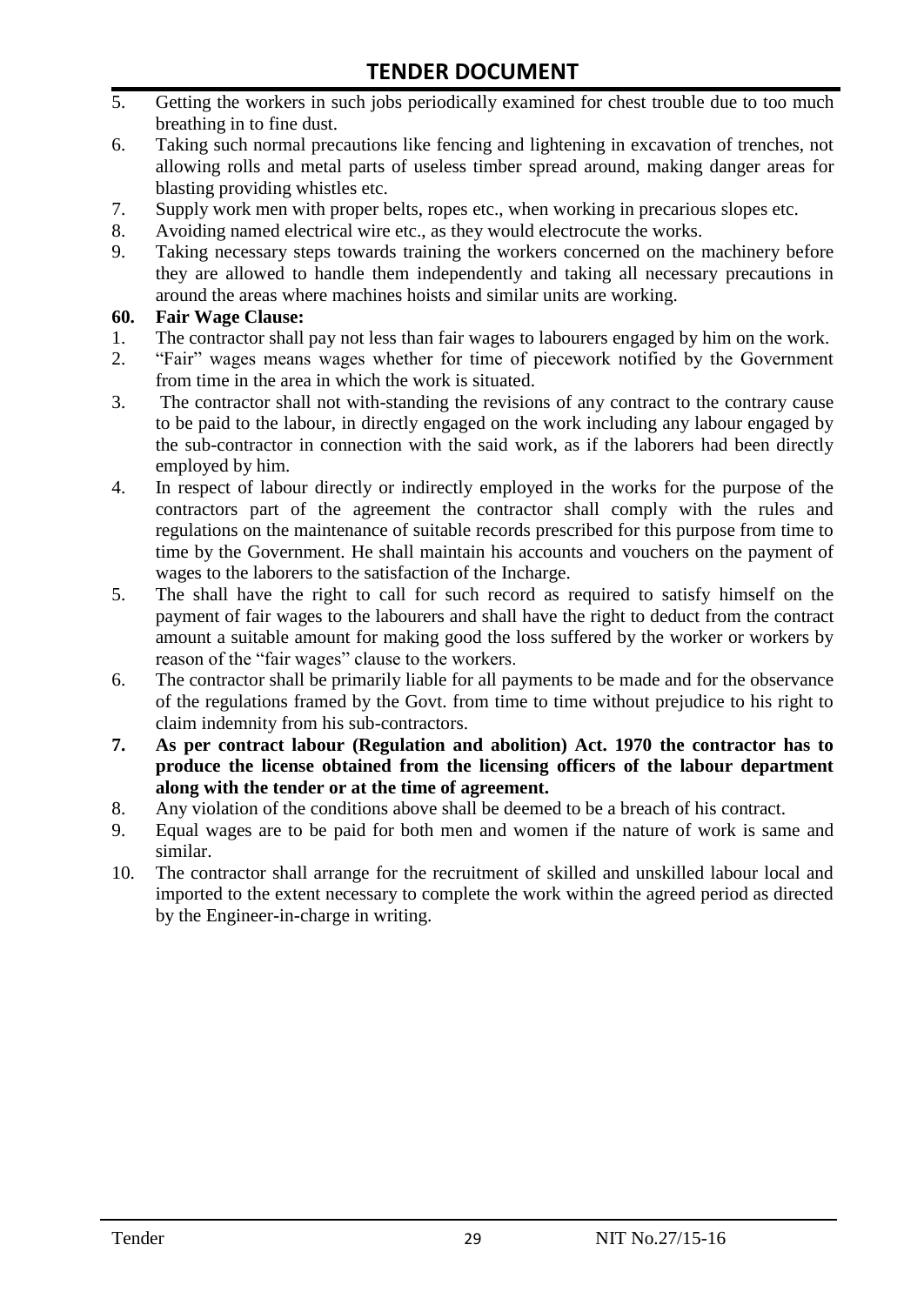#### **61. Indemnity Bond:**

**Name of work: Establishment of Paddock for Cattle and Buffaloes between Threshing floor and existing dairy unit at ICAR RCER, Patna.**

**I …………………………………. contractor S/o……………………………………..... aged ……………………………Resident of ……………………………………………. do hereby bind myself to pay all the claims may come (a) under Workmen's Compensation Act. 1933 with any statutory modification there of and rules there under or otherwise for or in respect of any damage or compensation payable in connection with any accident or injury sustained (b) under Minimum wages Act 1948 (c) under payment of wages Act.1936 (d) under the Contractor labour (Regulation and Abolition) Act. 1970 by workmen engaged for the performance of the business relating to the above contract i.e., failing such payment of claims of workmen engaged in the above work, I abide in accepting for the recovery of such claims, effected from any of my assets with the departments.**

**62. Compliance with Labour Regulations:**

**During continuance of the contract, the contractor and his sub contractors shall abide at all times by all existing labour enactments and rules made there under, regulations, notifications and bye laws of the State or Central Government or local authority and any other labour law (including rules), regulations, bye laws that may be passed or notifications that may be issued under any labour law in future either by the State or the Central Government or the local authority and also applicable labour regulations, health and sanitary arrangements for workmen, insurance and other benefits. Salient features of some of the major labour laws that are applicable to construction industry are given below. The contractor shall keep the Department indemnified in case any action is taken against Department by the competent authority on account of contravention of any of the provisions of any Act or rules made there under, regulations or notifications including amendments. If the Department is caused to pay or reimburse, such amounts as may be necessary to cause or observe, or for non-observance of the provision stipulated in the notifications/bye laws/Acts/Rules/regulations including amendments, if any, on the part of the contractor, the Incharge /Department shall have the right to deduct any money due to the contractor including his amount of performance security. The Department/Incharge shall also have right to recover from the contractor any sum required or estimated to be required for making good the loss or damage suffered by the Department.**

**The employees of the Contractor and the Sub-contractor in no case shall be treated as the Department of the Department at any point of time.**

- **63. Salient features of some major labour laws applicable to establishment engaged in buildings and other construction work:**
- **(a) Workmen compensation Act 1923: The Act provides for compensation in case if injury by accident arising out of and during the course of employment.**
- **(b) Payment of Gratuity Act 1972: Gratuity is payable to an employee under the Act on satisfaction of certain conditions on separation if any employee has completed 5 years service or more, or on death, the rate of 15 days wages for every completed year of service. The Act is applicable to all establishments, employing 10 or more employees.**
- **(c) Employees P.F. and Miscellaneous provision Act 1952: The Act provides for monthly contributions by the Department plus workers @ 10% or 8.33%. The benefits payable under the Act are:**
- **(i) Pension or family pension on retirement or death, as the case may be.**
- **(ii) Deposit linked insurance on the death in harness of the worker.**
- **(iii) Payment of P.F. accumulation on retirement/death etc.,**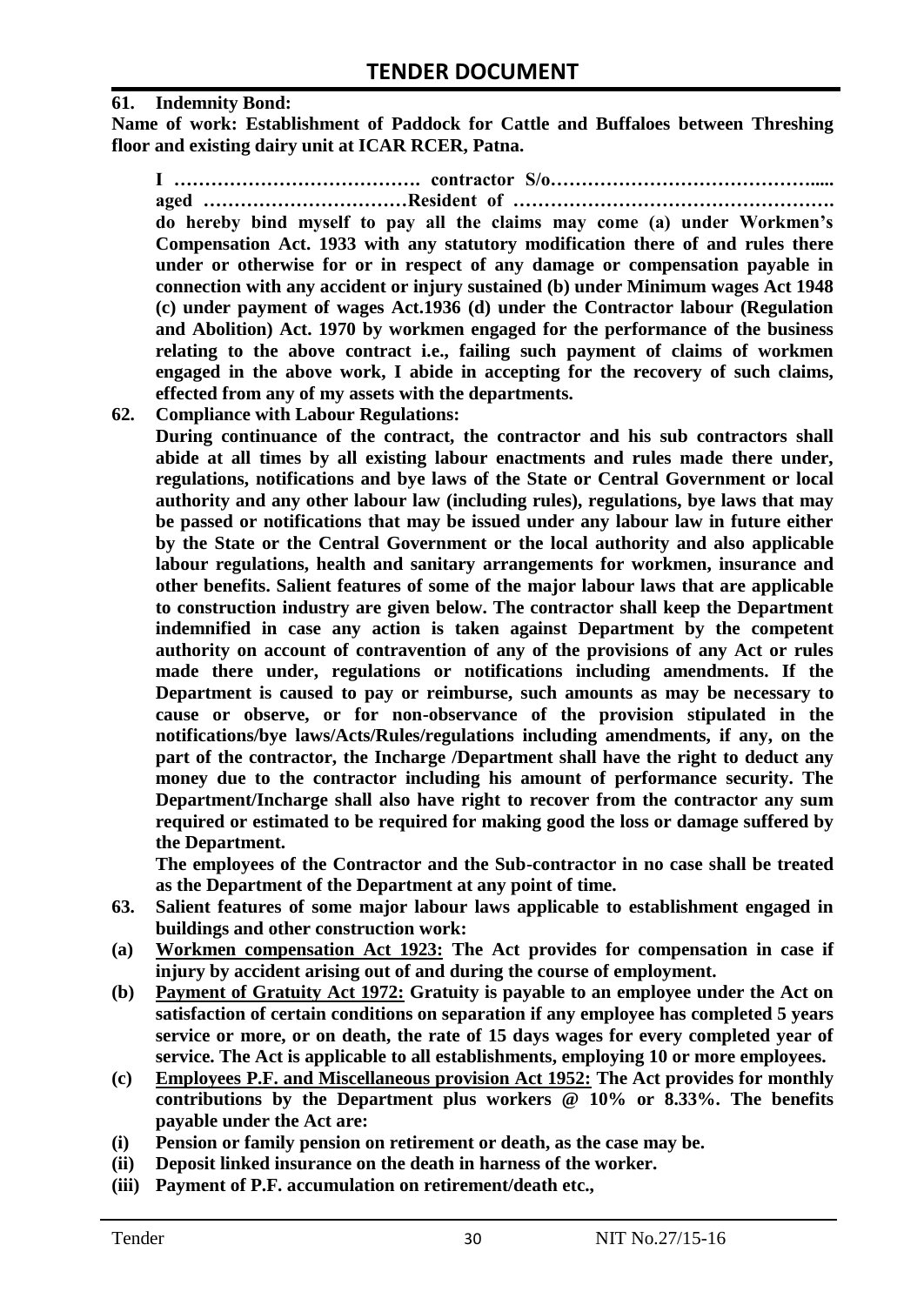- **(d) Maternity Benefit Act 1951: The Act provides for leave and some other benefits to women employees in case of confinements or miscarriage etc.**
- **(e) Contract Labour (Regulation & Abolition) Act 1970: The Act provides for certain welfare measures to be provided by the contractor to contract labour and in case the Contractor fails to provide, the same are required to be provided by the Principal Department by Law. The Principal Department is required to take certificate of Registration and the contractor is required to take license from the designated Officer. The Act is applicable to the establishments or Contractor of Principal Department if they employ 20 or more contract labour.**
- **(f) Minimum wages Act 1948: The Department is supposed to pay not less than the Minimum wages fixed by appropriate Government as per provisions of the Act if the employment is a scheduled employment construction of Buildings, Roads, Runways are scheduled employments.**
- **(g) Payment of wages Act 1936: It lays down as to by what date the wages are to be paid, when it will be paid and what deductions can be made form the wages of the workers.**
- **(h) Equal Remuneration Act 1979: The Act provides for payment of equal wages for work of equal nature to Male or Female workers and for not making discrimination against Female employee in the matters of transfers, training and promotions etc.**
- **(i) Payment of Bonus Act 1965: The Act Is applicable to all establishments employing 20 or more employees. The Act provides for payment of annual bonus subject to a minimum of 8.33% of wages and maximum of 20% of wages to employees drawing Rs. 3500/- per month or less. The bonus to be paid to employees getting Rs.2500/- per months or above and upto Rs.3500/- per month shall be worked out by taking wages as Rs.2500/- per monthly only. The Act does not apply to certain establishments. The newly set-up establishments are exempted for five years in certain circumstances. Some of the State Governments have reduced the employment size from 20 to 10 for the purpose of applicability of this Act.**
- **(j) Industrial Disputes Act 1947: The Act lays down the machinery and procedure fo resolution of Industrial disputes, in what situations a strike or lock- out becomes illegal and what are the requirements for laying off or retrenching the employees or closing down the establishment.**
- **(k) Industrial Employment (Standing Orders) Act 1946: It is applicable to all establishments employing 100 or more workmen (employment size reduced by some of the State and Central Government to 50). The Act provides for laying down rules governing the conditions of employment by the Department on matters provided in the Act and get the same certified by the designated Authority.**
- **(l) Trade Unions Act 1926: The Act lays down the procedure for registration of trade unions of workmen and Departments. The Trade Unions registered under the act have been given certain immunities from civil and criminal liabilities.**
- **(m) Child Labour (Prohibition & Regulation) Act 1986: The Act prohibits employment of children below 14 years of age in certain occupations and processes and provides for regulation of employment of children in all other occupations and processes, Employment Child Labour is prohibited in Building and Construction Industry.**
- **(n) Inter-State Migrant workmen's (Regulation of Employment & Conditions of service) Act 1979: The Act applicable to an establishment, which employs 5 or more interstate migrant workmen through an intermediary (who has recruited workmen in one state for employment in the establishment situated in another State). The inter State migrant workmen, in an establishment to which this Act becomes applicable, are required to be provided certain facilities such as housing, medical aid, traveling expenses from home upto the establishment and back, etc.**
- **(o) The Building and Other Construction workers (regulation of Employment and conditions of service) Act 1996 and the Cess Act of 1996: All the establishments who**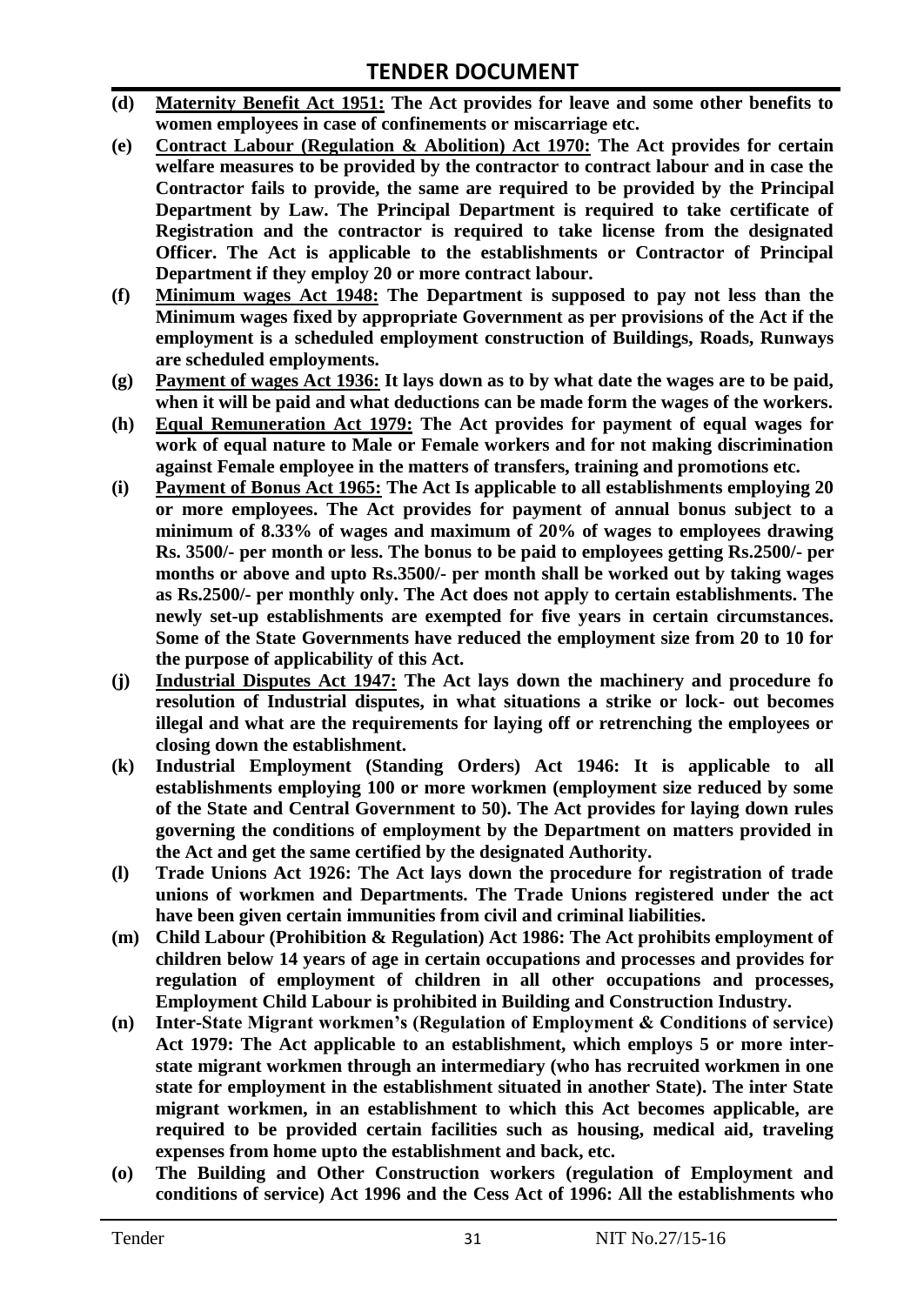**carryon any building or other construction work and employs 10 or more workers are covered under this Act. All such establishments are required to pay cess at the rate not exceeding 2% of the cost of construction as may be modified by the Government. The Department of the establishment is required to provide safety measures at the Building or construction work and other welfare measures, such as Canteens, First-aid facilities, Ambulance, Housing accommodations for workers near the work place etc. The Department to whom the Act applies has to obtain a registration certificate from the Registering Officer appointed by the Government.**

**(p) Factories Act 1948: The Act lays down the procedure for approval of plans before setting up a factory, health and safety provisions, welfare provisions, working hours, annual earned leave and rendering information regarding accidents or dangerous occurrences to designated authorities. It is applicable to premises employing 10 person or more with aid of power or 20 or more persons without the aid of power engaged in manufacturing process.**

#### **64. Liabilities of the Contractor**

64.1 Accident Relief and workmen compensation:

The contractor should make all necessary arrangements for the safety of workmen on the occurrence of the accident, which results in the injury or death of any of the workmen employed by the contractor, the contractor shall within 24 hours of the happenings of the accident and such accidents should intimate in writing to the Consultant and Incharge of the Centre. The contractor shall indemnify Centre against all loss or damage sustained by the Centre resulting directly or indirectly from his failure to give intimation in the manner aforesaid including the penalties or fines if any payable by Centre as a consequence of Centre failure to give notice under workmen"s compensation Act or otherwise conform to the provisions of the said Act in regard to such accident.

- 64.2 In the event of an accident in respect of which compensation may become payable under the workmen"s compensation Act VIII 23 whether by the contractor, by the Government it shall be lawful for the Incharge to retain such sum of money which may in the opinion of the Incharge be sufficient to meet such liability. The opinion of the Incharge shall be final in regard to all matters arising under this clause.
- 64.3 The contractor shall at all times indemnify the Centre against all claims which may be made under the workmen"s compensation act or any statutory modification thereafter or rules there under or otherwise consequent of any damage or compensation payable in consequent of any accident or injuries sustained or death of any workmen engaged in the performance of the business relating to the contractor.

#### **65. Contractor's Staff, Representatives and Labour:**

- (a) The contractor shall, at all times, maintain on the works, staff of qualified Engineers, and Supervisors of sufficient experience of similar other jobs to assure that the quality of work turned out shall be as intended in the specifications. The contractor shall also maintain at the works, a Work Manager or sufficient status, experience and office and duly authorize him to deal with all aspects of the day-today work. All communications to any commitments by the Work Manager shall be considered as binding on the Contractor.
- (b) The Contractor shall at all times submit details of skilled and unskilled labour and equipment employed to the Incharge in prescribed proforma as he may require to assess and ensure the proper progress of work.
- (c) If the contractor does not employ the technical person agreed to on the work a fine may be imposed as decided by the Competent Authority.

#### **66. Accommodation and food:**

The contractor should arrange accommodation he needs, at his own cost. The contractor shall make his own arrangements for supply of food grains, fuel and other provision to his staff and labourers including controlled commodities.

#### **67. Relationship :**

Contractor shall have to furnish information along with tender, about the relationship he is having with any officer of the Centre.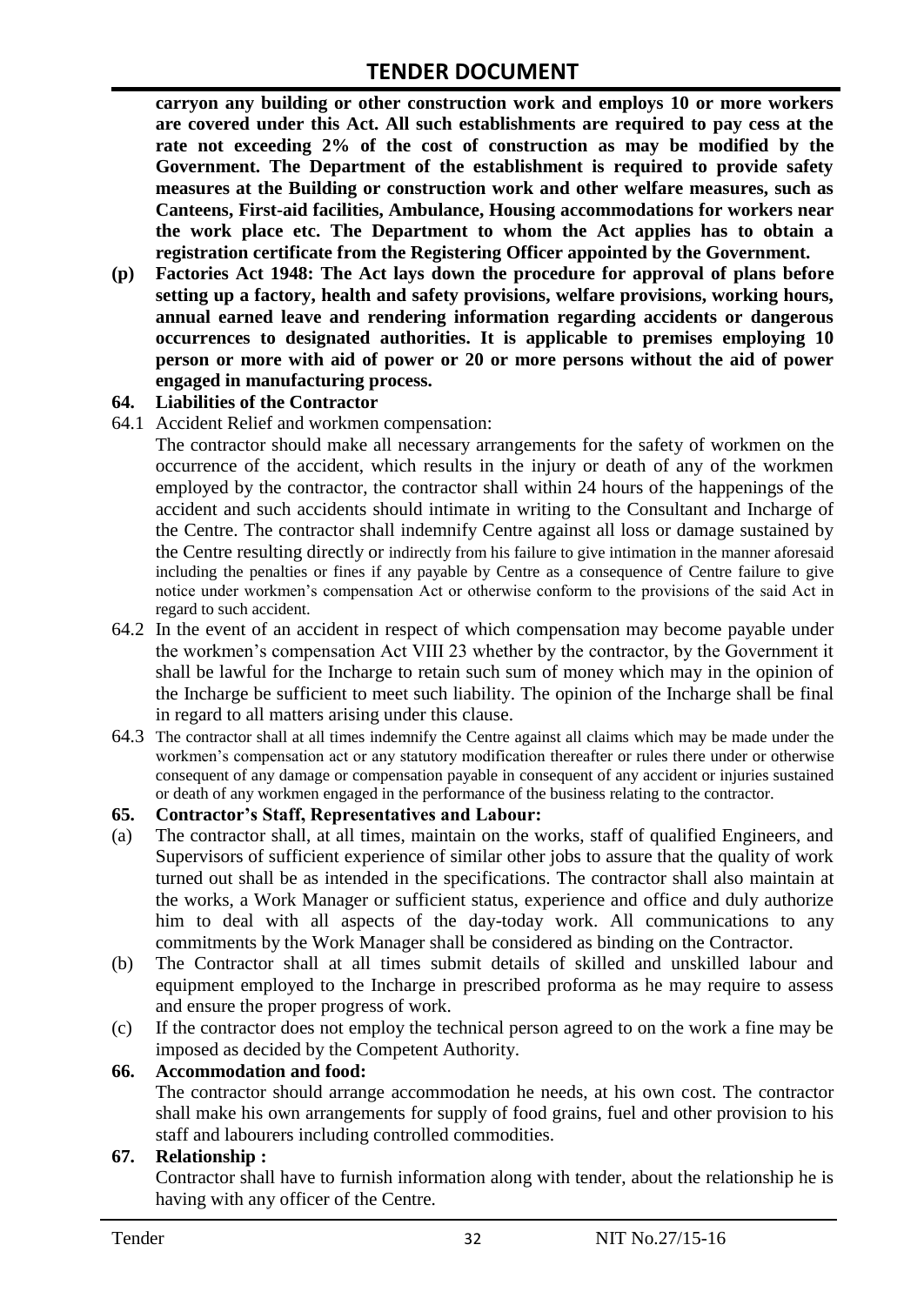#### **68. Protection of adjoining premises:**

The contractor shall protect adjoining sites against structural, decorative and other damages that could be caused by the execution of these works and make good at his cost any such damages.

#### **69. Work during night or on Sundays and holidays:**

The works can be allowed to be carried out during night, Sundays or authorised holidays in order to enable him to meet the schedule targets and the work shall require almost round the clock working keeping in view:

- (i) The provisions of relevant labour laws being adhered to:
- (ii) Adequate lighting, supervision and safety measures are established to the satisfaction of the and
- (iii) The construction programme given by the Contractor and agreed upon by the envisages such night working or working during Sundays or authorised holidays

#### **70. Layout of materials stacks:**

The contractor shall deposit materials for the purpose of the work on such parts only of the ground as may be approved by the Incharge before starting work. A detailed survey, clearly indicating position and areas where materials shall be stacked and sheds built is to be conducted by the contractor at his own cost and only after obtaining necessary approval of the plan for use of sites by the Incharge, the Contractor can use the sites accordingly.

#### **71. Use of blasting materials:**

Procurement of blasting materials and its storage is the responsibility of the contractor. The contractor shall engage licensed blaster for blasting operation. The contractor is to act in accordance with Indian Explosive Act and other rules prevailing, during the execution of work. It is the responsibility of the contractor to see, that works by other agencies in the vicinity are not hampered, in such cases if any claim is made by other agencies that should be borne by the contractor. Carriage of blasting materials, from the magazine to the work site, is the responsibility of the contractor.

#### **72. Plant and Equipment:**

- 72.1 The contractor shall have sufficient plant, equipment and labour and shall work such hours and shifts as may be necessary to maintain the progress on the work as per the approval progress schedule. The working and shifts hours shall comply with the Govt. Regulations in force.
- 72.2 It is to expressly and clearly understood that contractor shall make his own arrangements to equip himself with all machinery and special tools and plant for the speedy and proper execution of the work and the department does not undertake responsibility towards their supply.
- 72.3 The department shall supply such of the machinery that may be available on hire basis but their supply cannot be demanded as matter of right and no delay in progress can be attributed to such non-supply of the plant by the department and the department cannot be made liable for any damage to the contractor. The Contractor shall be responsible for safe custody of the departmental machinery supplied to him (which will be delivered to contractor at the machinery yard at site of work) and he has to make good all damages and losses if any other than fire, wear and tear to bring it to the conditions that existed at the time of issue to the contractor before handing over the same to the department. The hire charges for the machinery handed over to the contractor will be recovered at the rate prevalent at the time of supply. The contractor will have to execute supplemental agreement with at the time of supply of the machinery.
- 72.4 The acceptance of departmental machinery on hire is optional to the contractor.

#### **73. Steel forms:**

Steel forms should be used for all items involving and use of centering and shuttering shall be single plane without any dents and undulations.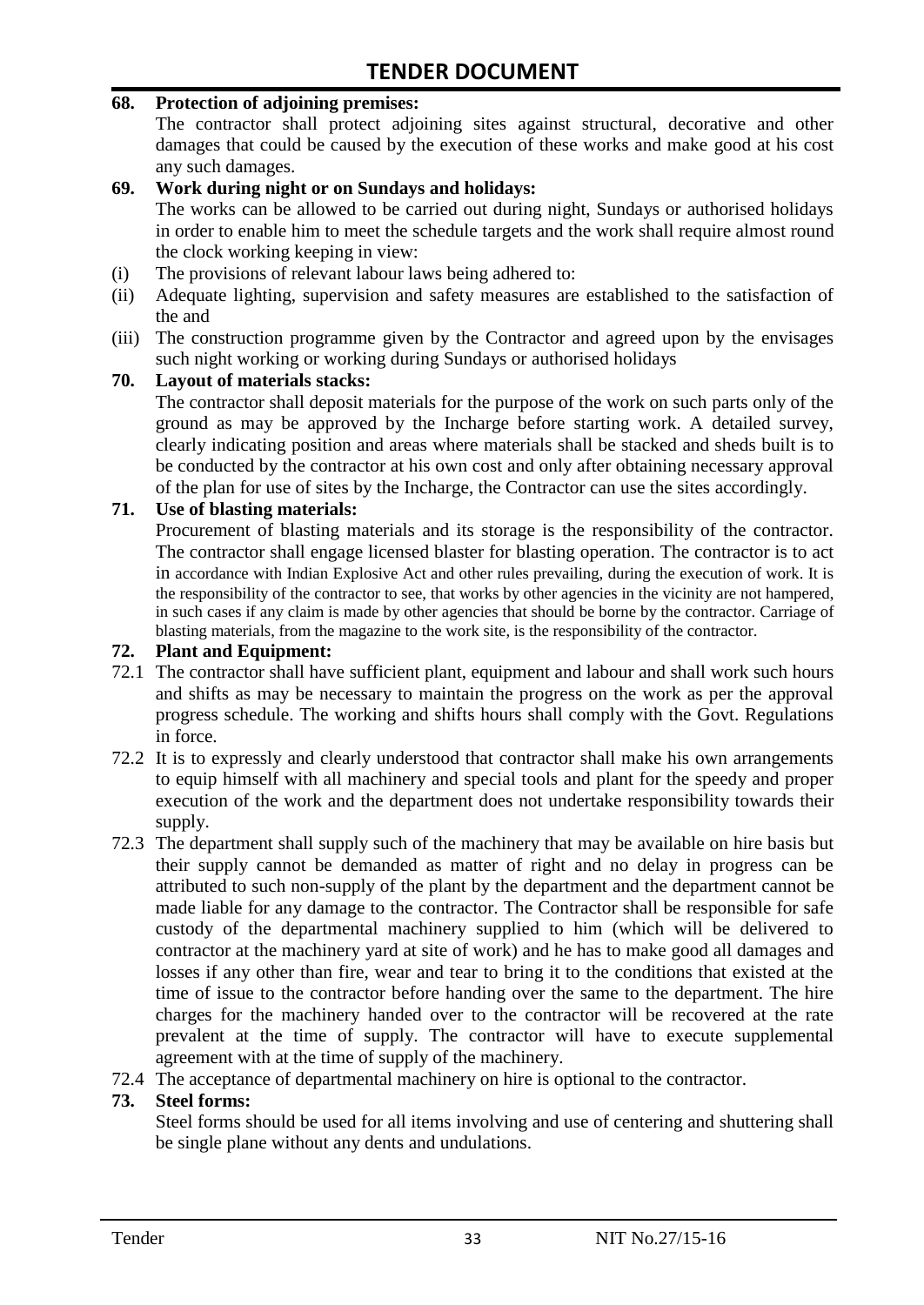#### **74. Inconvenience to public:**

The contractor shall not deposit materials at any site, which will cause inconvenience to public. The Incharge may direct the contractor to remove such materials or may undertake the job at the cost of the contractor.

**75. Conflict of interest:**

**Any bribe, commission, gift or advantage given, promised or offered by on behalf of contractor or his partner, agent or servant or any one on his behalf to any officer, servant, representatives, agents of Incharge or any persons on their behalf, in relation to the obtaining or to execution of this, or any other contract with Incharge shall in addition to any criminal liability, which it may occur, subject to the cancellation of this or all other contracts and also to payment of any loss or damage resulting from any such cancellation. Incharge shall then be entitled to deduct the amount, so payable from any money, otherwise due to the contractor under this or any other contract.**

#### **76. Contract documents and materials to be treated as confidential:**

All documents, correspondences, decisions and orders, concerning the contract shall be considered as confidential and/or restricted in nature by the contractor and he shall not divulge or allow access to them by any unauthorized person

#### **77. General obligations of Contractor:**

- 77.1 The contractor shall, subject to the provision of the contract and with due care and diligence, execute and maintain the works in accordance with specifications and drawings.
- 77.2 The contractor shall promptly inform the Department and the Incharge of any error, omission, fault and such defect in the design of or specifications for the works which are discovered when reviewing the contract documents or in the process of execution of the works.
- 77.3 If Contractor believes that a decision taken by the Incharge was either outside the authority given to the Incharge by the Contract or that the decision was wrongly taken, the decision shall be referred to the technical expert within 14 days of the notification of the Incharge's decisions.
- 77.4 Pending finalisation of disputes, the contractor shall proceed with execution of work with all due diligence

#### **78. Security measures:**

- a) Security requirements for the work shall be in accordance with the Government's general requirements including provisions of this clause and the Contractor shall conform to such requirements and shall be held responsible for the actions of all his staff, employees and the staff and employees of his sub-contractors
- b) All contractors' employees, representatives and sub-contractor's employees shall wear identifications badges provided by the contractor. Badges shall identify the contractor, showing and employee's number and shall be worn at all times while at the site. Individual labour will not be required to wear identification badges.
- c) All vehicles used by the contractor shall be clearly marked with contractor"s name.
- d) The contractor shall be responsible for the security of the works for the duration of the contract and shall provide and maintain continuously adequate security personnel to fulfil these obligations. The requirements of security measures shall include, but not limited to maintenance of order on the site, provision of all lighting, fencing, guard flagmen and all other measures necessary for the protection of the works within the colonies, camps and elsewhere on the site, all materials delivered to the site, all persons employed in connection with the works continuously throughout working and non working period including nights, Sundays and holidays for duration of the contract.
- e) Other contractors working on the site concurrently with the contractor will provide security for their own plant and materials. However, their security provisions shall in no way relieve the contractor of his responsibilities in this respect.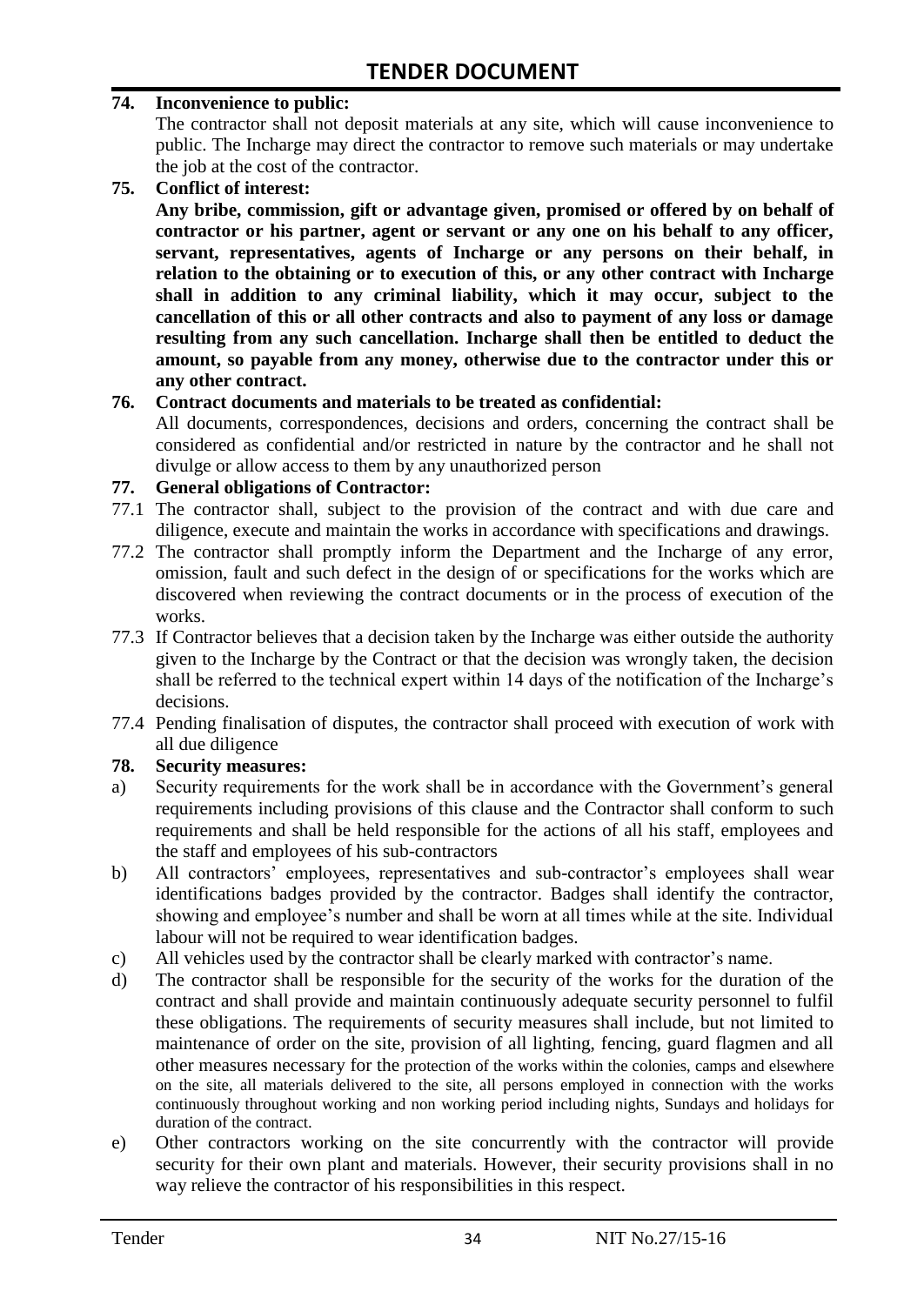f) Separate payment will not be made for provision of security services.

#### **79. Fire fighting measures:**

- a) The contractor shall provide and maintain adequate fire fighting equipment and take adequate fire precaution measures for the safety of all personnel and temporary and permanent works and shall take action to prevent damage to destruction by fire of trees shrubs and grasses.
- b) Separate payment will not be made for the provision of fire prevention measures.

#### **80. Sanitation:**

The contractor shall implement the sanitary and watch and ward rules and regulations for all forces employed under this contract and if the Contractor fails to enforce these rules, the Incharge may enforce them at the expenses of the Contractor.

#### **81. Training of personnel:**

The contractor, shall, if and as directed by the Incharge provide free of any charge adequate facilities, for vocational training of Government Officers, students, Engineers, supervisors, foremen, skilled workmen etc. not exceeding six in number at any one time on the contractor"s work. Their salaries, allowances etc. will be borne by the Government and the training schemes will be drawn up by the Incharge in consultation with the contractor.

#### **82. Ecological balance:**

- a) The contractor shall maintain ecological balance by preventing de-forestation, water pollution and defacing of natural landscape. The contractor shall so conduct his construction operation as to prevent any unnecessary destruction, scarring, or defacing of the natural surrounding in the vicinity of the work. In respect of the ecological balance, Contractor shall observe the following instructions.
- i) Where unnecessary destruction, scarring, damage or defacing may occur, as result of the operation, the same shall be repaired replanted or otherwise corrected at the contractor"s expense. The contractor shall adopt precautions when using explosives, which will prevent scattering of rocks or other debris outside the work area. All work area including borrow areas shall be smoothened and graded in a manner to conform to the natural appearances of the landscape as directed by the Incharge.
- ii) All trees and shrubbery which are not specifically required to be cleared or removed for construction purposes shall be preserved and shall be protected from any damage that may be caused by the contractor's construction operation and equipment. The removal of trees and shrubs will be permitted only after prior approval by the Incharge. Special care shall be exercised where trees or shrubs are exposed to injuries by construction equipment, blasting, excavating, dumping, chemical damage or other operation and the contractor shall adequately protect such trees by use of protective barriers or other methods approval by the Incharge. Trees shall not be used for anchorages. The contractor shall be responsible for injuries to trees and shrubs cause by his operations. The term "injury" shall include, without limitation bruising, scarring, tearing and breaking of roots, trunks or branches. All injured trees and shrubs be restored as nearly as practicable without delay to their original condition at the contractor"s expense.
- (iii) The contractor's construction activities shall be performed by methods that will present entrance or accidental spillage of solid matter contaminants, debris and other objectionable pollutants and wastage into river. Such pollutant and waste include earth and earth products, garbage, cement concrete, sewage effluent, industrial wastes, radio-active substances, mercury, oil and other petroleum products, aggregate processing, mineral salts and thermal pollution. Pollutants and wastes shall be disposed off in a manner and at sites approved by the Incharge.
- (iv) In conduct of construction activities and operation of equipments the contractor shall utilize such practicable methods and devices as are reasonably available to control, prevent and otherwise minimize the air pollution. The excessive omission of dust in to the atmosphere will not be permitted during the manufacture, handling and storage of concrete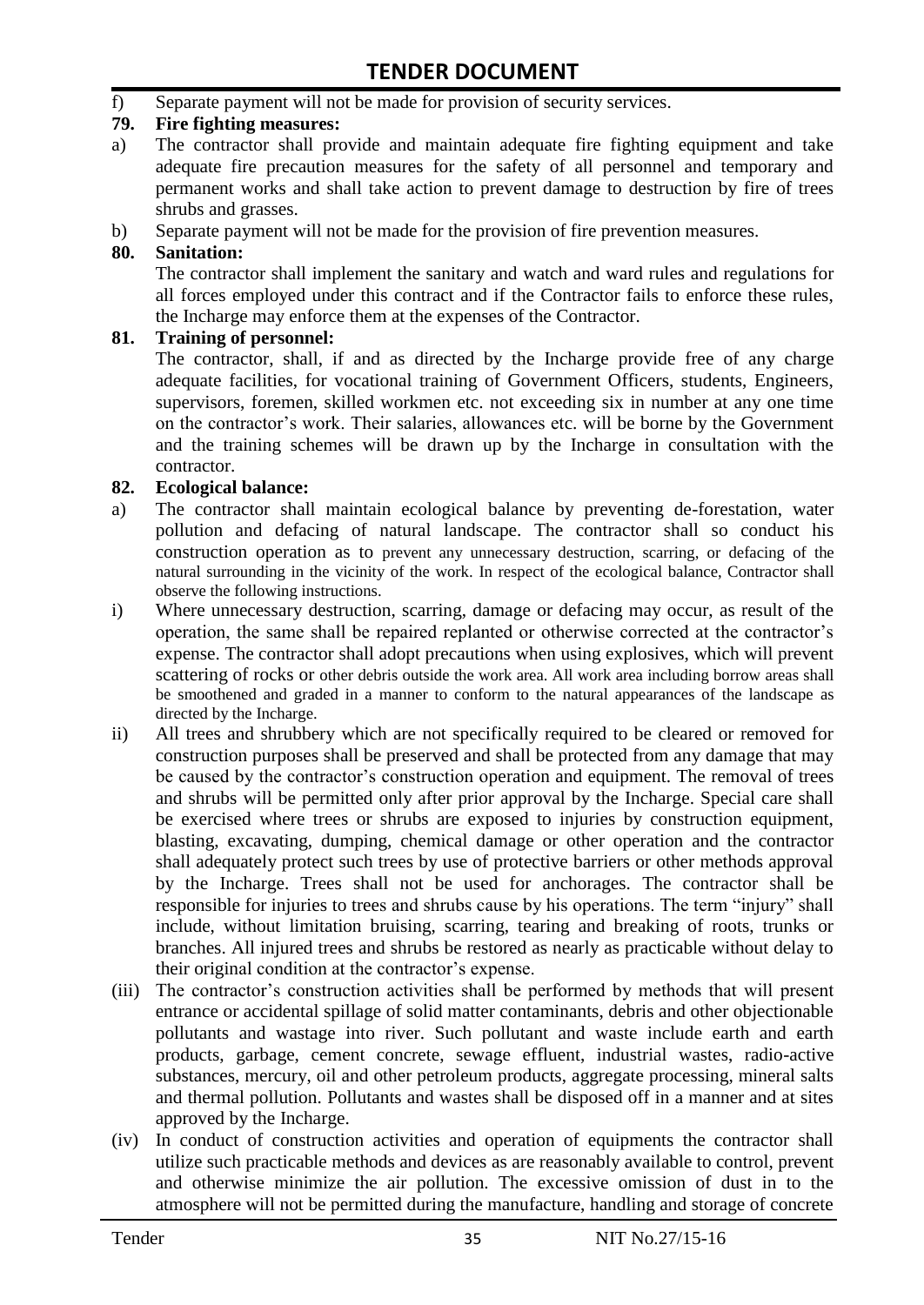aggregates and the contractor shall use such methods and equipment as a necessary for collection and disposal or prevention of dust during these operation. The contractor's methods of storing and handling cement shall also include means of eliminating atmospheric discharges of dust, equipment and vehicles that give objectionable omission of exhaust gases shall not be operated. Burning of materials resulting from clearing of trees, bushes, combustible construction materials and rubbish may be permitted only when atmospheric conditions for burning are considered favourable.

b) Separate payment will not be made for complying with the provisions of this clause and all cost shall be deemed to have been included in the unit rates and prices included in the contract if any provision is not complied with within a reasonable time even after issue of a notice in this respect, the necessary operations would be carried out by the Incharge at the cost of the Contractor, Orders of the Incharge in this respect would be final and binding on the contractor.

#### **83. Preservation of existing vegetation:**

- a) The contractor will preserve and protect all existing vegetation such as trees, on or adjacent to the site which do not unreasonably interfere with the construction as may be determined by the Incharge. The contractor will be held responsible for all unauthorized cutting or damage of trees, including damage due to careless operation of equipment, stockpiling of materials or tracking of grass areas by equipment. Care shall be taken by the Contractor in felling tress authorised for removal to avoid any unnecessary damages to vegetation and tress that are to remain in place and to structures under construction or in existence and to workmen.
- b) All the produce from such cutting of trees by the contractor shall remain the property of Government and shall be properly stacked at site, approved by the Incharge. No payment whatsoever, shall be made for such cutting and its stacking by the Contractor. If an produce from such cutting is not handed over to the Government by the contractor, he shall be charged for the same at the rates to be decided by the Incharge. The recovery of this amount shall be made in full from the intermediate bill that follows.
- c) The contractor shall also make arrangements of fuel deposits for supply of required fuel for the labourer to be employed for cooking purpose at his own cost in order to prevent destruction of vegetation growth in the surrounding area of the work site.

#### **84. Possession prior to completion:**

The Incharge shall have the right to take possession of or use any completed part of work or works or any part there of under construction either temporarily or permanently. Such possession or use shall not be deemed as an acceptance of any work either completed or not completed in accordance with the contract, except where expressly otherwise specified by the Incharge.

#### **85. Payment upon termination:**

If the contract is terminated because of a fundamental breach of contract by the contractor, the Incharge shall issue a certificate for the value of the work done less advance payment received upon the date of the issue of the certificate and less the rate to apply to the work not completed as indicated in the contract data. Additional liquidated damages shall not apply. If the total amount due to the Department exceeds any payment due to the contractor the difference shall be a debt payable to the Department. In case of default for payment within 28 days from the date of issue of notice to the above effect, the contractor shall be liable to pay interest at 12% per annum for the period of delay.

#### **86. Access to the contractor's books:**

Whenever it is considered necessary by the Incharge to ascertain the actual cost of execution of any particular extra item of work or supply of the plant or material on which advance is to be made or of extra items or claims, he shall direct the contractor to produce the relevant documents such as payrolls, records of personnel, invoices of materials and any or all data relevant to the item or necessary to determine its cost etc. and the contractor shall when so required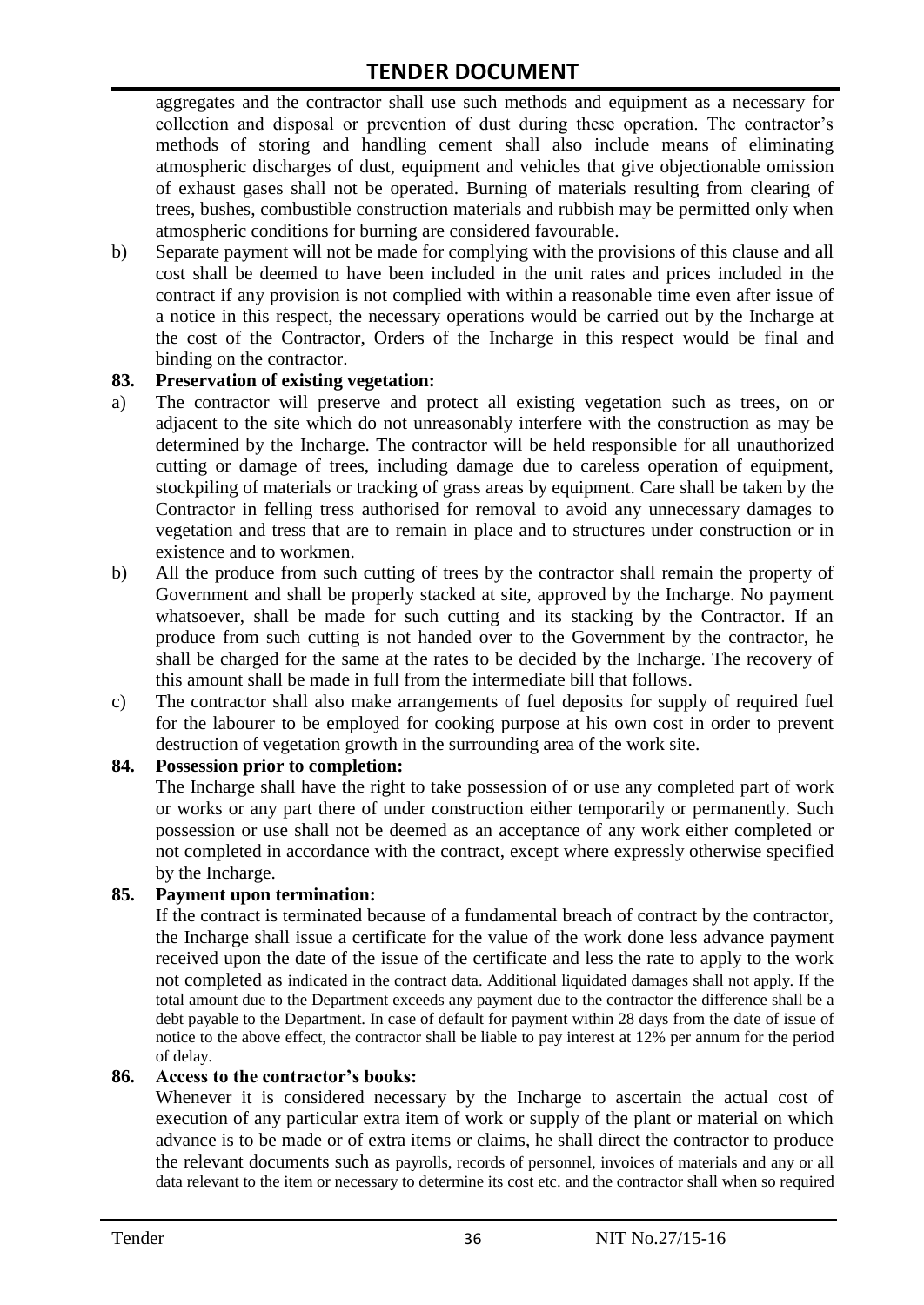furnish all information pertaining to the aforesaid items in the mode and manner that may be specified by the Incharge.

#### **87. Drawing to be kept at site:**

One copy of the drawings furnished to the contractor shall be kept by the contractor on the site and the same shall at all reasonable time be available for inspection and use by the Incharge and the Incharge"s representative and by any other persons authorized by the Incharge in writing.

#### **88. B.I.S. [I.S.I.] books to be kept at site:**

A complete set of Indian Standard specification referred to in "Technical Specifications" shall be kept at site for reference.

#### **89. Site Order Book:**

An order book shall be kept at the site of the work. As far as possible, all orders regarding the work are to be entered in this book. All entries shall be signed and dated by the Department Officer in direct charge of the work and by the contractor or by his representative. In important cases, the Incharge will countersign the entries, which have been made. The order book shall not be removed from the work, except with the written permission of the Incharge.

#### **90. Variations by way of modification, omissions or additions:**

For all modifications, omissions from or additions to the drawings and specifications, the will issue revised plans, or written instructions, or both and no modification, omission or addition shall be made unless so authorised and directed by the Incharge in writing. The shall have the privilege of ordering modifications, omission or additions at any time before the completion of the work and such orders shall not operate to annual those portions of the specifications with which said changes do not conflict. "s Decision:

It shall be accepted as in separable part of the contract that in matters regarding materials, workmanship, removal of improper work, interpretation of the contract drawings and contract specification, mode of the procedure and the carrying out o the work, the decision of the Incharge, which shall be given in writing shall be binding on the contractor.

- **91. Income tax**
- **a) During the currency of the contract deduction of income tax at 2.24% shall be made from the gross value of each bill of the contract, the contract value of which is in excess of Rs. 10,000/- for deduction of tax at rates lower than 2.24% procedure stipulated under section 194-C(4) of Income Tax Act, 1961 shall be followed.**
- **b) Income Tax clearance certificate should be furnished before the payment of final bill.**
- **c) The contractor's staff, personnel and labour will be liable to pay personnel income taxes in respect of their salaries and wages as are chargeable under the laws and regulations for the time being in force, and the contractor shall perform such duties in regard to such deductions thereof as may be imposed on him by such laws and regulations.**
- **92. Value Added Tax (VAT):**
- **92.1. The Contractor has to pay the Sales Tax/ VAT wherever payable.**
- **92.2. The contractor should produce a valid Value Added Tax Clearance Certificate before the payment of the final bill, otherwise payment to the contractor will be withheld.**

#### **93. Supply of construction materials:**

- i) The contractor has to make his own arrangements for procurements, supply and use of construction materials.
- ii) All materials so procured should confirm to the relevant specifications indicated in the bidding documents.
- iii) The contractor shall follow all regulations of the Department/Government of India in respect of import licenses etc., of the procurement of the materials is through imports and he shall be responsible for the payment of applicable duties and taxes, port clearances, inland transportation etc.
- iv) The contractor shall make his own arrangements for adequate storage of the materials.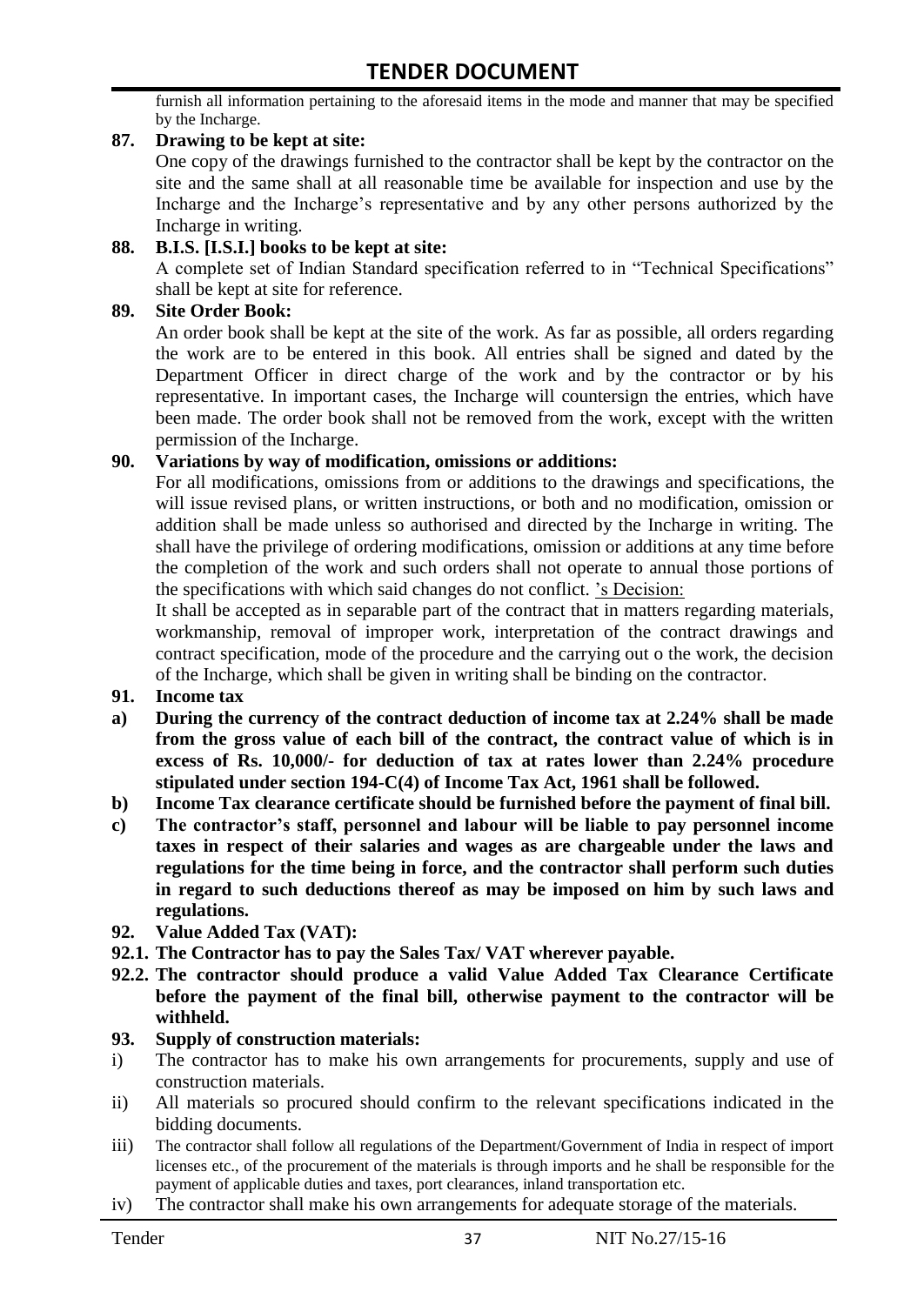## **ADDITIONAL CONDITIONS TO TENDER NOTICE**

A Statement giving brief particulars of equipment and resources that will be put at the disposal of the work under the following classification should accompany the tender

- 1. a. Equipment transport for material viz. Lorrie / Carts, Crushers etc.,
	- b. Organization: 1.Technical 2. Unskilled
	- c. Methods that will be adopted to speed up the work to ensure completion within the prescribed time.
- 2. The contractor shall make his own arrangements for all the tools and plants required for the execution of the work. The equipment if any, available with the Department may be hired to the contractor at rates and conditions prescribed by the Department.
- 3. National Savings Certificates and other Government Bonds will not be accepted towards the Earnest Money Deposit.
- 4. A Separate tender must be submitted to each work as mentioned in the list of works enclosed. Tenders submitted for more than one work in one cover will be rejected. Only one tender should be enclosed in the cover.
- 5. All rejected materials shall be removed from the site, within 24 hours after written instructions of rejecting and materials and ordering their removal have been issued in case of default, on the part of the contractor to carryout such order, the materials will be got removed through other agency at the contractor's risk and cost.
- 6. All materials rejected or obstructing traffic shall be removed by the Contractor, with the least possible delay, within the time specified, failing which it is open to the Department to remove them at the contractor's risk, through other agency. All labour in testing and measuring during measurements and check measurements should be borne by the contractor.
- 7. The contractor shall with his own expenses, make all the arrangements and take all possible steps and precautionary measures, for the safety of the public, during the execution of the electrical works. The rates offered by the contractor should be inclusive of such incidental charges.
- 8. Fully accepted agreement rates will be paid only after all the items of work are completed. The agreement executing authority will decide the exact items, the rates of which are considered to be high, for the purpose of this clause and his decision of the Incharge shall be final and binding on the contractor.
- **9. As per new section 104 – C of the Income Tax 1961, deduction at the rate of 2.24% on the gross amounts of payments, will be made towards Income Tax should the value of the contract exceeds Rs. 10,000/- (Vide Government of India Reference F. N. 275 / 100/ 72 –1 – TJI – dated 29-5-72).**
- 10. Where the value of the contract exceeds the sum of Rs. 10,000/- the contractor has to produce a valid income tax clearance certificate along with the tender, atleast at the time of payment of final bill of the work. In case the final bill is withheld, the bill will be paid only after production of the certificate.
- 11. Once a contractor buys a tender schedule he shall not be permitted to return the schedule.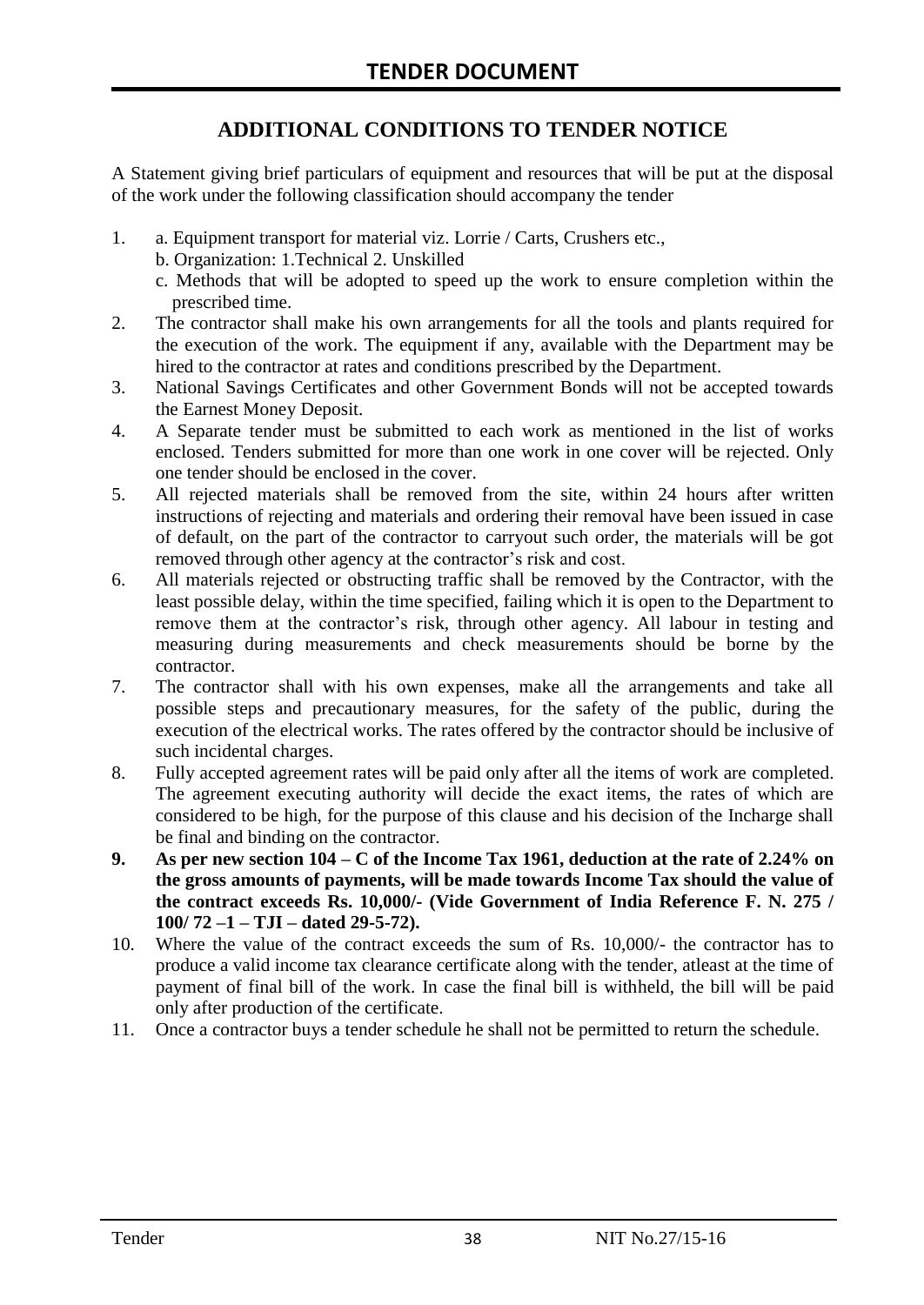# **GENERAL SPECIFICATIONS**

#### **1. General Specifications for (Name of the work)**

#### **2. General Specifications and Instructions for Electrical Work**

- 1. I.E. RULES 1956: The installation shall generally be carried out in conformity with the Indian Electricity rule 1956 as amended from time to time and National Electrical code which contains specific regulations to be adhered to in the supply and use of electricity energy in the interest of safety.
- 2. PRESSURE AND FREQUENCY OF SUPPLY: All current consuming devices shall be suitable for the pressure and frequency of supply stated in the special conditions of contract
- 3. SYSTEM OF WIRING: The wiring shall be carried out on such a system as may be specified in the conditions of contract. "Power wiring shall be kept separate and distinct from lighting wiring. All conductors shall be run as far as possible along the walls and ceiling, so as to be easily accessible for inspection. The balancing of circuits in 3 phase

#### **a) General Conditions for Electrical Works**

- 1. The make of material mentioned in the Schedule A, should be used on the work in variably and the Department reserves the right to insist upon using any of the make of the material mentioned in the Schedule – A from their choice.
- 2. The work shall be carried out strictly in conformity with (i) code of practice for Electrical wiring and fittings in Government Building (ii) The Indian Standard Specification (iii) The Department specification, if the work carried out does not comply with the code of practice and Departmental specifications and if the work man ship is unsatisfactory it will be binding of the contractor to redo the job without any extra cost and pay penalty as decided by the department towards inconvenience caused , if any.
- 3. The work should be carried out under the direct supervision of persons holding a certificate of competency for the type of work involved.
- 4. After completion of work a plan of building should be furnished indicating the location of various main and sub- boards and all the fittings together with a circuit diagram duly numbered ( in the diagram)
- 5. The contractor will be responsible for any defect noticed during either improper workmanship or defective materials supplied by him for two calendar years from the date of final completion of work.
- 6. Lugs should be provided for all earth connections.
- 7. The contractor himself should arrange for the transportation of men and material to their work spot.
- 8. All Civil works and patch works indicated for providing electrical installations should be well finished to the satisfaction of the authorities. A certificate from them should be obtained to the effect that the Civil and patch work done is to the satisfaction of authorities. It will be the responsibility of the electrical contractor to obtain such certificate from the Engineer. Unless such certificate is produced this office will have right to with held the bill.
- 9. Concreting to the pole and providing independent earthing should be done in presence of departmental staff.
- 10. The distribution boards with Switch controls shall be separate in each floor for normal supply and essential supply.
- 11. The lighting circuits shall be provided with separate conductor to enable to connect the normal lighting and essential lighting without linking to any of the above systems to ensure to switch over to essential supply in order to have minimum lighting to avoid inconvenience to the staff working.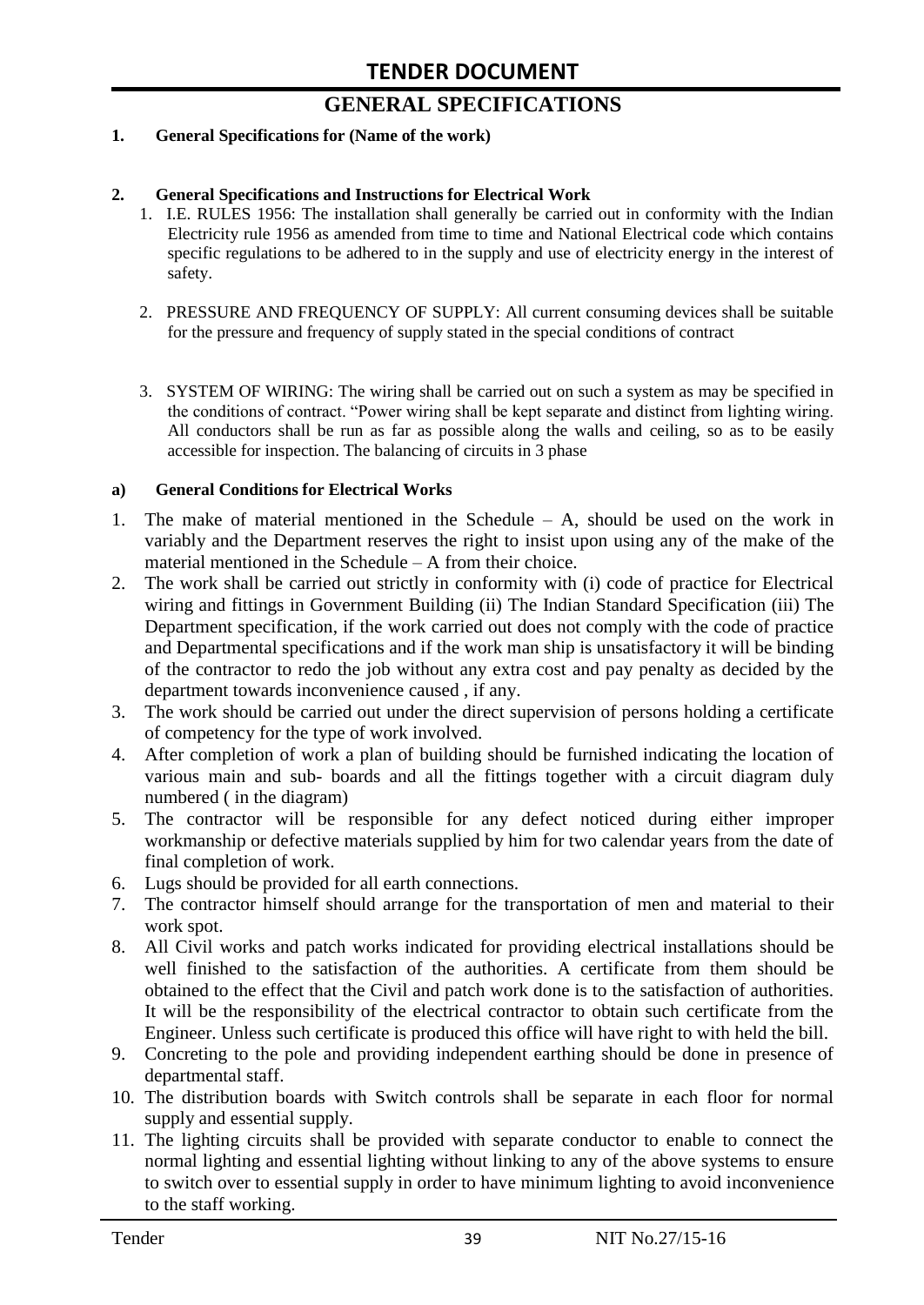- 12. The control for the luminaire to be provided in the hall for both to be connected to the normal supply and essential supply shall be separate and away from the each system.
- 13. For the points to be connected to essential supply, a separate conduit system is to be laid as enumerated in the above conditions includes circuit main of any system.
- 14. The locations for the D. B"s and Switch controls for essential supply will be decided during the course of execution where the circuit conduit way have to be terminated.
- 15. The tenderer / agency is bound to supply the materials prescribed in Schedule A and no change of specification and make will be entertained. The tenderer has to survey the market regarding availability of the materials for specified item brand / specified make in schedule – A of the tender schedules before tendering for the work. In case of Discrepancy Final Decision will be taken by the tender accepting authority.
- 16. The tenderer has to furnish the copy of the relevant test certificates /delivery challan against the materials supplied in support of genuine electrical materials.
- 17. Tenderer has to furnish compliance report comprising the details of the testing of the installation duly indicating IR values and fitness before the Energisation as per IE rules and he is solely responsible after Energisation of the installation during the defect liability.
- 18. It is bounded duty of the tenderer to see that the site is taken over after issue of the work order or after signing the agreement and should commence the work without delay. Any failure in this regard will be viewed seriously and necessary penalty will be levied as per agreement conditions.
- 19. The tenderer has to keep the necessary test equipment at site at his own cost for the convenience of the inspecting officers till the work is completed.

#### **Drawings**

#### **1. Discrepancies**

- 1.1 In case of discrepancies between documents the following order of procedure shall apply:-
- 1.1.1 Between the written description of written dimensions in the drawings and the corresponding one in the specifications, the latter shall apply.
- 1.1.2 Figured dimensions shall supersede scaled dimensions. The drawings on a larger scale shall take precedence over those on a smaller scale.
- 1.1.3 Drawings issued as construction drawings from time to time shall supersede tender drawings and also the correspondence drawings previously issued.
- Note: The contractor should not execute any component of work without obtaining the working drawings. Any work done without drawings shall be at the contractor"s responsibility only. Acceptance for such work will be at the discretion of the Incharge.

#### **2.0 SECRECY CLAUSE**

The drawings and specifications made available to the tenderer shall exclusively be used on the work and they are retained from passing on each plan to any unauthorized hand either in parts or in full under the provisions of Section-3 and 5 of the official secrets Act 1923. Any violation in this regard will entail suitable action under appropriate clause or official secret Act 1923.

- 3. The Drawings enclosed to the tender are as follows:
	- a. Site plan and Building Plan **(as per page No.).**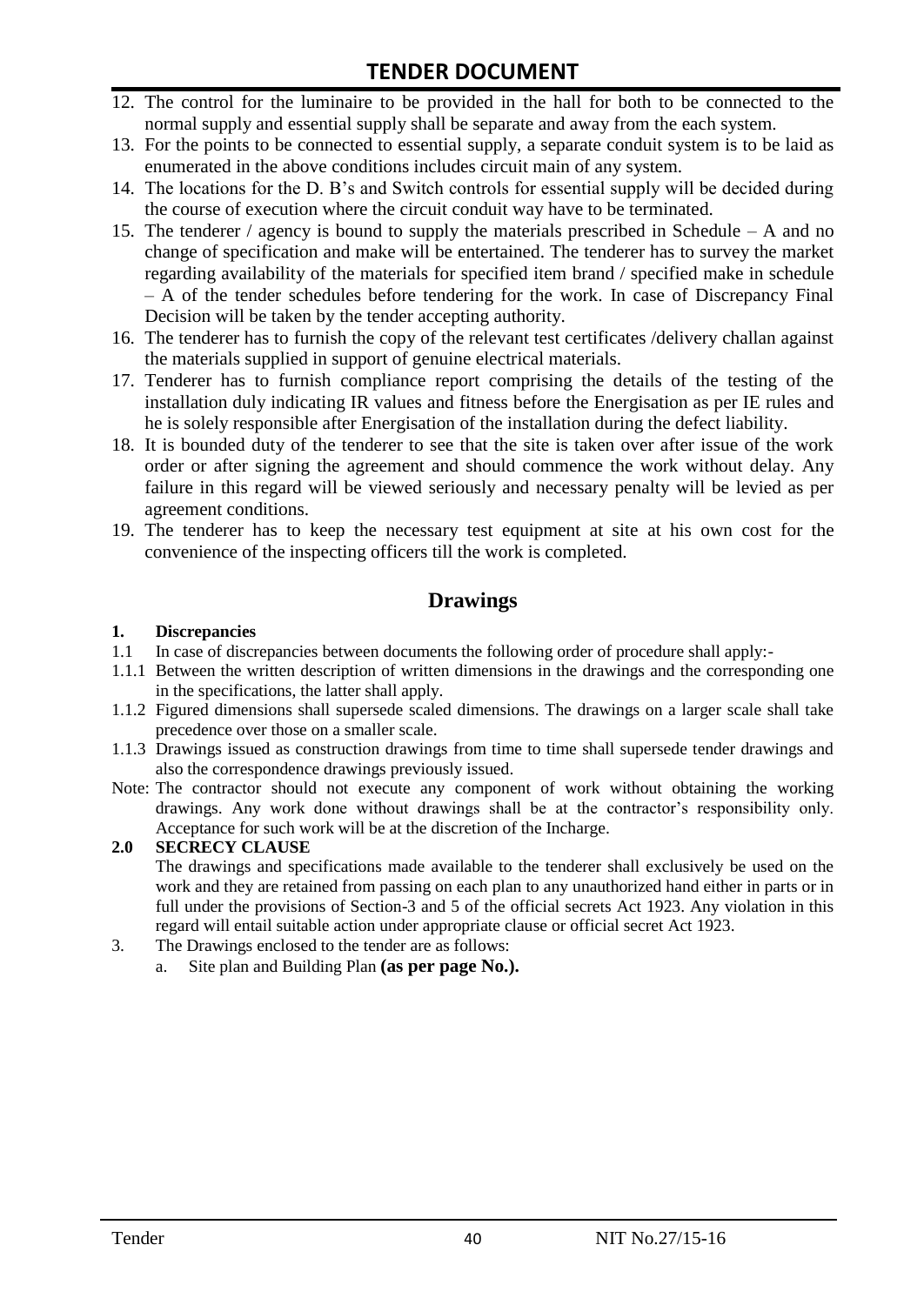#### **BILL OF QUANTITIES**

#### **Name of work: Establishment of Paddock for Cattle and Buffaloes between Threshing floor and existing dairy unit at ICAR RCER, Patna PREAMBLE**

- 1. The Bill of Quantities shall be read in conjunction with the instructions to Tenderers, General and Special conditions of Contract Technical Specifications and Drawings.
- 2. The quantities given in the Bill of Quantities are estimated and provisional and are given to provide common basis for tendering. The quantities here given are those upon which the lumpsum tender cost of the work is based but they are subject to alterations, omissions, deductions or additions as provided for in the conditions of this contract and do not necessarily show the actual quantities of work to be done. The basis of payment will be actual quantities of work ordered and carried out as measured by the Contractor and verified by the Engineer and valued at the estimate rate plus or Bill of Quantities where applicable, and otherwise at such rates and prices as the Incharge may fix within the terms of Contract.
- 3. The estimate rates in the Bill of Quantities shall, except in so-far as it is otherwise provided under the Contract include cost of all constructional material, labour, machinery, transportation, erection, maintenance, profit, taxes and duties together with all general risks, liabilities and obligations set out or implied in the Contract.
- 4. The plans enclosed with the tender are liable to be altered during execution of work as per necessity of site conditions. The Tender rate quoted by the tenderer shall hold good for execution of work even with altered plans.
- 5. The whole cost of complying with the provisions of the Contract shall be included in the estimated rates for items provided in the Bill of Quantities and where no items are provided in the Bill of Quantities, their cost shall be deemed to be distributed among the estimate rates entered for the related items of work.
- 6. General directions and descriptions of work and materials are not necessarily repeated nor summarised in the Bill of Quantities. References to the relevant sections of the Contract documentation shall be made before entering estimate rate against each item in the Bill of Quantities.
- 7. The method of measurements of completed work for payment shall be in accordance with the relevant B.I.S. Codes.
- 8. All items of work are to be executed as per the drawings / specifications supplied with the contract documents. If there is any contradiction between the drawings and the text of the specifications, the

later shall prevail.

- 9. The Tenderer should inspect and select the quarries of his choice before he quotes the tender rate in the Schedule of Bill of Quantities and satisfy himself about the availability of required quantum of materials.
- 10. Diversion drains should be excavated before completion of the embankments and the useful soils should be used in the nearby embankments.
- 11. The actual mix proportion by weight to be adopted during execution will be got designed in the laboratories to suit the grade of concrete and mortar to be used. It will be the responsibility of the contractor to manufacture concrete and mortar of required strength.
- 12. The quantum of measurement for all items of earthwork involving conveyance manually or by machinery shall be as assessed by level measurement. The measurements for the embankment will be for the consolidated banks only.
- 13. Wherever bailing out of water is involved either for excavation or for foundations or for constructions, the rate quoted shall take into account the dewatering charges necessary. No separate payment will be made for dewatering.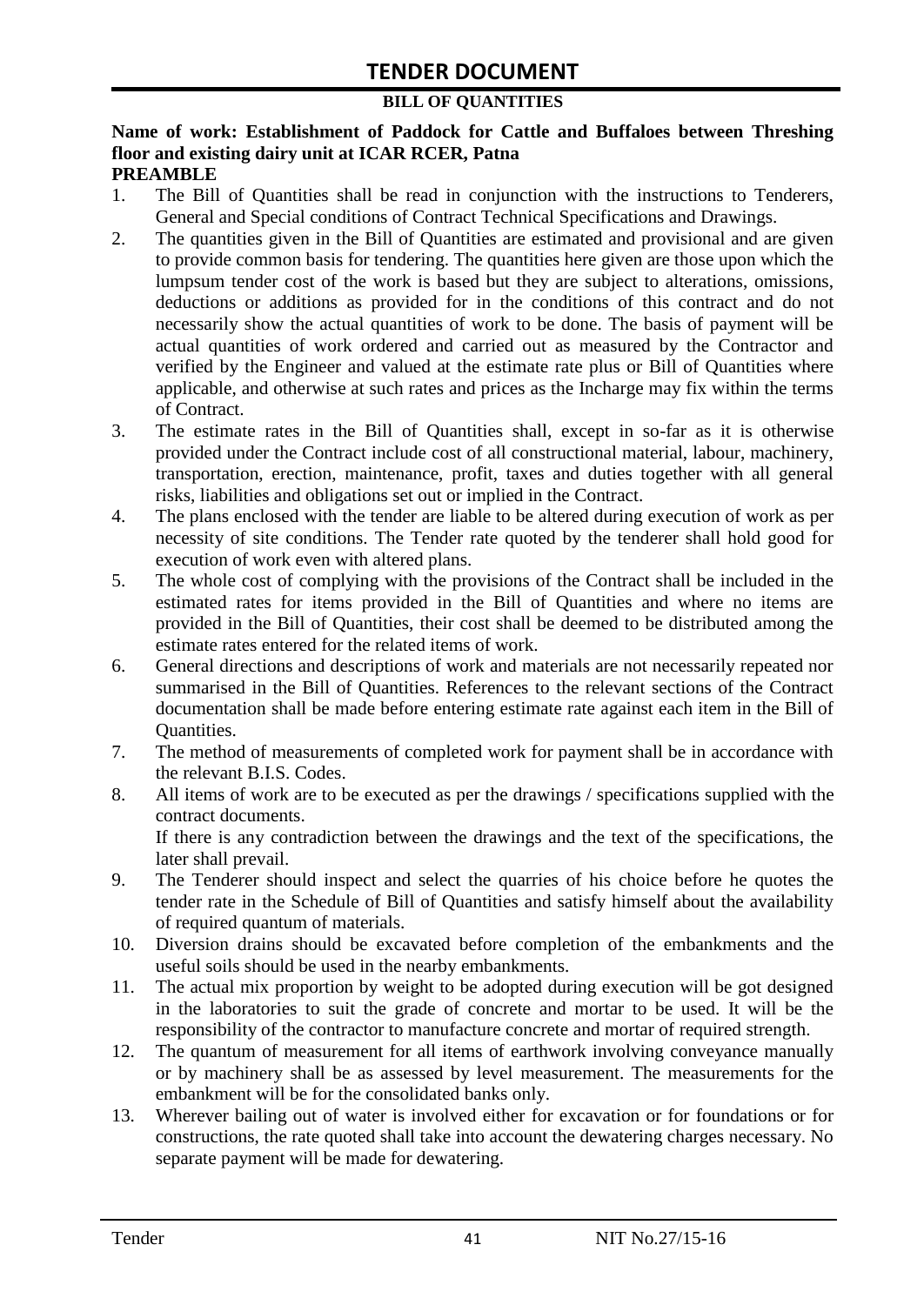- 14. Wherever embankment work is involved, useful soils approved by the Incharge from the cutting reaches and diversion drains shall be taken and used for forming nearby embankments soils used for constructions will be at free of cost.
- 15. The quoted tender rates shall also include the work of any kind necessary for the due and satisfactory construction, completion and maintenance of the works according to the drawings and these specifications and further drawings and orders that may be issued by the Incharge from time to time. The quoted tender rate shall include compliance by the Contractor with all the general conditions of contract, whether specifically mentioned or not in the various clauses of these specifications, all materials, machinery, plant, equipment, tools, fuel, water, strutting, timbering, transport, offices, stores, workshop staff, labour and the provision of proper and sufficient protective works, diversions, temporary fencing and lighting. It shall also include safety of workers, first aid equipments suitable accommodation for the staff and workmen, with adequate sanitary arrangements, the effecting and maintenance of all insurances, the payment of all wages, salaries, fees, royalties / Taxes, duties or other charges arising out of the execution of works and the regular clearance of rubbish, reinstatement and clearing-up of the site as may be required on completion of works safety of the public and protection of the works and adjoining land. The work of Building in quality control / assurance shall be deemed to be covered in the quoted rate.
- 16. The Contractor shall ensure that, the quoted tender r a t e shall cover all stages of work such as setting out, selection of materials, selection of construction methods, selection of equipment and plant, deployment of personnel and supervisory staff, quality control testing etc. The work quality assurance shall be deemed to be covered in the tender rate.
- 17. a) The special attention of the tenderer is drawn to the conditions in the tender notices and the Standard preliminary specifications containing therein. These preliminary specifications shall apply to the agreement to be entered into between the contractor and the ICAR-RCER and shall form an in-separable condition of the contract along with the estimate. All these documents taken together shall be deemed to form one contract and shall be complimentary to another.

b) The tenderer shall examine, closely the BIS also the standard preliminary specifications contained therein and sign the Incharge office copy of the BIS and its addenda volume in token of such study before submitting his overall tender rate which shall be for finished work in-situ. He shall also carefully study the drawings and additional specifications and all the documents, which form part of the agreement to be entered into by the successful tenderer.

- 18. The tenderers attention is directed to requirements for materials conforming to the Bureau of Indian Standards specifications etc., shall be used on the work and the tenderers shall quote his overall tender rate accordingly.
- 19. The tenderer has to do his own testing of materials and satisfy himself that they conform to the specifications of respective I.S.I. Codes before tendering.
- 20. The contractor shall himself procure the required construction materials of approved quality including the earth for formation of embankment and water from quarries / sources of his choice. All such quarries / sources of materials required for the work shall be got approved by the Incharge in writing well before their use of the work.
- 21. The contractor shall himself procure the steel, cement, Bitumen, Blasting materials, sand, metal, soils, etc., and such other materials required for the work well in advance. The contractor has to bear the cost of materials for conveyance. The department will not take any responsibility for fluctuations in market in cost of the materials, transportation and for loss of materials etc.
- 22. Inspection of site and quarries by the tenderer: Every tenderer is expected before quoting his overall tender rate, to inspect the site of proposed work. He should also inspect the quarries and satisfy himself about the quality, and availability of materials. The best class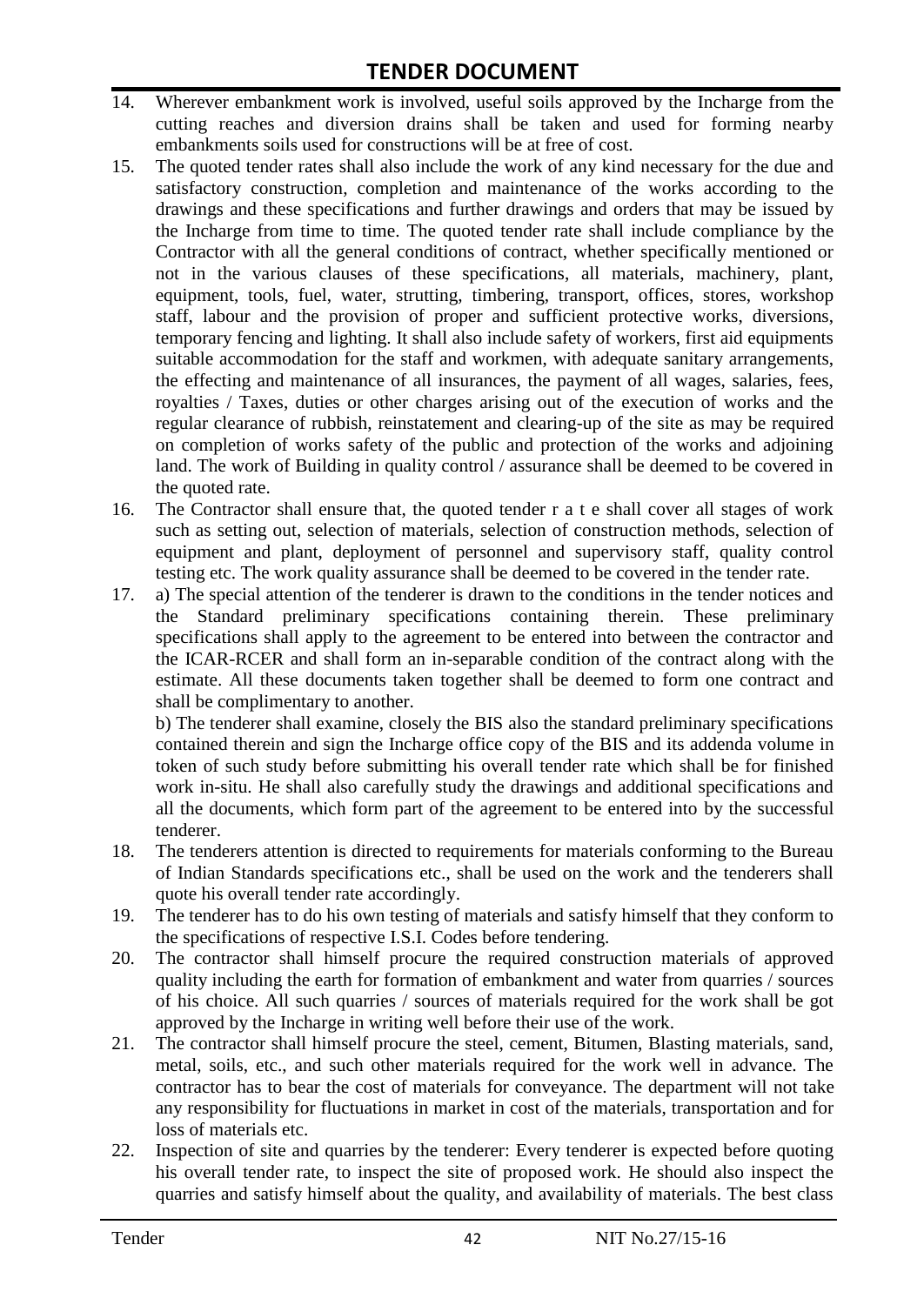of materials to be obtained from quarries, or other sources shall be used on the work. In every case the materials must comply with the relevant standard specifications. Samples of materials as called for in the standard specifications or in this tender notice, or as required by the, in any case, shall be submitted for the "s approval before the supply to site of work is begun.

- 23. The tenderer"s particular attention is drawn to the sections and clauses in the BIS/CPWD specification dealing with
	- a) Test, inspection and rejection of defective materials and work.
	- b) Carriage
	- c) Construction plant
	- d) Water and lighting
	- e) Cleaning up during the progress and for delivery.
	- f) Accidents
	- g) Delays
	- h) Particulars of payments.

The contractor should closely peruse all the specification clauses, which govern the overall tender rate he is tendering.

- 24. The defect liability period of contract in terms of GO Ms No: 8, T(R&B)Dept.dated: 8.1.2003 is twenty four months.
- 25. The estimate rates for items shown in the Schedule "A" include all construction materials. No escalation in rates will be paid unless specified in the tender document. The tenderer has to quote an overall tender rate considering all the aspects of the tender to complete the finished item of work as per the B.I.S. specifications, the special specifications appended, Drawings etc.
- 26. If there is any contradiction between UE / and B.I.S. specifications, listed and detailed technical specifications, the latter shall prevail.
- 27. In case of a job for which specifications are not available with the Schedule or in B.I.S. code and are required to be prescribed, such work shall be carried out in accordance with the written instructions of the Incharge.
- 28. The contractor should use the excavated useful soils and stone for construction purpose. Soils used for construction either for homogeneous section in hearting or in casing zone based on the suitability will be at free of cost and the cost of stone used for construction purpose will be recovered from the contractor's bill.

The contractor should quote his tender rate keeping in view of the above aspects.

- 29. Additions and alternations by the Tenderer in the Schedule of quantities will disqualify the tender.
- 30. In the case of discrepancies between the written description of the item in the Schedule "A" and the detailed description in the specification of the same item, the latter shall be adopted.
- 31. The Unit rates noted below are those governing payment of extras or deductions for omissions according to the conditions or the contract as set-forth in the preliminary specifications of the Indian standard specifications and other conditions of specification of this contract.
- 32. It is to be expressly understood that the measured work is to be taken according to the actual quantities when in place and finished according to the drawings or as may be ordered from time to time by the and the cost calculated by measurement or weight at their respective rates without any additional charge for any necessary or contingent works connected works connected herewith. The rate quoted are for works in situ and complete in every respect.
- 33. For all items of work in excess of the quantities indicated the rates payable for such excess quantities will be tendered rates.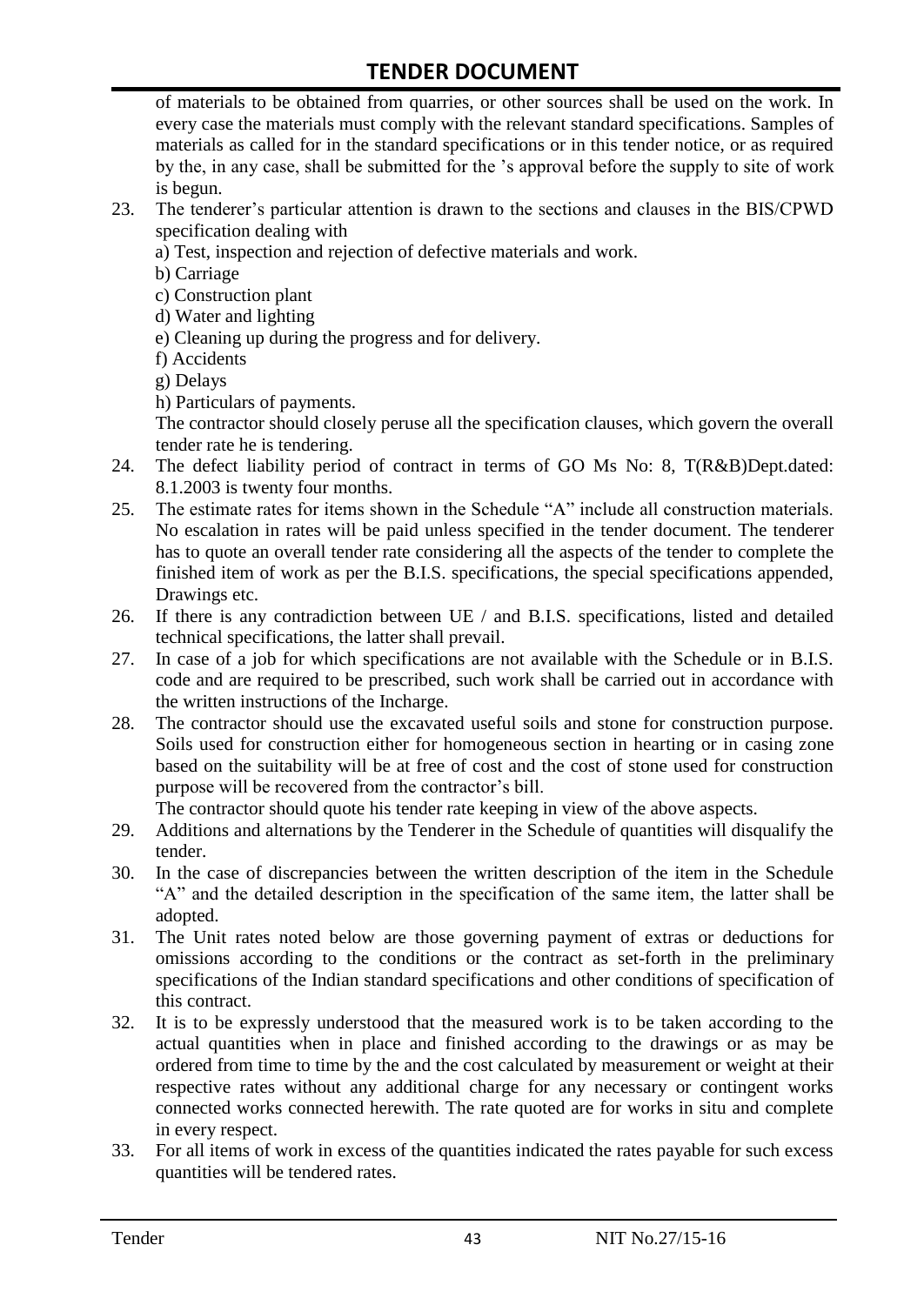- 34. For all items of work, intermediate payment will be made provisionally as per relevant clause. Full-accepted agreement rates will be paid only after all the items of works are completed.
- 35. The contractor is bound to execute all supplemental works that are found essential incidental and inevitable during execution of main work.
- 36. The payment of rates for supplement items of work will be regulated as under.

Supplemental items directly deductible from similar items in the original agreement.

The rates shall be derived by adding to or subtracting from the agreement rate of such similar item the cost of the difference in the quantity of materials labour between the new items and similar items in the agreement worked out with reference to the schedule of rates adopted in the sanctioned estimate with which the tenders are compared.

a) Similar items but the rates of which cannot be directly deducted from the original agreement.

b) Purely new items which do not correspond to any item in the agreement.

The rate of all such items shall be overall tender rate.

#### **37. ENTRUSTMENT OF ADDITIONAL ITEMS.**

- a) Where ever additional items not contingent on the main work and outside the scope of original agreement are to be entrusted to the original contractor dispensing with tenders and if the value of such items exceeds the limits upto which the officer is empowered to entrust works initially to contractor without calling for tenders approval of next higher authority shall be obtained. Entrustment of all such items on nomination shall be rates not exceeding the estimate rates.
- b) Entrustment of supplement items contingent on the main work will be authorised by the officers upto the monetary limits upto which they themselves are competent to accept items in the original agreement so long as the total amounts upto which they are competent to accept in an original agreement rates for such items shall be worked in accordance with the procedure prescribed by CPWD.
- c) Entrustment of either the additional supplemental items shall be further subject to the provisions under CPWD Code viz., the items shall not be ordered by an officer on his own responsibility if the revised estimate or deviation statement providing for the same requires the sanction of higher authority.
- Note:It may be noted that the term estimate rate used above means the rate in the sanctioned estimate with which the tender"s compared or if no such rate is available in the estimate the rate derived will be with reference to the schedule of rates adopted in the sanctioned estimate with which tenders are compared.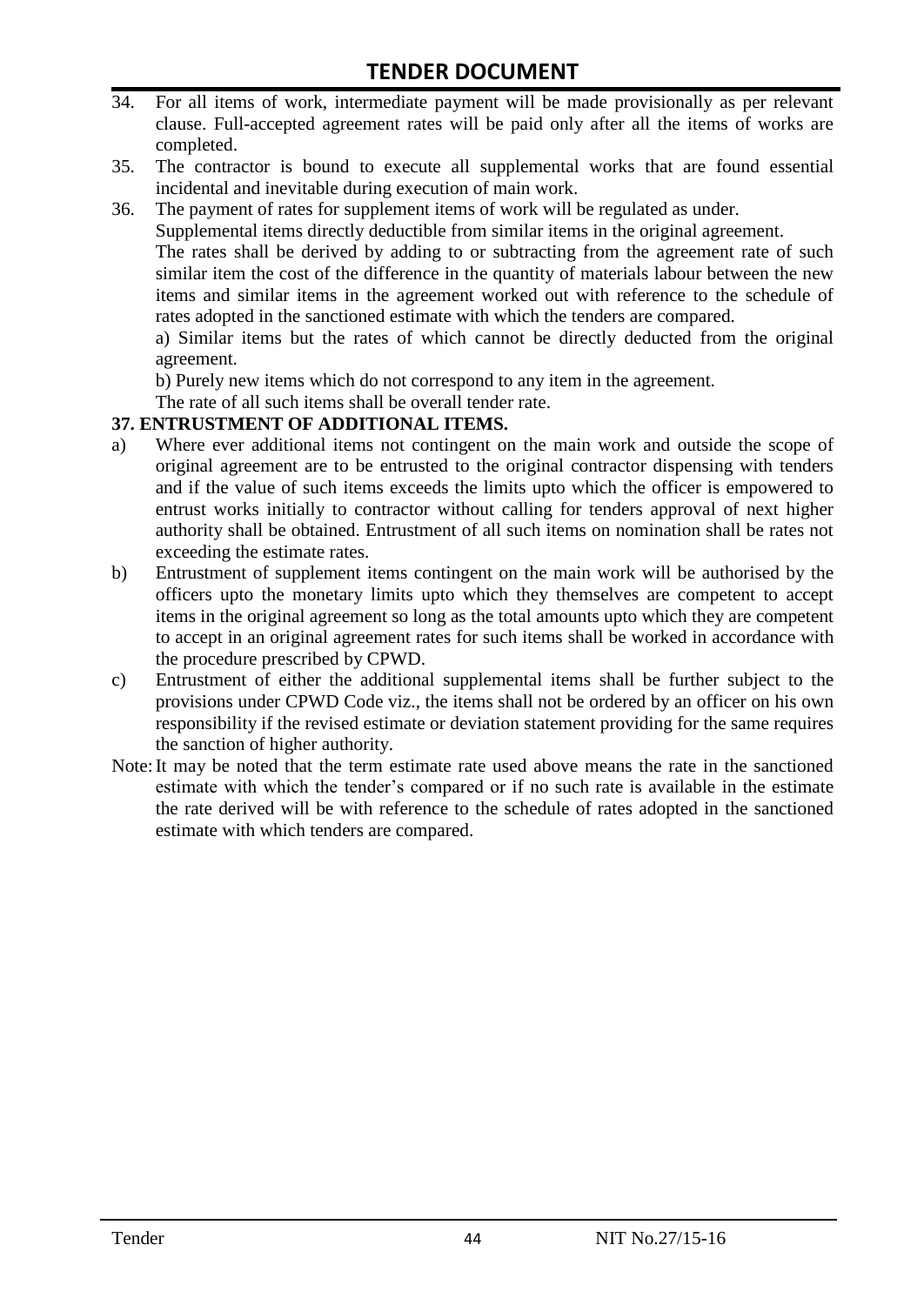# **Schedule - A Price Schedule & Bill of Quantities**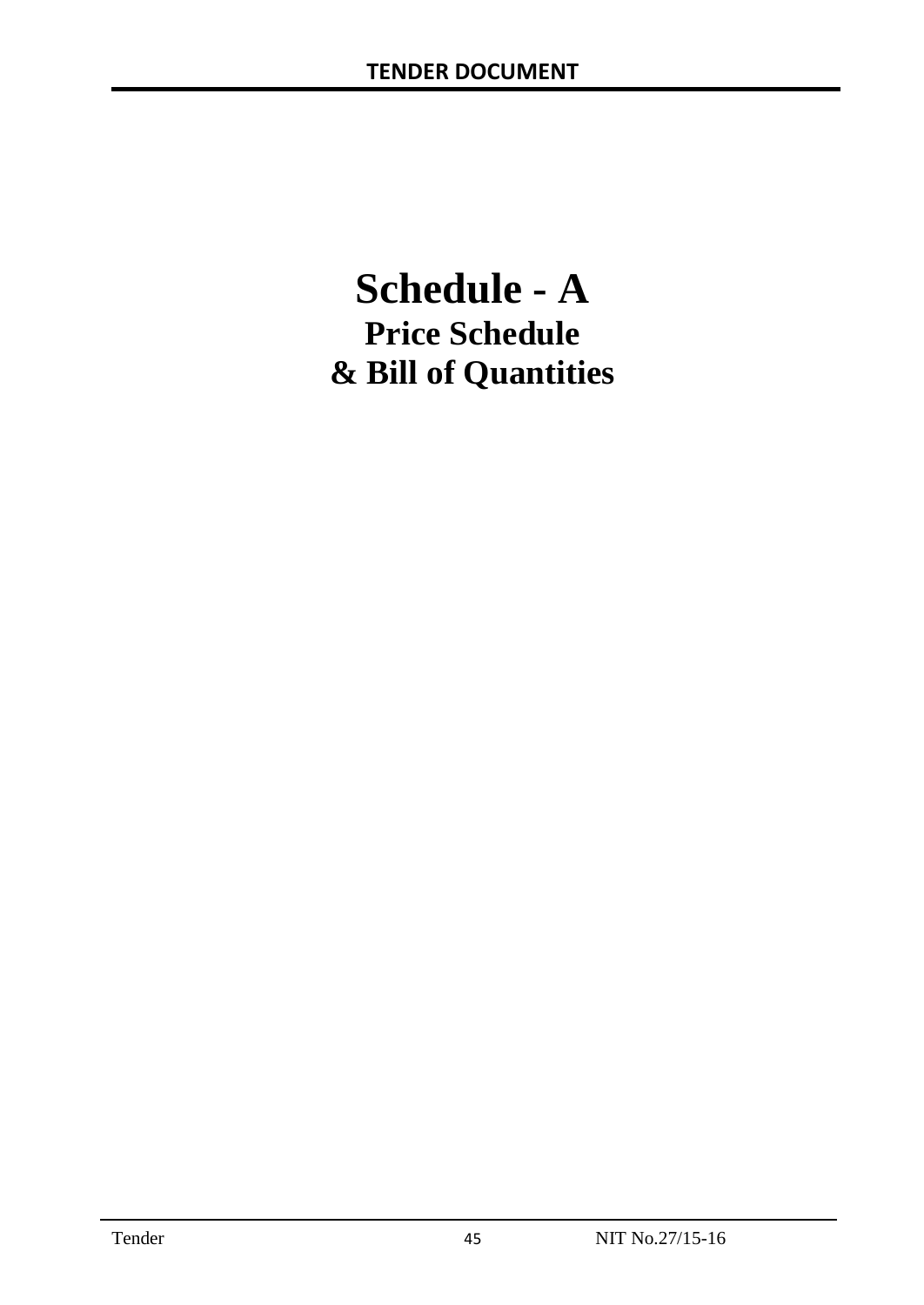#### **PRICE SCHEDULE OF CONTRACT**

Date : …………………

To, Director, ICAR-RCER, ICAR Parisar, Patna-14 Sir,

I/We do hereby tender and if this tender is accepted, undertake to execute the following work viz **(Establishment of Paddock for Cattle and Buffaloes between Threshing floor and existing dairy unit at ICAR RCER, Patna)** as per the specifications, drawings and such other data furnished.

I/We have studied the scope of work, including item wise specifications, with unit rates and agree to execute the work, when the lump sum payment under the terms of the agreement is varied by payment on measurement quantities. I/We certify that I/We have inspected the site of the work before quoting my rate excess or less on ECV, I/We have satisfied about the quality, availability and transport facilities for all the materials.

I/We undertake to execute the work indicated in price schedules of this tender at the rates quoted below:

| Package   Description | Price   | Price      |
|-----------------------|---------|------------|
| of package            | In Rs.) | (In Words) |
| Civil Works           |         |            |

I/We hereby distinctly and expressly, declare that the rates quoted by us is inclusive of all taxes and duties, prevailing at the time of execution of work. Further, I/We declare that I/We will not claim any price escalation or extra compensation on this account.

I/We agreed to keep the offer in this tender valid for a period of 6 (Six) Months mentioned in Tender Notice and not to modify the whole or any part of it for any reason within above period. If the tender is withdrawn by me / us for any reasons whatsoever, the earnest money deposit (EMD) paid by me / us will be forfeited to the Government.

IF MY / OUR tender is not accepted the sum shall be returned to me/us on application when intimation is sent to me/us of rejection or at the expiration of three months from last date of receipt of this tender, whichever is earlier. If my/our tender is accepted the earnest money shall be retained by the Government as security for the due fulfilment of this contract. If upon written intimation to me/us by the Office, I/We fail to attend the said office on the date herein fixed or if upon intimation being given to me/us or acceptance of my/our tender, and if I/We fail to make the additional security deposit or to enter into the required agreement as defined in the tender notice, then I/We agree the forfeiture of the earnest money. Any notice required to be served on me/us here under shall be sufficiently served on me/us if delivered to me/us hereunder shall be sufficiently served on me/us if delivered to me/us personally or forwarded to me/us by post to (registered or ordinary) or left at my/our address given herein. Such notice shall if sent by post be deemed to have been served on me/us at the time when in due course of post it would be delivered at the address to which it is sent.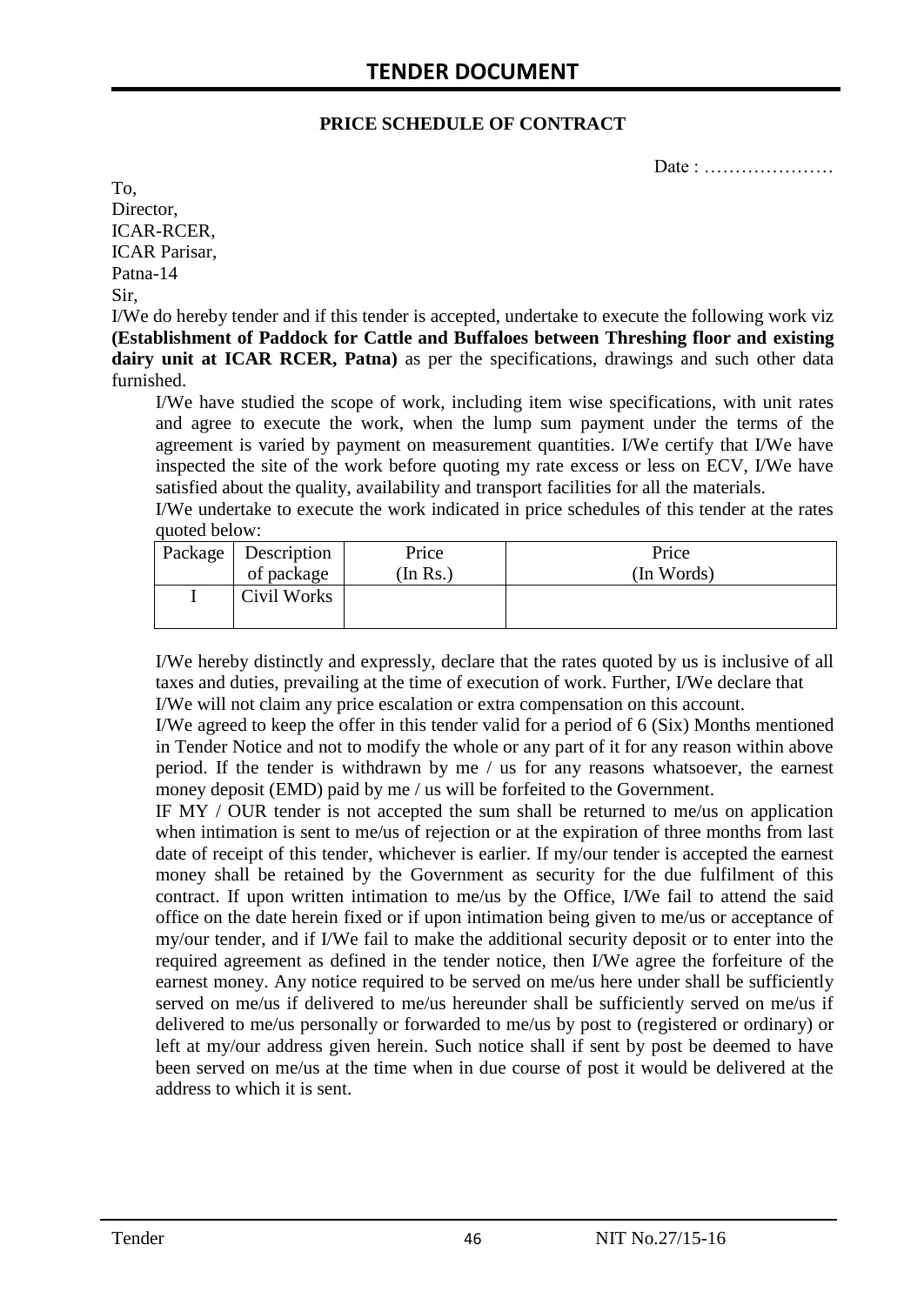I/WE fully understand that the written agreement to be entered into between me/us and Government shall be the foundation of the rights of the both the parties and the contract shall not be deemed to be complete until the agreement has first been signed by me/us and then by the proper officer authorised to enter into contract on behalf of Government. The bid form of the tender is duly signed by the authorized signatory of the Firm/company and sealed in presence of the following witness.

| Address of the Tenderer:                                                                  | (Signature of Tender). |
|-------------------------------------------------------------------------------------------|------------------------|
|                                                                                           |                        |
|                                                                                           |                        |
|                                                                                           |                        |
| $(Fax No: \dots \dots \dots \dots \dots \dots \dots \dots \dots \dots \dots \dots \dots)$ |                        |
|                                                                                           |                        |

#### WITNESS:

| ⌒ |  |
|---|--|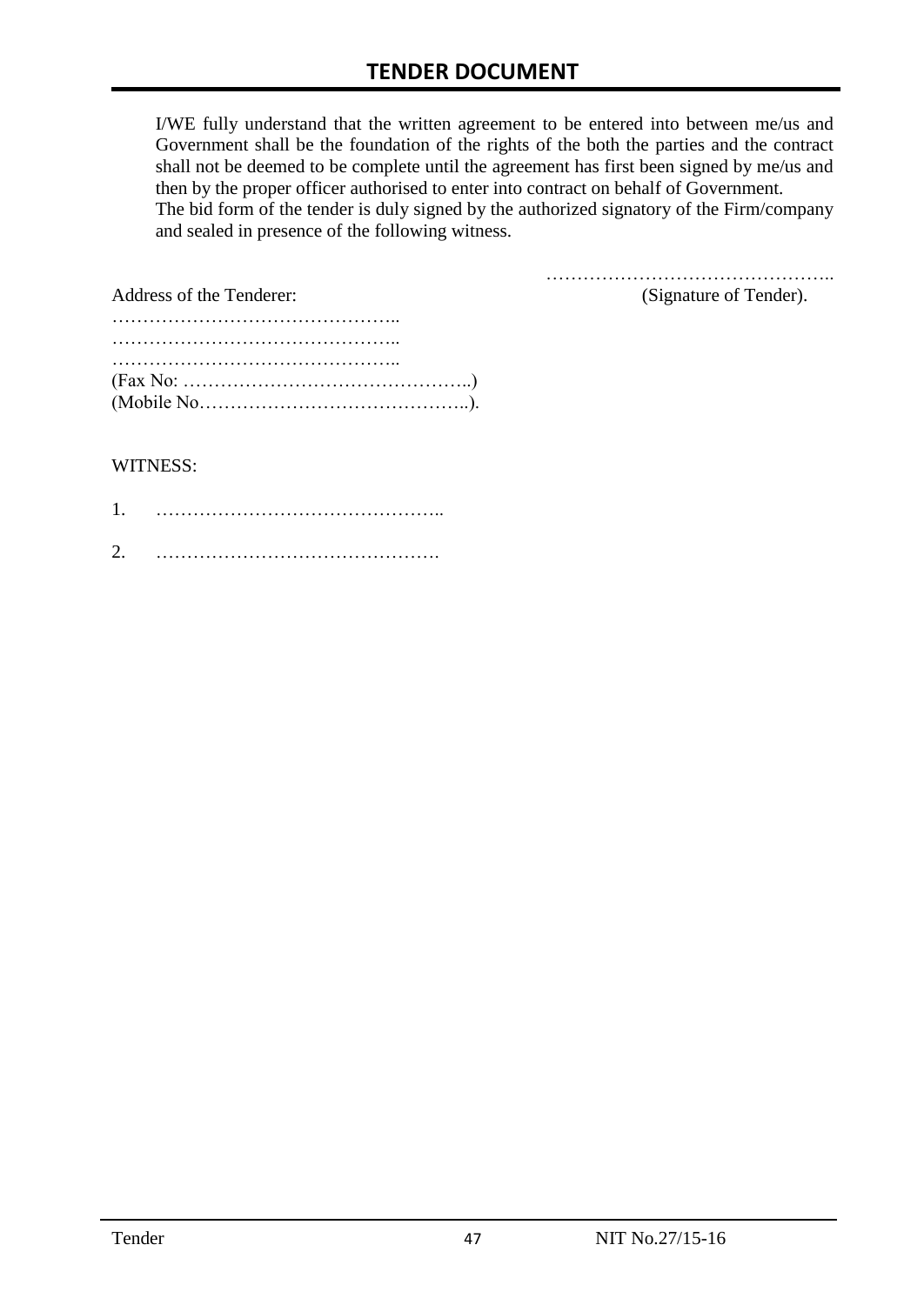#### **PRICE SUMMARY**

**Name of the work: Establishment of Paddock for Cattle and Buffaloes between Threshing floor and existing dairy unit at ICAR RCER, Patna.**

PACK-I : CIVIL & ALLIED WORKS: AMOUNT. (Rs).

1 Civil Works.

GRAND TOTAL FOR PROJECT (INCL.TAXES)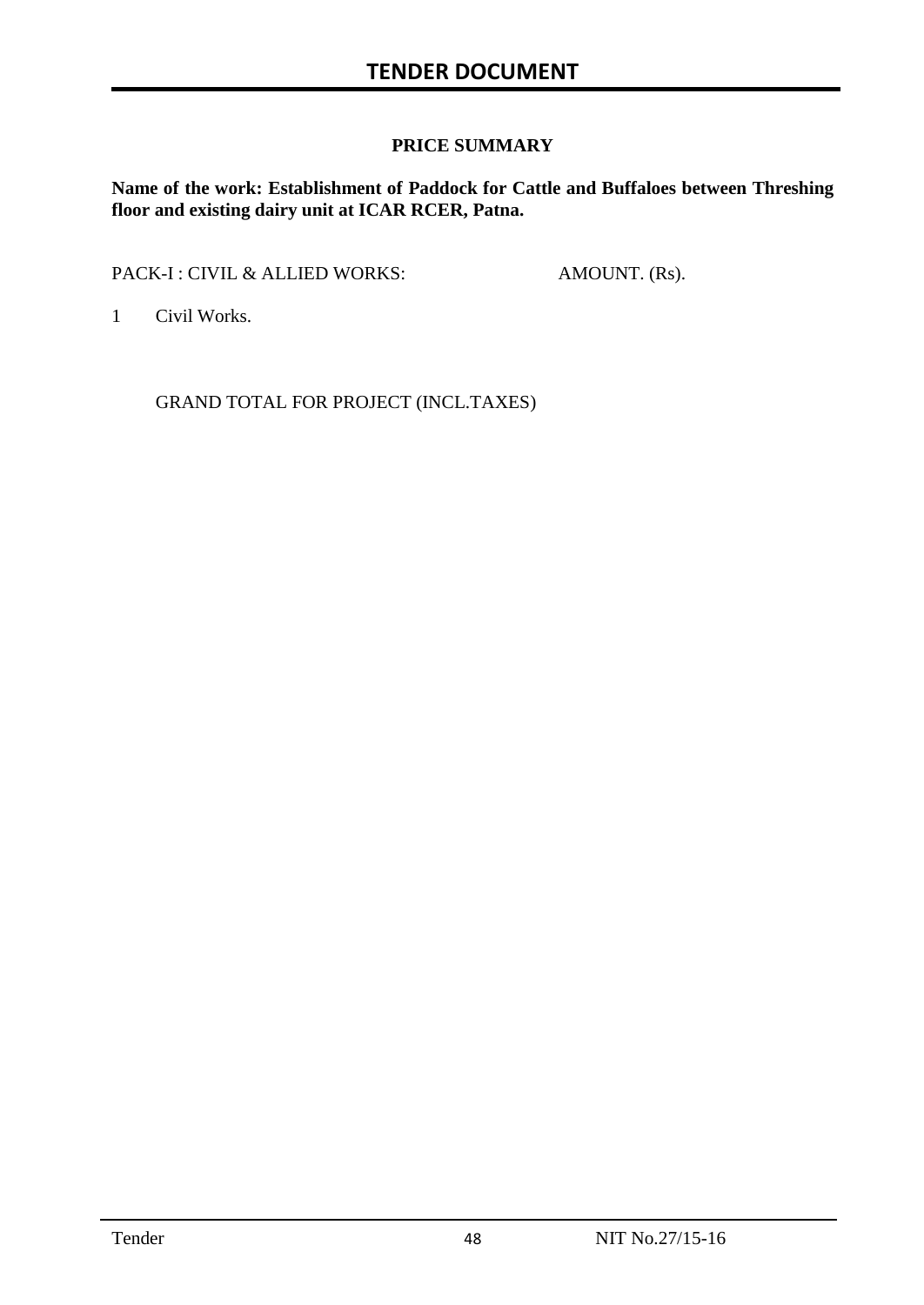### **Price Schedule for: Establishment of Paddock for Cattle and Buffaloes between Threshing floor and existing dairy unit at ICAR RCER, Patna.**

| Name of Work:- Establishment of Paddock for Cattle and Buffaloes between Threshing<br>floor and existing dairy unit at ICAR RCER, Patna. |                                                                                                                                                                                                                                                                                                                                                                                                                                            |        |      |      |                           |
|------------------------------------------------------------------------------------------------------------------------------------------|--------------------------------------------------------------------------------------------------------------------------------------------------------------------------------------------------------------------------------------------------------------------------------------------------------------------------------------------------------------------------------------------------------------------------------------------|--------|------|------|---------------------------|
| S.l.<br>N <sub>0</sub>                                                                                                                   | <b>Description of item</b>                                                                                                                                                                                                                                                                                                                                                                                                                 | Qty    | Unit | Rate | <b>Amount</b><br>(in Rs.) |
| $\overline{1}$                                                                                                                           | Clearing jungle including uprooting of rank<br>vegetation, grass, brush wood, trees and saplings<br>of girth upto 30 cm measured at a height of 1m<br>above ground level and removal of rubbish upto a<br>distance of 50 m outside the periphery of the area<br>cleared.<br>$68x87 = 5916sft > 549.81sqm$                                                                                                                                  | 549.81 | sqm  |      |                           |
| $\overline{2}$                                                                                                                           | Excavating holes more than $0.10$ cum $\&$ upto $0.5$<br>cum including getting out the excavated soil, then<br>returning the soil as required in layers not<br>exceeding 20 cm in depth, including consolidating<br>each deposited layer by ramming, watering etc,<br>disposing of surplus excavated soil, as directed<br>within a lead of 50 m and lift upto 1.5 m.<br>$(10^{\circ}\text{x}10^{\circ}\text{x}1^{\circ}3^{\circ})$ - 16nos | 16     | nos  |      |                           |
| 3                                                                                                                                        | Providing and laying in position cement concrete<br>of specified grade excluding the cost of centering<br>and shuttering - All work up to plinth level :<br>1:2:4 (1 cement : 2 coarse sand : 4 graded stone<br>aggregate 20 mm nominal size)<br>$10"x10"x16x3" = 2.75 \text{cf}t > 0.08 \text{cum}$                                                                                                                                       | 0.08   | cum  |      |                           |
| $\overline{4}$                                                                                                                           | Providing and laying in position specified grade of<br>reinforced cement concrete, excluding the cost of<br>centering, shuttering, finishing and reinforcement<br>- All work up to plinth level : 1:1.5:3 (1 cement :<br>1.5 coarse sand : 3 graded stone aggregate 20 mm<br>nominal size)<br>$10^{\circ}x10^{\circ}x(3+1)16 = 44.08$ cft<br>$37.68x3''x2 = 18.84cft \approx 19cft$<br>$Total = 63.08 \text{cf}t > 1.8 \text{cum}$         | 1.8    | cum  |      |                           |
| 5                                                                                                                                        | Centering and shuttering including strutting,<br>propping etc. and removal of form for : Columns,<br>Pillars, Piers, Abutments, Posts and Struts<br>$10^{\circ}x4x4x16 = 212.48$ sft > 19.75sqm                                                                                                                                                                                                                                            | 19.75  | sqm  |      |                           |
| 6                                                                                                                                        | Reinfrocement work, cutting, bending, binding<br>and placing in position , all complete job<br>$\Phi$ 8-4,3"x4x16 = 35kg<br>$\Phi$ 6- 3x7x26 = 41.6kg<br>$\Phi$ 6-18x4+36x2 = 22kg<br>Total = $98.6$ kg $\approx 100$ kg                                                                                                                                                                                                                   | 100    | kg   |      |                           |
| $\overline{7}$                                                                                                                           | Sand filling & dressing over soil<br>$68x87x2" = 1005cft > 28.50cum$                                                                                                                                                                                                                                                                                                                                                                       | 28.50  | cum  |      |                           |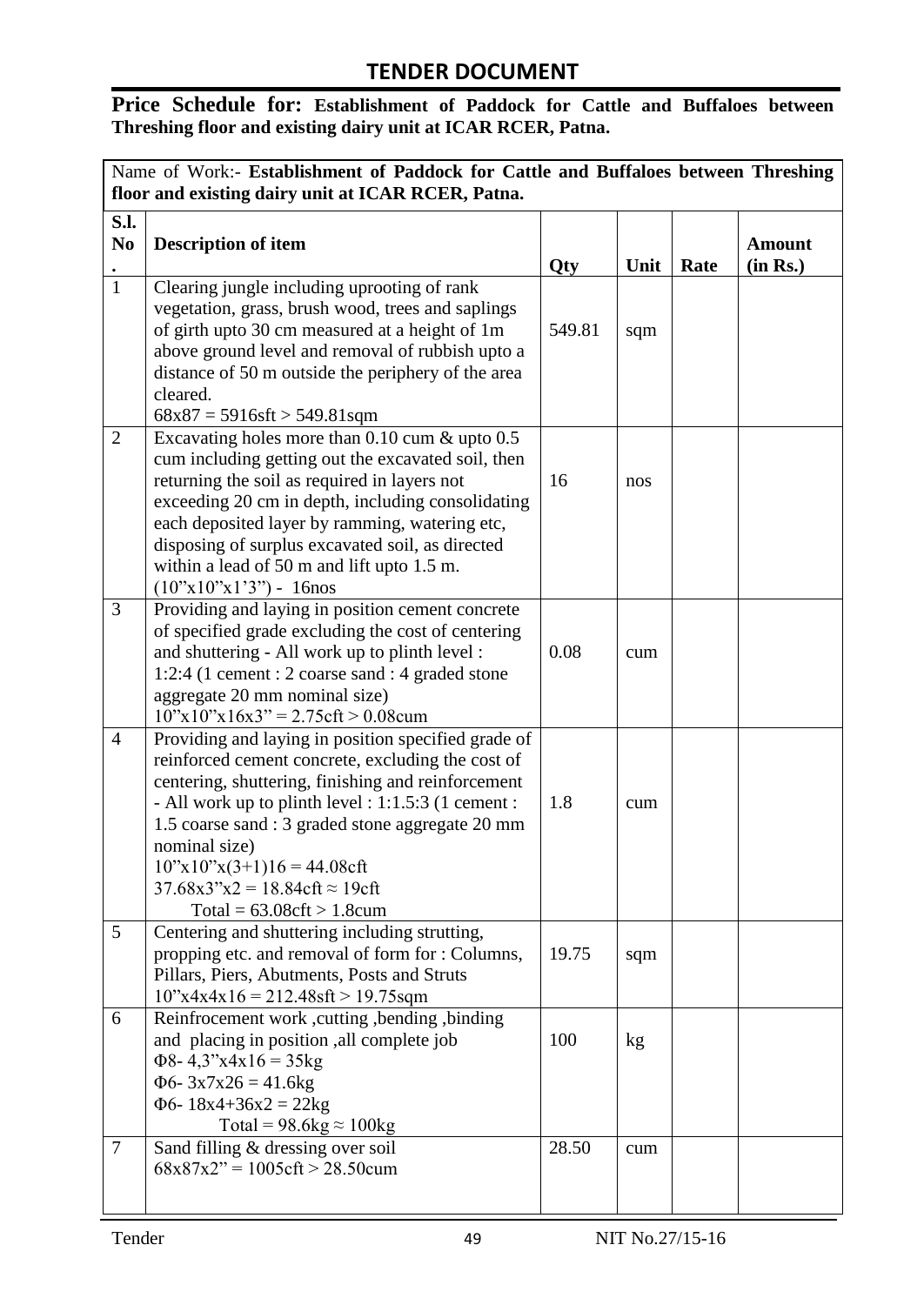| 8  | Dry brick on edge flooring in required pattern<br>with bricks of class designation 7.5 on a bed of 12<br>mm mud mortar, including filling joints with<br>Jamuna sand, with common burnt clay non<br>modular bricks                                                                                  | 545.07 | sqm |  |
|----|-----------------------------------------------------------------------------------------------------------------------------------------------------------------------------------------------------------------------------------------------------------------------------------------------------|--------|-----|--|
|    | $68x86x3'' = 5865sft > 545.07sqm$                                                                                                                                                                                                                                                                   |        |     |  |
| 9  | Providing and fixing hand rail of approved size by<br>welding etc. to steel ladder railing, balcony<br>railing, staircase railing and similar works,<br>including applying priming coat of approved steel<br>primer.<br>$3(68x2+21'4'')+5'x3+3x4 = 498.99 \approx 500$ rft =<br>152.4m<br>$>580$ kg | 580    | kg  |  |
| 10 | Painting on G.S. sheet with synthetic enamel paint<br>of approved brand and manufacture of required<br>colour to give an even shade : New work (two or<br>more coats) including a coat of approved steel<br>primer but excluding a coat of mordant solution<br>$153m x0.155 = 23.71$ sqm > 24sqm    | 24     | sqm |  |
| 11 | 12 mm cement plaster of mix : 1:6 (1 cement: 6<br>fine sand)<br>$(10^{\circ}x3x4+10^{\circ}x10^{\circ})16 = 170.24\text{sf} > 15.82\text{sqm}$                                                                                                                                                      | 15.82  | sqm |  |
| 12 | Colour washing such as green, blue or buff to give<br>an even shade: New work (two or more coats)<br>with a base coat of white washing with lime<br>$15.82$ sqm $\approx 16$ sqm                                                                                                                    | 16     | sqm |  |
|    | Total (Rs.)                                                                                                                                                                                                                                                                                         |        |     |  |

**(Signature of Contractor/Firm with seal and date)**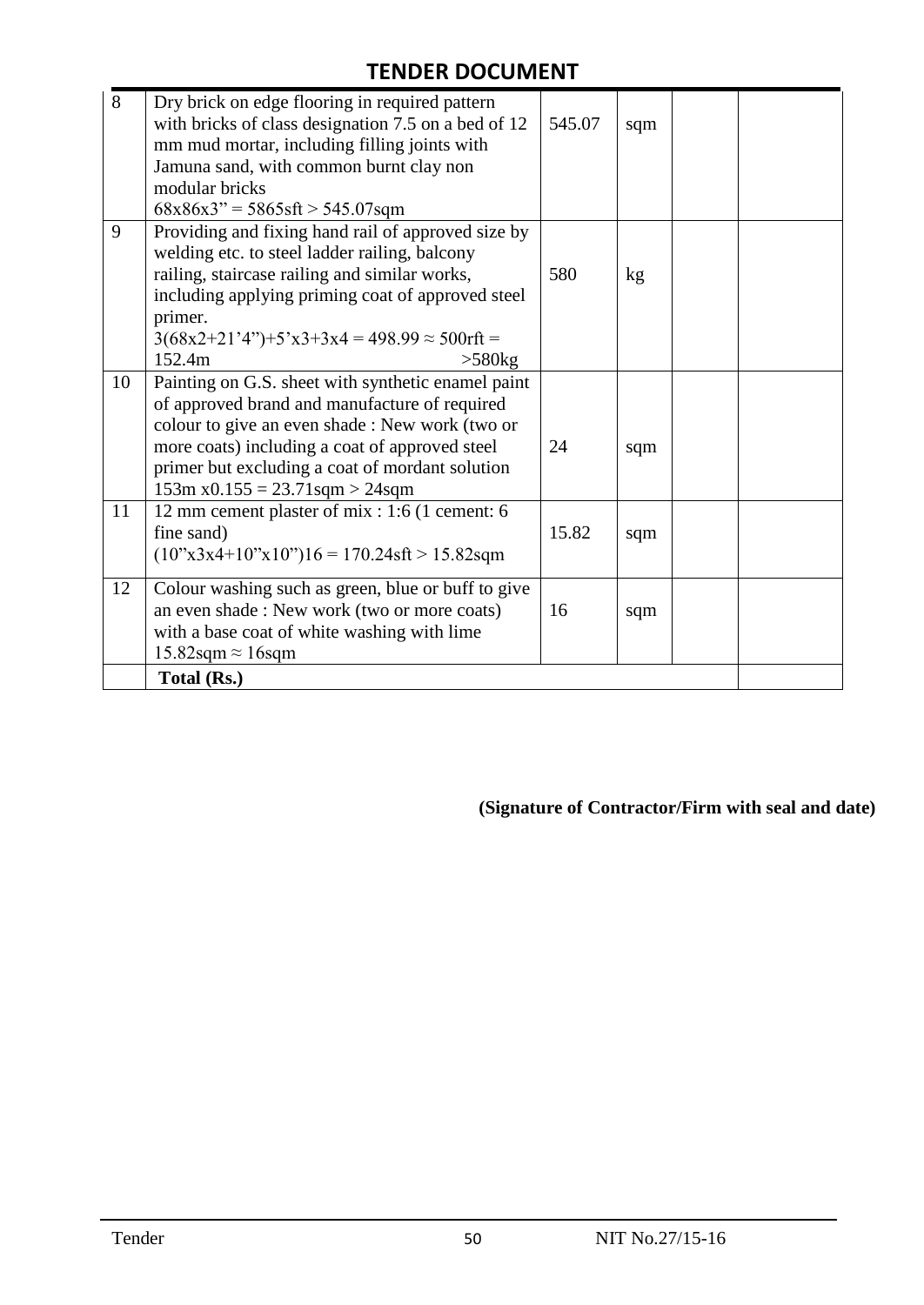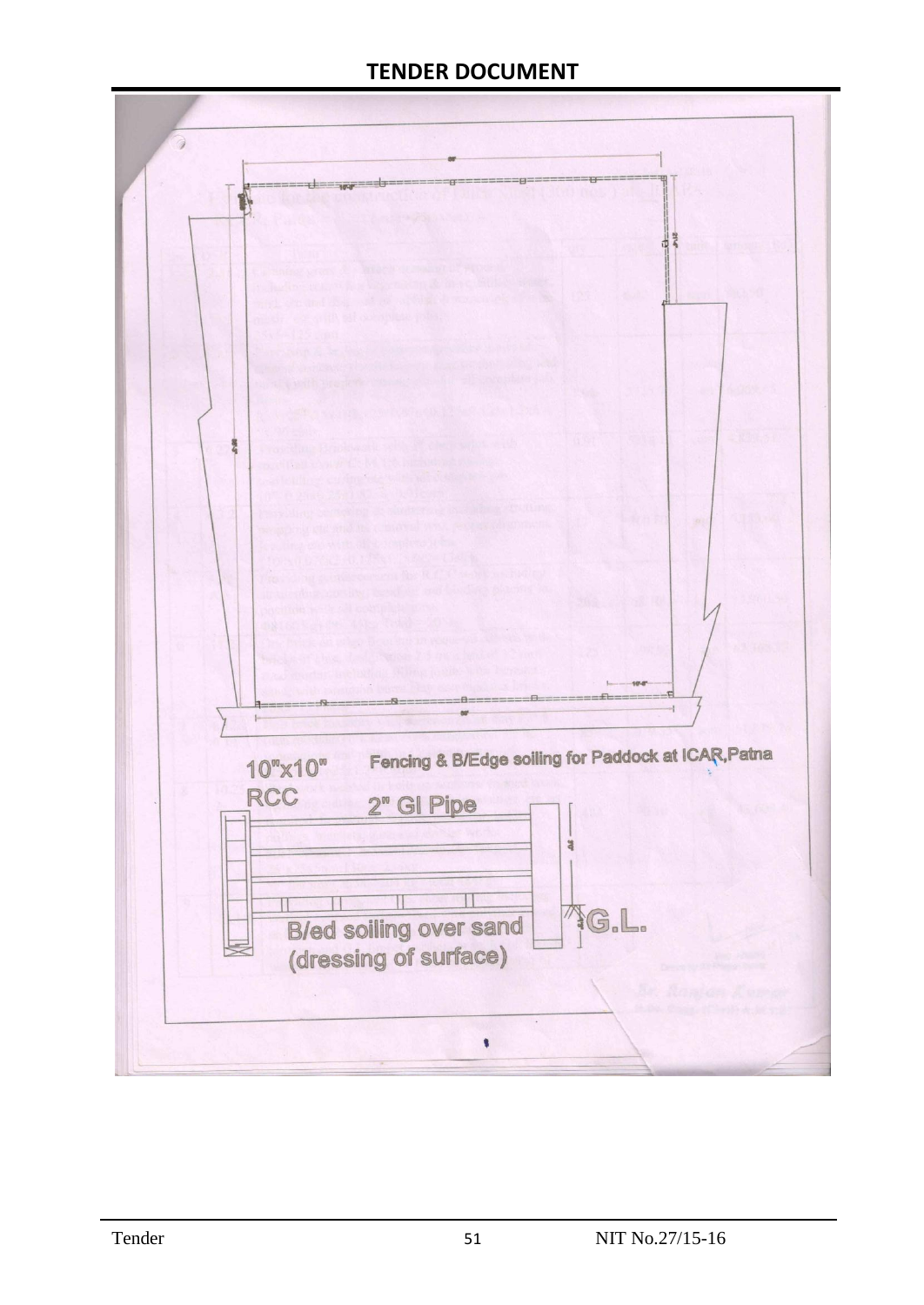#### **CONTRACT FORM**

| This Contract made the |                                                                                                          |
|------------------------|----------------------------------------------------------------------------------------------------------|
|                        | (Year) between the Hon'ble President of Indian Council of                                                |
|                        | Agricultural Research acting through the Director, ICAR Research Complex for Eastern                     |
|                        | <b>Region</b> (Indian Council of Agricultural Research), <b>Patna – 800014</b> (Bihar) (name and address |
|                        |                                                                                                          |
|                        | (name and address of contractor) (hereinafter called "the <b>Contractor</b> " of the other party).       |

WHEREAS the Employer is desirous that the Contractor executes the Work of:-

#### **1. Establishment of Paddock for Cattle and Buffaloes between Threshing floor and existing dairy unit at ICAR RCER, Patna.**

(Ref. No………………………………….) (name and identification number of contract) (hereinafter called "the **Works**") at ICAR-RCER, Patna -800014 (Bihar) and the **Employer** has accepted the Bid by the **Contractor** for the execution and completion of such works and the remedying of any defects therein, at a contract price of **Rs……………(Rupees …………………………………… only)**

#### NOW, THEREFORE, IT IS HEREBY AGREED BETWEEN THE PARTIES AS FOLLOWS:

- 1. In this Contract, words and expressions shall assume the same meanings as are respectively assigned to them in the conditions of Contract hereinafter referred to and they shall be deemed to form and be read and construed as part of this Agreement.
- 2. In consideration of the payments to be made by the Employer to the Contractor as hereinafter mentioned, the Contractor hereby covenants with the Employer to execute and complete the works and remedy the defects therein in conformity in all aspects with the provisions of the contract.
- 3. The Employer hereby covenants to pay the Contractor in consideration of the execution and completion of the works and in remedying the defects wherein the Contract Price or such other sum as may become payable under the provisions of the Contract at the times and in the manner prescribed by the Contract.
- 4. The following documents shall be deemed to form and be read and construed as part of this Contract, viz.:
	- i) Letter of Acceptance
	- ii) Notice to proceed with the works
	- iii) Contractor's Bid
	- iv) Bidding data
	- v) General conditions of contract (including special conditions of contract)
	- vi) Specifications
	- vii) Drawings
	- viii) Bill of quantities
	- ix) Any other documents listed in the contract data as forming part of the contract